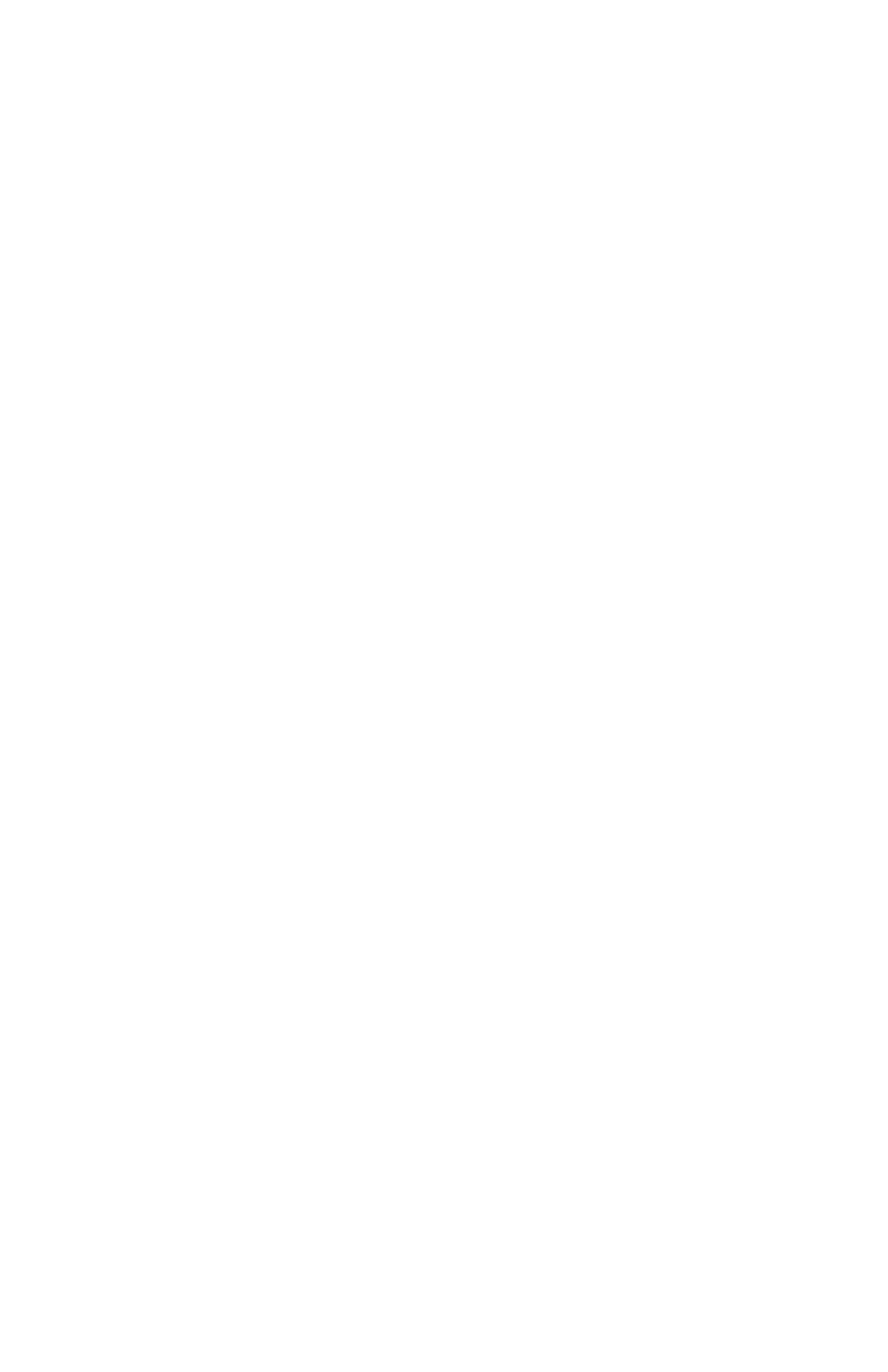CABAZON, THE INDIAN GAMING REGULATORY Act, and the Socioeconomic Consequences of American Indian Governmental Gaming A Case Study

# CULTIVATING NEW OPPORTUNITIES: TRIBAL GOVERNMENT GAMING ON THE PECHANGA RESERVATION

KATHERINE A. SPILDE

APRIL 2004

©2004 The Harvard Project on American Indian Economic Development Malcolm Wiener Center for Social Policy John F. Kennedy School of Government Harvard University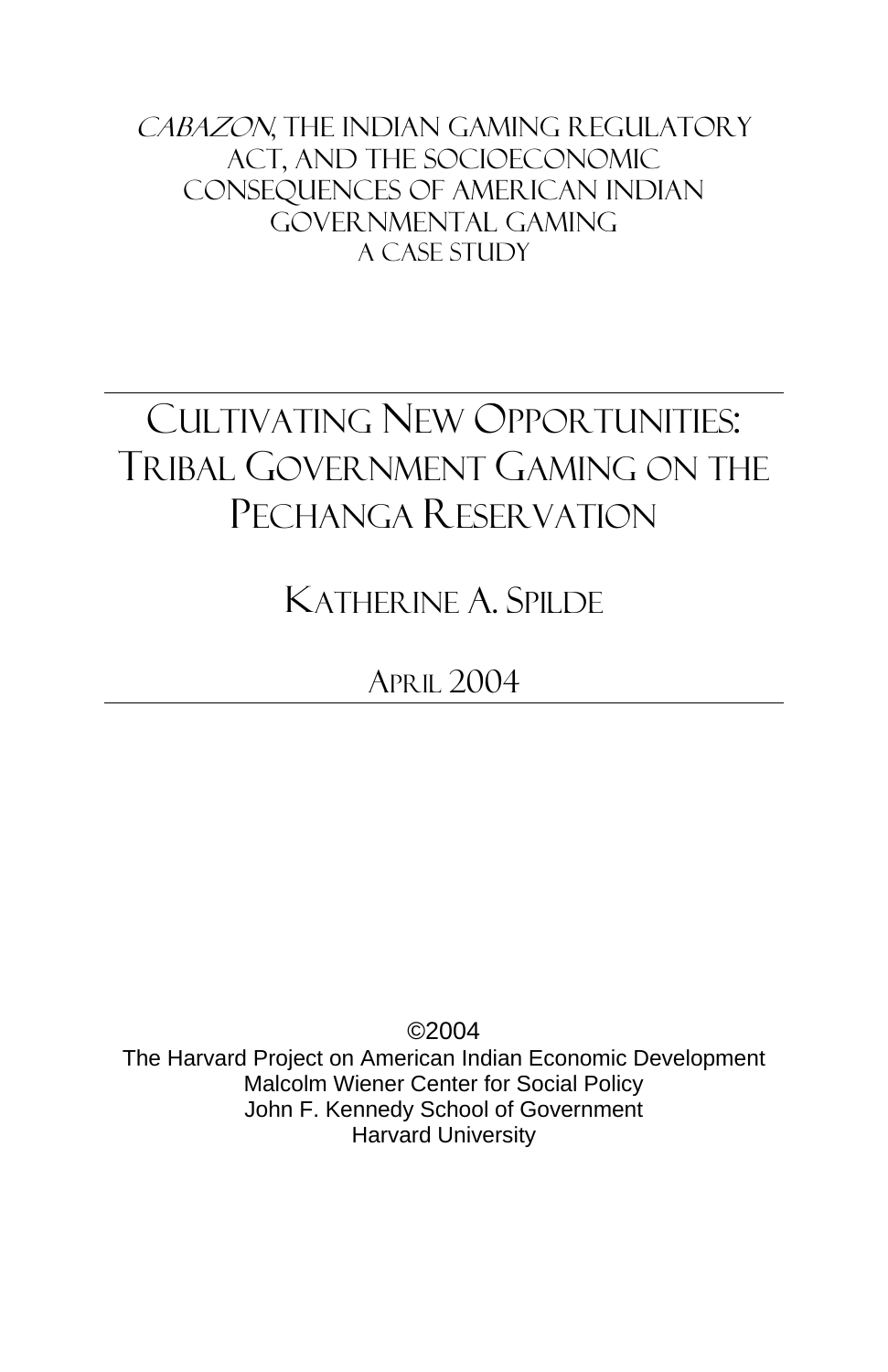"*Cabazon*, the Indian Gaming Regulatory Act, and the Socioeconomic Consequences of American Indian Governmental Gaming" is a research project of The Harvard Project on American Indian Economic Development (HPAIED). Funding has been provided under a grant from the National Indian Gaming Association (NIGA) and by The Harvard Project on American Indian Economic Development. The voting members of NIGA are American Indian tribal governments. NIGA's funding has supported the work of Dr. Spilde, author of this study. The views expressed in this report are those of the author and do not necessarily reflect those of any of the funding organizations or their employees, HPAIED and/or its other staff, the Malcolm Wiener Center for Social Policy (where HPAIED is housed), the John F. Kennedy School of Government, or Harvard University. This research project is undertaken with the clear understanding that the investigators have the full right to publish any results obtained by them, without prior approval of any funding organization or individual and subject only to established safeguards for the protection of privacy or confidentiality.

For further information about The Harvard Project on American Indian Economic Development and additional copies of this work, visit http://www.ksg.harvard.edu/hpaied or contact 617-495-1480.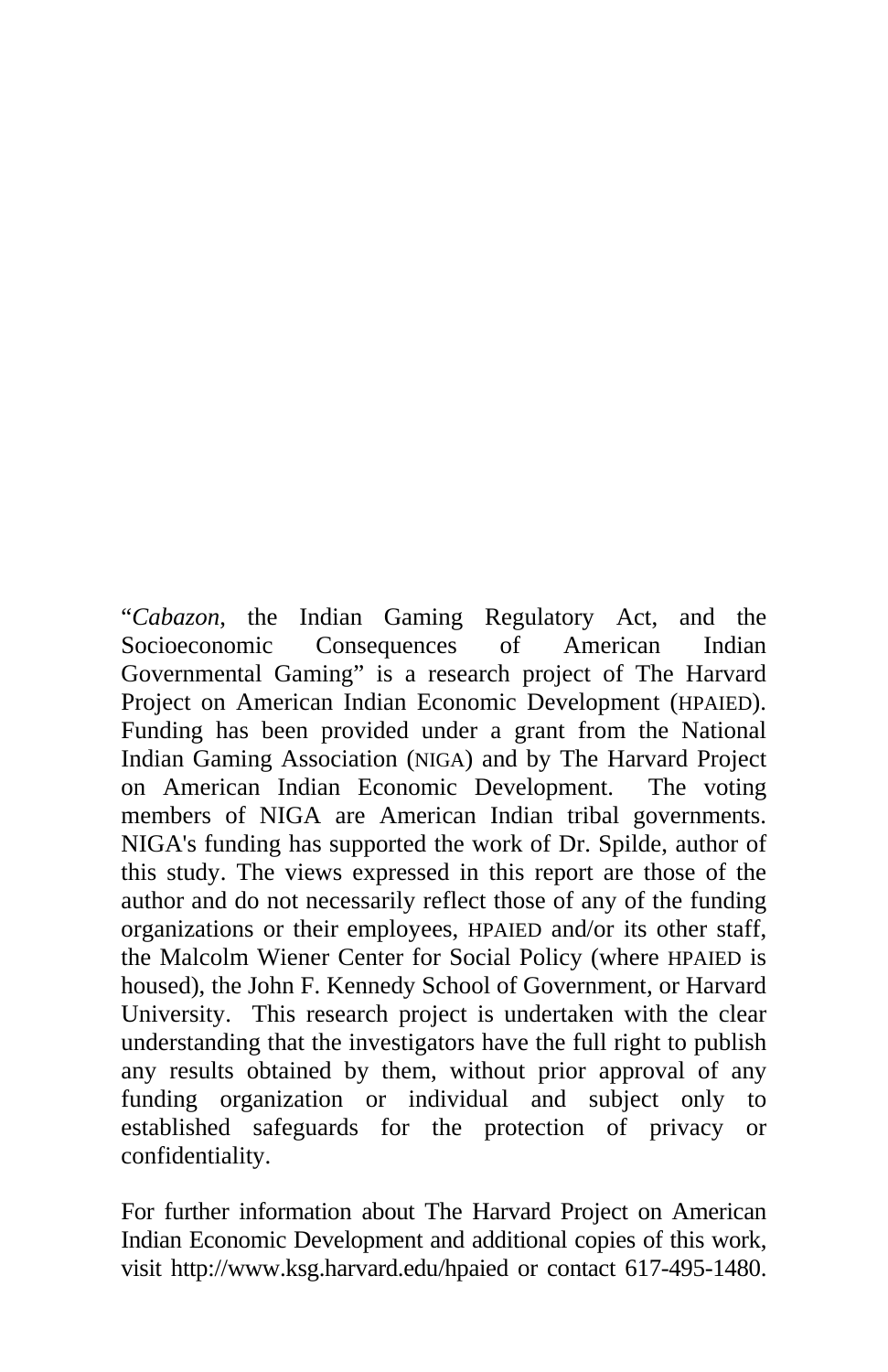*In July of 1995, the Temecula Band of Luiseño Indians (often called the "Pechanga Band") opened a small gaming facility with 200 video gaming terminals. The immediate success of the gaming facility was remarkable and largely unanticipated.* 

*After investigating gaming's potential for Pechanga through a combination of market research and networking in Indian Country, the Tribe's economic development officers discovered that the Tribe's economic potential could only be met by the introduction of slot machines, which are among the most lucrative options for any gaming facility. However, in 1995, slot machines were considered illegal under the California state constitution, so in the meantime, the Tribe continued to expand its facility, adding 300 video gaming terminals in October 1995 and another 800 the following spring.* 

*While the Pechanga Entertainment Center was more profitable than any other enterprise in tribal history, by 1996 the tribal government found itself still unable to provide some of the basic services needed on the reservation. A long string of federal funding shortfalls left the Pechanga community with substantial socioeconomic and public infrastructure shortcomings. That year, a fire on the Pechanga reservation resulted in the loss of nine homes. At the time, the Tribe depended on the City of Temecula for fire protection. However, the City, unable to keep up with its own rapid growth, failed to reach the reservation in time to save tribal members' homes.* 

*Spurred by the fires to a new sense of urgency and a desire for increased self-sufficiency, the Pechanga Band (otherwise known as the Temecula Band of Luiseño Mission Indians1 ) began an aggressive nation-building effort that included the revitalization* 

 $1$ <sup>1</sup> This tribal government is officially recognized by the federal government as the Temecula Band of Luiseño Mission Indians, which appears on official documents, including the Tribal Gaming Ordinance (Act). Pechanga is the name of the Temecula Band's reservation near Temecula, California. The Band is widely identified as "Pechanga", the "Pechanga Band", or the "Pechanga Tribe". This paper will use the latter terms to reflect local preferences and usage.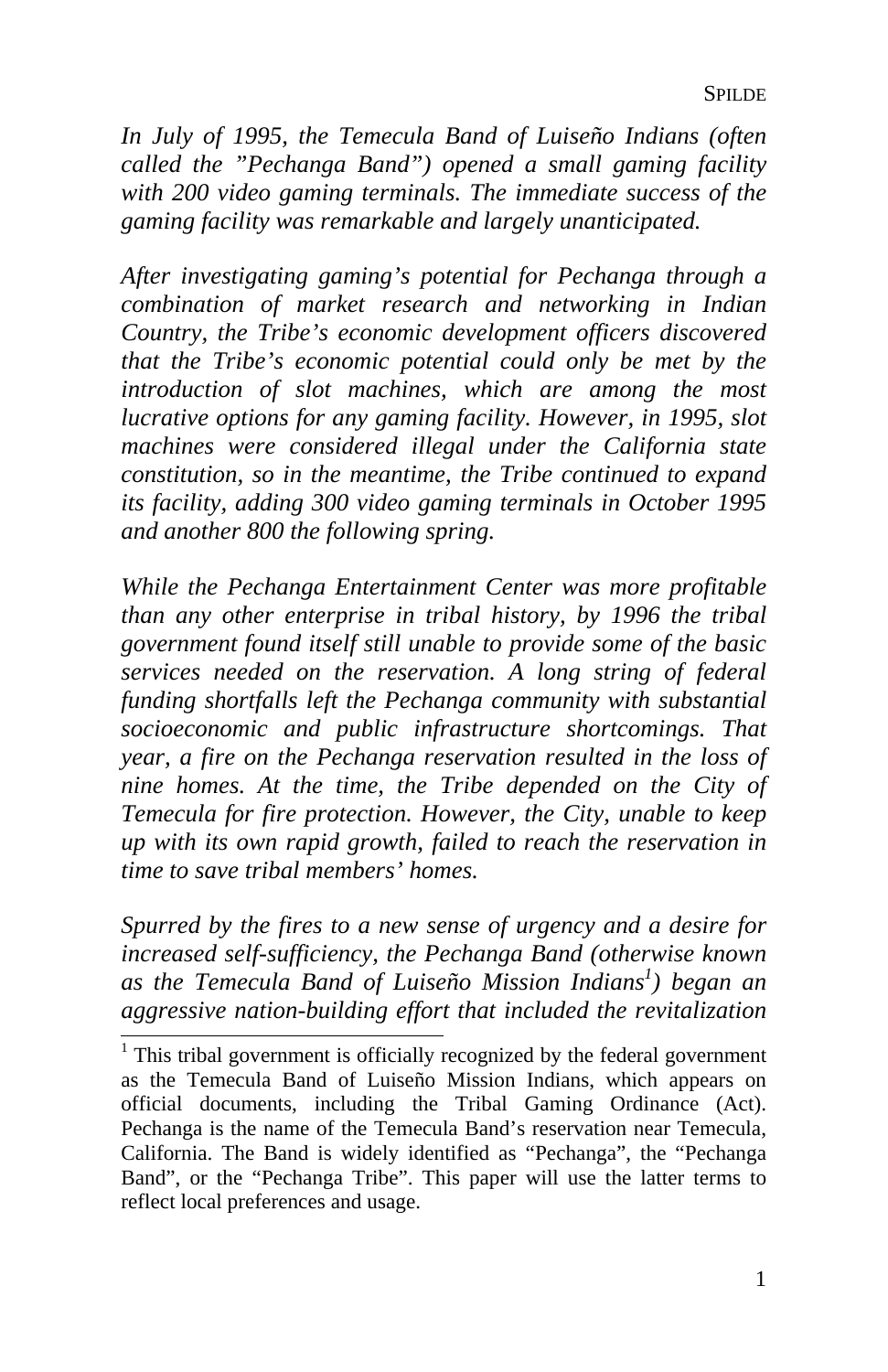*and expansion of its governmental institutions, political partnerships, and economic development strategies. Led by numerous dedicated tribal members, the Pechanga Tribal Council worked to strengthen the Tribe's political position within the state and with the federal government. These efforts eventually produced the political environment necessary for sustainable economic development, which was then exploited by the Pechanga Development Corporation (PDC). Working together, the Tribal Council and the PDC created one of the most successful political-economic relationships in Indian Country.* 

*Eventually, this momentum translated into integrated institutions of government and supported innovative political and business relationships. This new institutional vigor served as the foundation for the creation of an award-winning casino resort and the Tribe's exercise of political leadership off of the reservation for the first time in recorded memory. The latter took on its most tangible form in two tribally-driven initiatives that ultimately changed the State of California's constitution to legalize slot machines on Indian lands. With Chairman Mark Macarro serving as spokesperson for the initiatives and the Pechanga Casino generating significant funding for their mobilization, the combination of political and economic power at Pechanga helped re-shape the entire landscape of tribal government gaming in California.* 

*Development at Pechanga has resulted in rapid and profound changes in the quality of life on the reservation. In 2000, for example, a second fire on the reservation was immediately extinguished by the Tribe's new fire department. As a result of the department's four-minute response time, the community lost no homes to the fire. In addition, the Pechanga Band is now setting the standard for fire protection for the region. By 2002, the Tribe had invested nearly \$12 million in fire trucks, new buildings and employees for their fire department. In a recent turnabout, the Tribe's new Pechanga Casino Resort provided temporary shelter for over 600 people from nearby communities*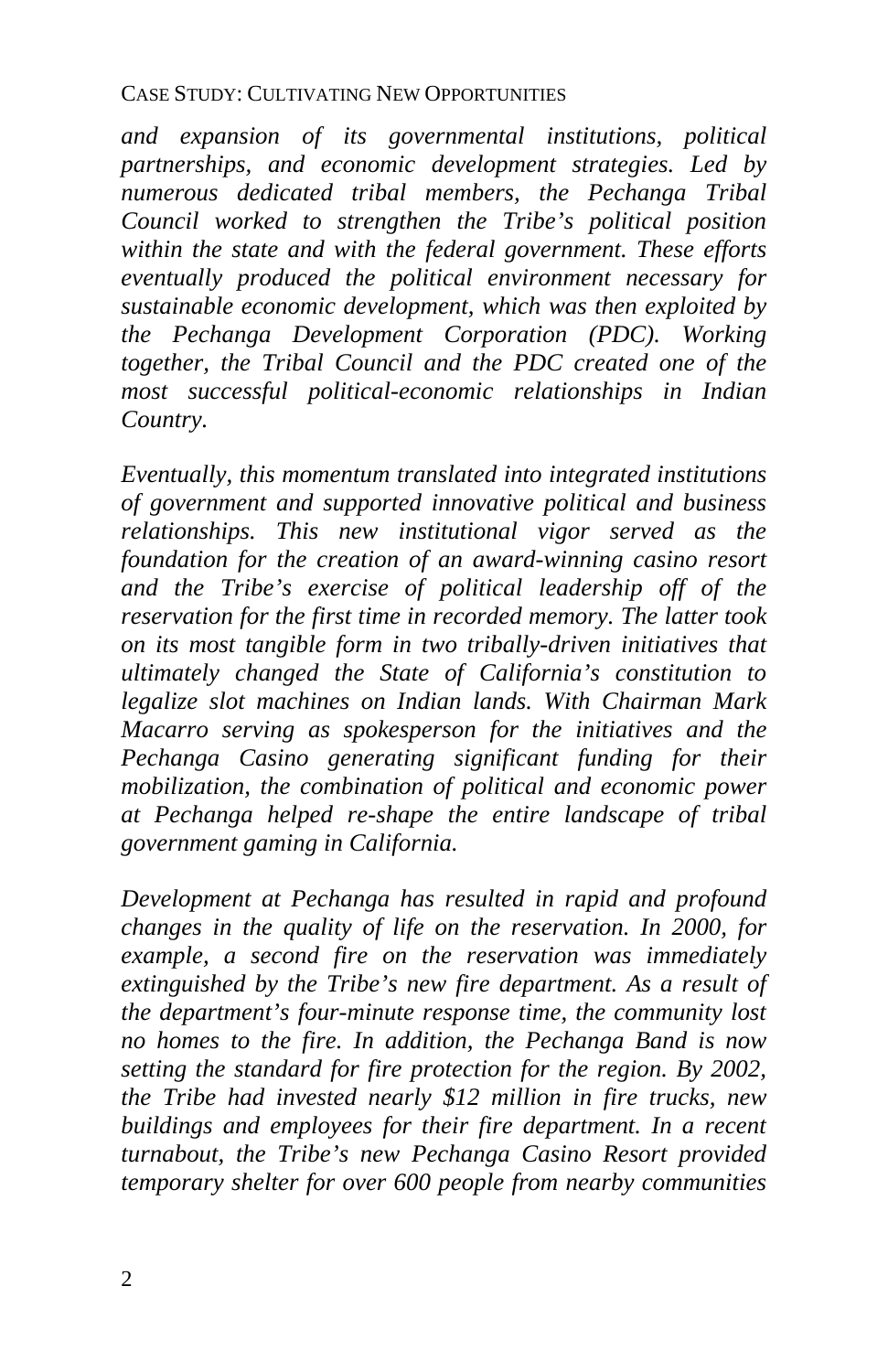*who were displaced from their homes by wildfires in Southern California.2 Today, the Pechanga government's gaming and resort revenues have allowed the Tribe to effectively eliminate its reliance on other governments and to create opportunities that benefit the entire region. The results are a sense of independence and self-determination among Pechanga citizens, and productive and mutually supportive relations with the surrounding communities where once there was very little positive interaction between the Tribe and its neighbors.* 

This case study of Indian gaming's genesis and development on the Pechanga reservation highlights the profound changes made possible by a coordinated strategy of nation building and economic development in Indian Country. It also highlights the profound influence of coordinating intertribal political and economic initiatives. Examining one tribe's particular experience with Indian gaming also provides insight into the ways that federal and state policies actually "play out" at the tribal level.

In many ways, Pechanga's experiences are typical of tribal governments engaged in gaming. That is, Indian gaming has created significant revenue streams that tribes are able to invest in governmental, social, cultural and political development. Indian gaming has provided unprecedented opportunities for tribal governments to set their own agendas. In other ways, however, Pechanga's rapid growth and development offers lessons for how to maximize the opportunities that Indian gaming provides. Ultimately, Pechanga embodies the simultaneous realization of the U.S. Congress' two fundamental objectives when it passed the Indian Gaming Regulatory Act of 1988 (IGRA): empowering tribal governments *and* stimulating economic development.

 2 "Resort offers rooms to evacuees." See *North County Times*, http://www.nctimes.com/articles/2003/10/28/news/californian. According to tribal sources, between 600 and 700 people affected by the wildfires were granted a complimentary two-week stay at the Pechanga Tribe's hotel.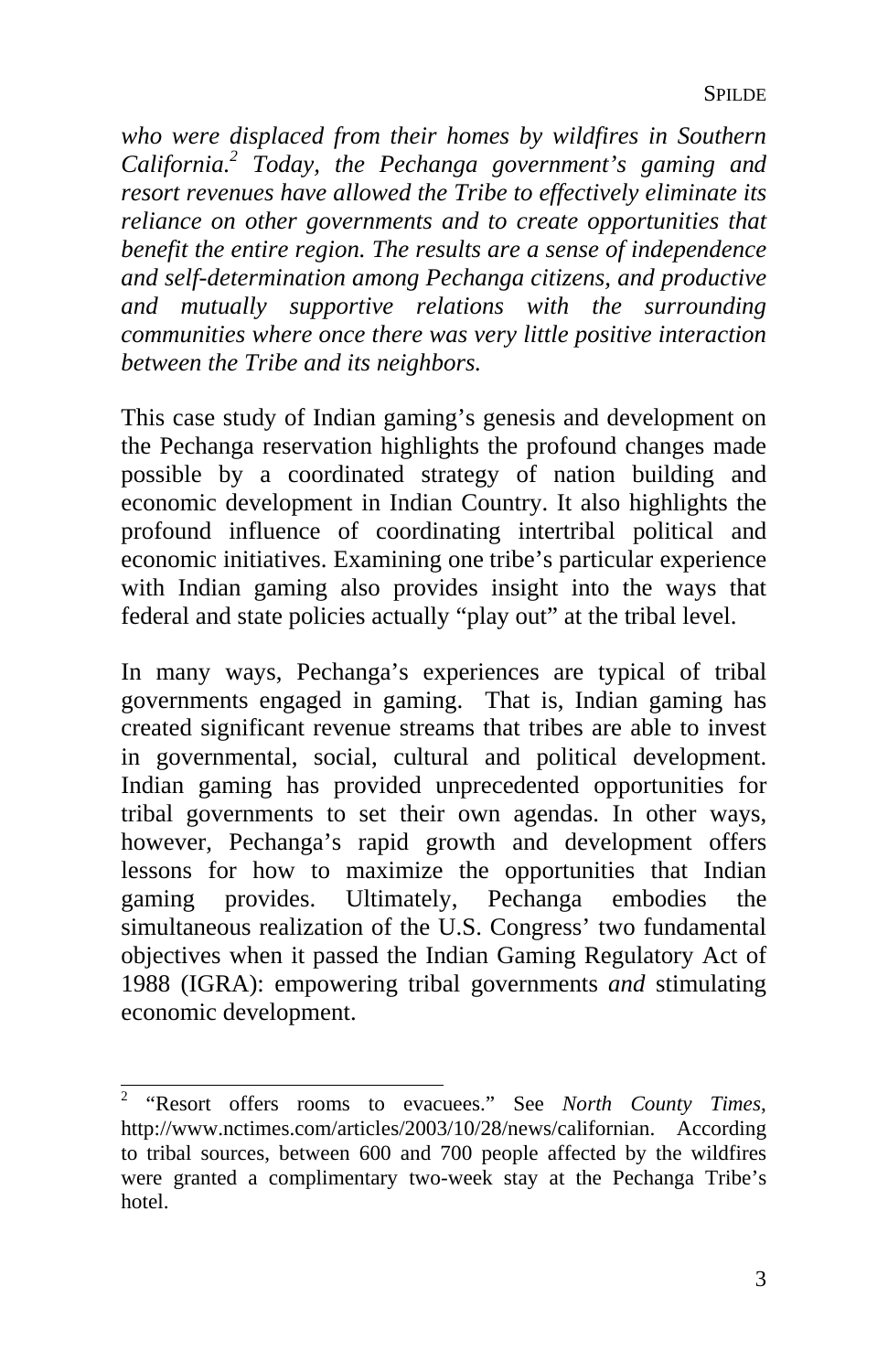# **TRIBAL GOVERNMENT GAMING IN CALIFORNIA**

After the passage of the Indian Gaming Regulatory Act (IGRA) in 1988, numerous tribal governments in California attempted to negotiate Class III gaming compacts with the State. However, the tribes and the State had different perspectives regarding the permissible scope of gaming. The result was a stalemate in negotiations where the central debate hinged on whether IGRA allowed tribes to offer casino-style games in states with any Class III gaming (at that time, California had a lottery and parimutuel horse-racing, both Class III activities), or whether tribes could offer only the actual games permitted in the state (slot machines were illegal under the California constitution).

During nearly a decade of political and legal uncertainty, many tribes in California, including Pechanga, entered a gaming market with few clearly delineated rights. Under these conditions, most tribes in California approached the establishment of gaming in ways that limited their exposure should the legal dispute over gaming be resolved against their favor. As such, the majority of tribes—wary of legal uncertainties and unpredictable market forces—invested only modestly in casino gaming ventures. Finally, however, California Governor Pete Wilson negotiated a compact with the Pala Tribe in 1997-1998 that was intended to serve as a model compact for all tribes in the State. Notwithstanding the fact that it was the first substantial California compact since *Cabazon*, most tribes in the State found this so-called "Pala Compact" model unacceptable because, among other things, it required that tribal governments work with labor unions and contained a "county participation" clause that effectively required local approval for tribal-state gaming compacts.

Governor Wilson made it clear that the Pala Compact blueprint was a take-it-or-leave-it proposition, yet a majority of tribes, including Pechanga, refused to sign it. They insisted that Wilson's interpretation of the legal scope of tribal gaming was far too limited. Finally, in 1997, a group of tribes decided to fund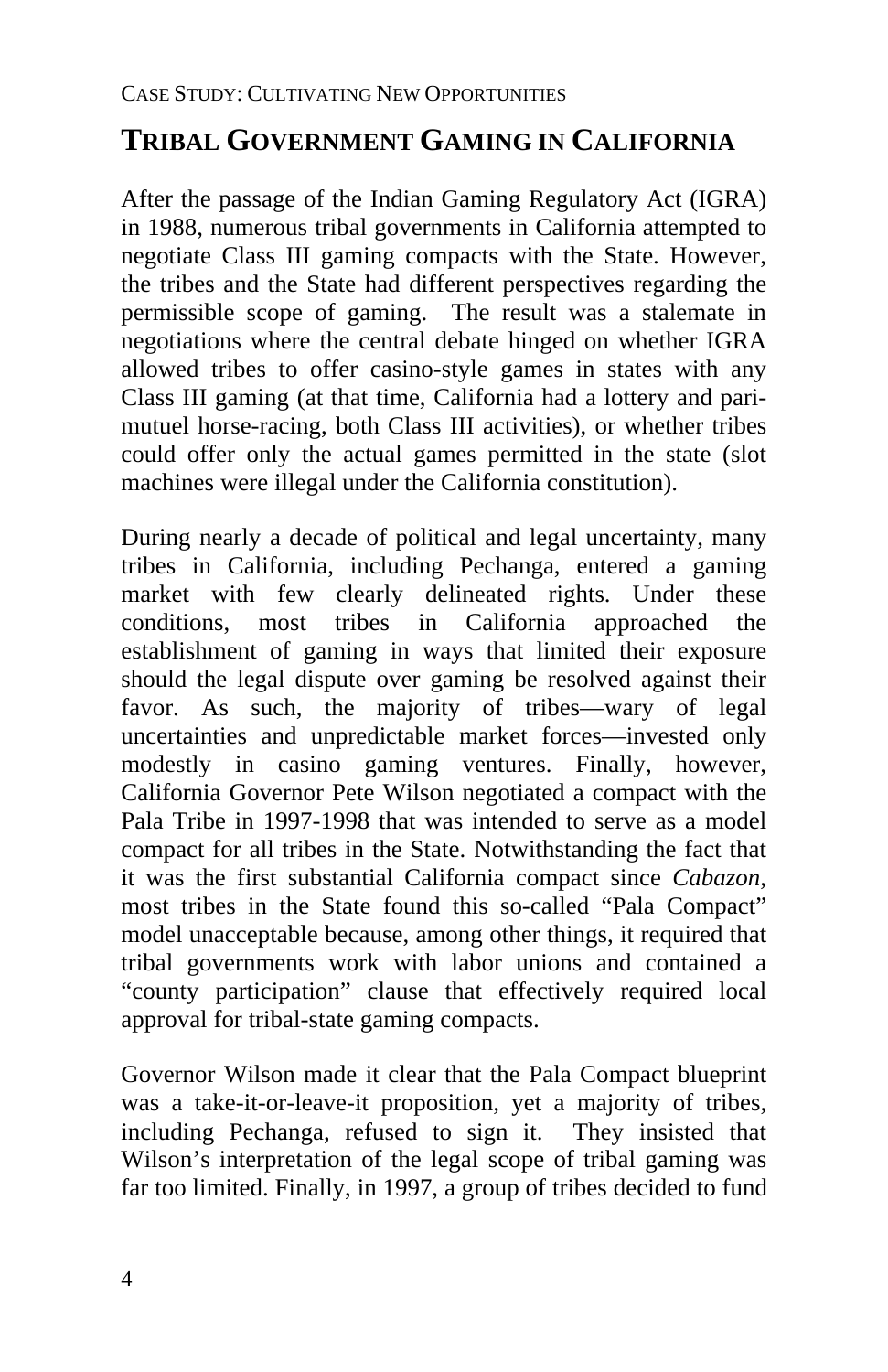a statewide media campaign and attempt to resolve the scope of gaming issue by statute. By March 1998, 102 tribal governments in California, including Pechanga, had joined a statewide campaign to collect 600,000 signatures in order to place a proposition—Proposition 5: The Tribal Government Gaming and Economic Self-Sufficiency Act of 1998—on the ballot for that November. "Prop. 5," as it was called, mandated a statutory change allowing tribal governments in California to offer slot machines, arguably the most lucrative form of gaming, in their casino facilities. They soon collected more than 1.2 million signatures, easily placing the initiative on the ballot.

Mark Macarro, Chairman of the Pechanga Band, was chosen by other tribal leaders as the spokesman for the Proposition 5 campaign. He was charged with carrying a simple message to California voters: Because of Indian gaming, tribes have begun the long march back from poverty and hopelessness to prosperity and hope for a better future. In addition to the clear message of nation building delivered by Chairman Macarro, the "Yes on 5" campaign, organized by the Californiansfor Indian Self-Reliance, invested heavily in an education campaign aimed at teaching California voters about tribal sovereignty, federal Indian policy, and Indian gaming's benefits to the State.

The tribes' message of tribal self reliance resonated with voters and the initiative easily passed with 63% of Californians' vote, receiving more votes than the State's new Governor, Gray Davis, or any other initiative on the ballot. The public's support for Proposition 5 ultimately measured more than just support for Indian gaming; it documented the ways that Indian gaming had already positively affected the majority of Californians who had witnessed its tangible socio-economic impacts. Proposition 5 represented a formal legitimization of Indian investment, both human and financial. $3$  It also served as a testament to the power of American Indian political mobilization, as more than 100

 $\overline{a}$ 

<span id="page-8-0"></span><sup>3</sup> Proposition 5 was the first of two major referenda passed by Indian nations in California.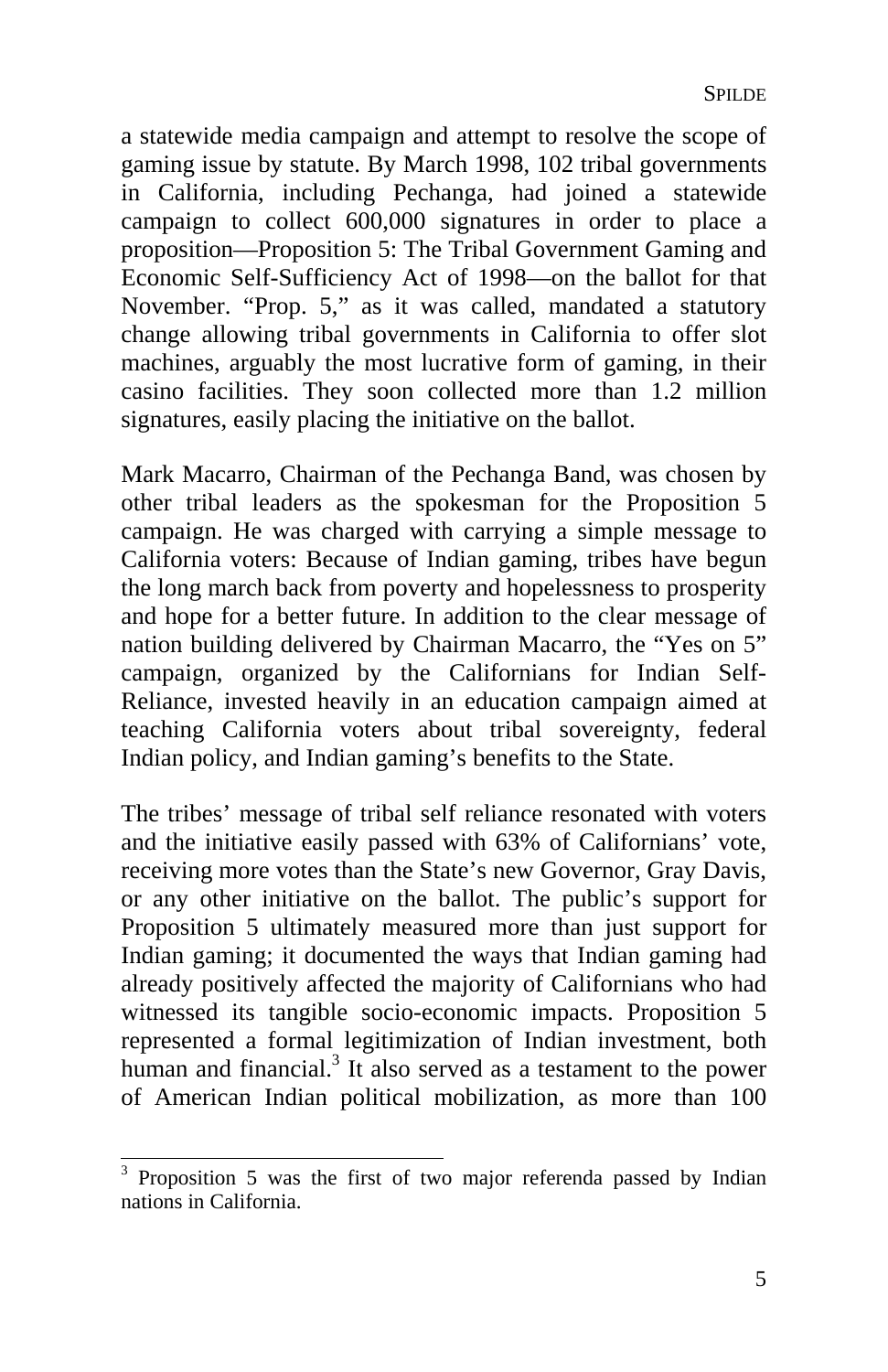tribes worked together to educate California voters about the Initiative.

Proposition 5's legality was almost immediately challenged in the courts. In December 1998, a lawsuit challenging the constitutionality of Proposition 5 was jointly filed by labor unions, Las Vegas interests, and card rooms. While incoming Governor Gray Davis and Attorney General Bill Lockyer had reversed the State's opposition to Proposition 5 after taking office in January 1999, the State's courts found Proposition 5 unconstitutional in February 1999. $4$  In response, tribes in California started negotiating gaming compacts with Governor Davis, who appointed Judge William Norris as state negotiator. Through the state association of tribal governments, known as the California Nations Indian Gaming Association (CNIGA), tribal nations came together to negotiate a single Class III gaming compact that would [se](#page-9-0)rve nearly all tribes in the State. At the same time, tribes began collecting signatures to place another Indian gaming proposition on the state ballot, this time an initiative to amend the state constitution to legalize slot machines on Indian lands.

On September 10, 1999, the tribal-state compact was signed between the State of California and 61 tribal governments. Shortly thereafter, AB 1953 passed the State Legislature, ratifying the compacts. As a final step, the State Legislature placed Proposition 1A, a constitutional amendment provision, on the March 2000 ballot. Proposition 1A essentially legalized slot machines and banking card games on tribal lands and put into effect the 61 tribal-state gaming compacts signed in September, 1999. 5

<sup>&</sup>lt;sup>4</sup> The California Supreme Court ruled that Proposition 5, which was written to allow Indian gaming to continue, was invalid because the California Constitution at that time specifically banned Nevada-style gambling.

<span id="page-9-0"></span> $5$  Specifically, it inserted the following language into the State constitution: "the Governor is authorized to negotiate and conclude compacts, subject to ratification by the Legislature, for the operation of slot machines and for the conduct of lottery games and banking and percentage card games by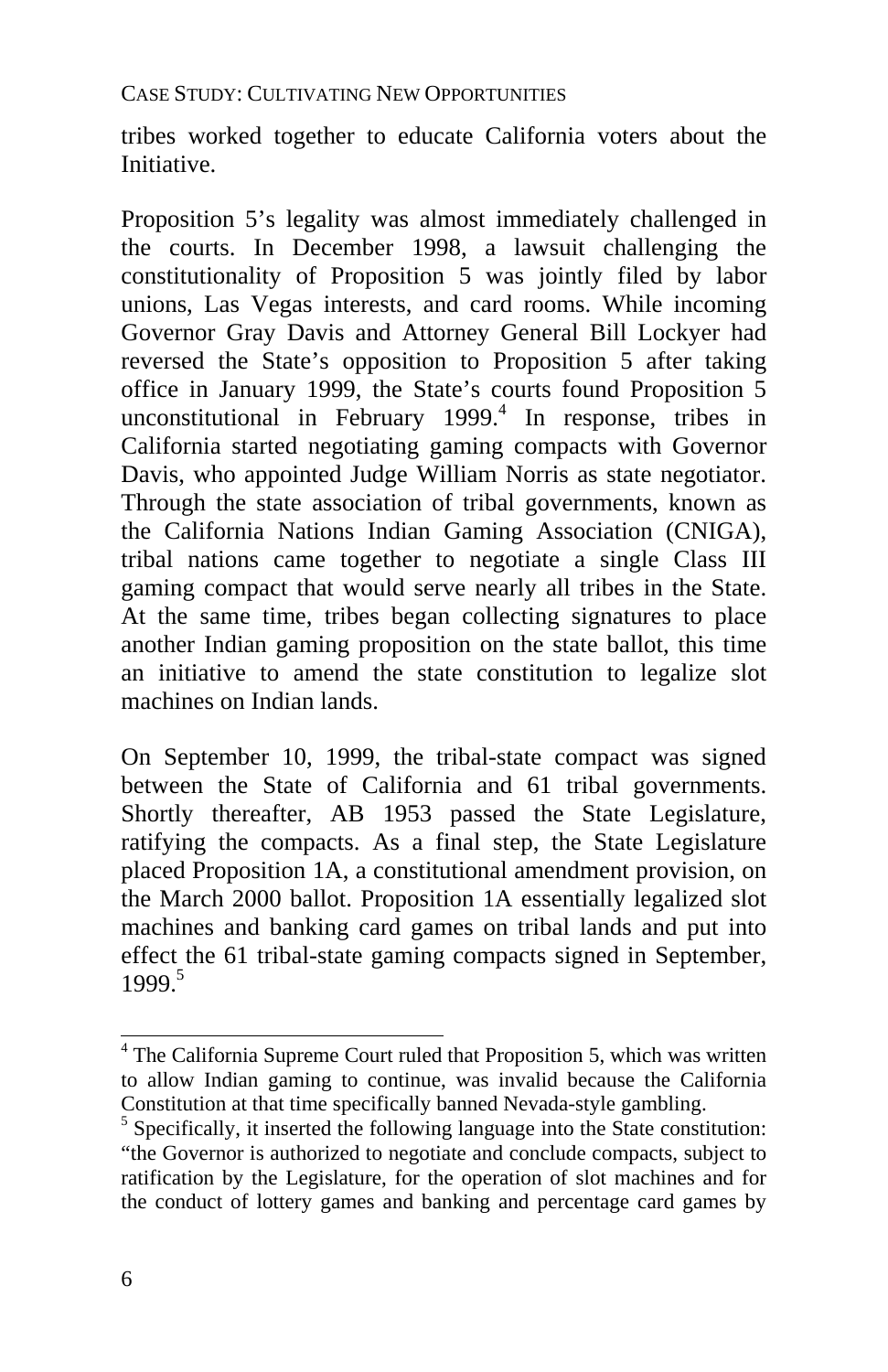Ultimately, voters approved Proposition 1A with 65% of the vote, marking the first time that tribal governments in the United States had prompted a changed in a state's constitution. In a final hurdle, on May 16, 2000, the United States Department of the Interior approved the tribal-state compacts for Class III gaming in California, ending a decade-long struggle by Indian nations in California to exercise their federal gaming rights. For the first time in their history, the Pechanga band had a real shot at economic development with the lawful introduction of tribal government-owned slot machines and card games on their reservation.

# **THE TEMECULA BAND OF LUISEÑO MISSION INDIANS (PECHANGA)**

The political victories achieved with the passage of Propositions 5 and 1A followed a long history of isolation from political power for the Pechanga community. The political disenfranchisement of the Pechanga Band began with the arrival of the Spanish, the first Europeans to colonize their traditional homelands, which were eventually surrounded by the State of California. Indeed, the Tribe's ability to become a major player in state and national politics in the late 1990s is remarkable in light of centuries of geographic, political and cultural encroachment by outsiders.

The Tribe's success derives partly from its commitment to maintaining traditional cultural and political structures. Spanish Franciscan missionaries, sent into California by the Spanish government in the eighteenth century to accompany the military, first began the practice of converting local Indians and turning them into forced laborers supporting the often lavish

 $\overline{a}$ 

federally recognized Indian tribes on Indian lands in California in accordance with federal law. Accordingly, slot machines, lottery games, and banking and percentage card games are hereby permitted to be conducted and operated on tribal lands subject to those compacts." Proposition 1A, ratified 2000.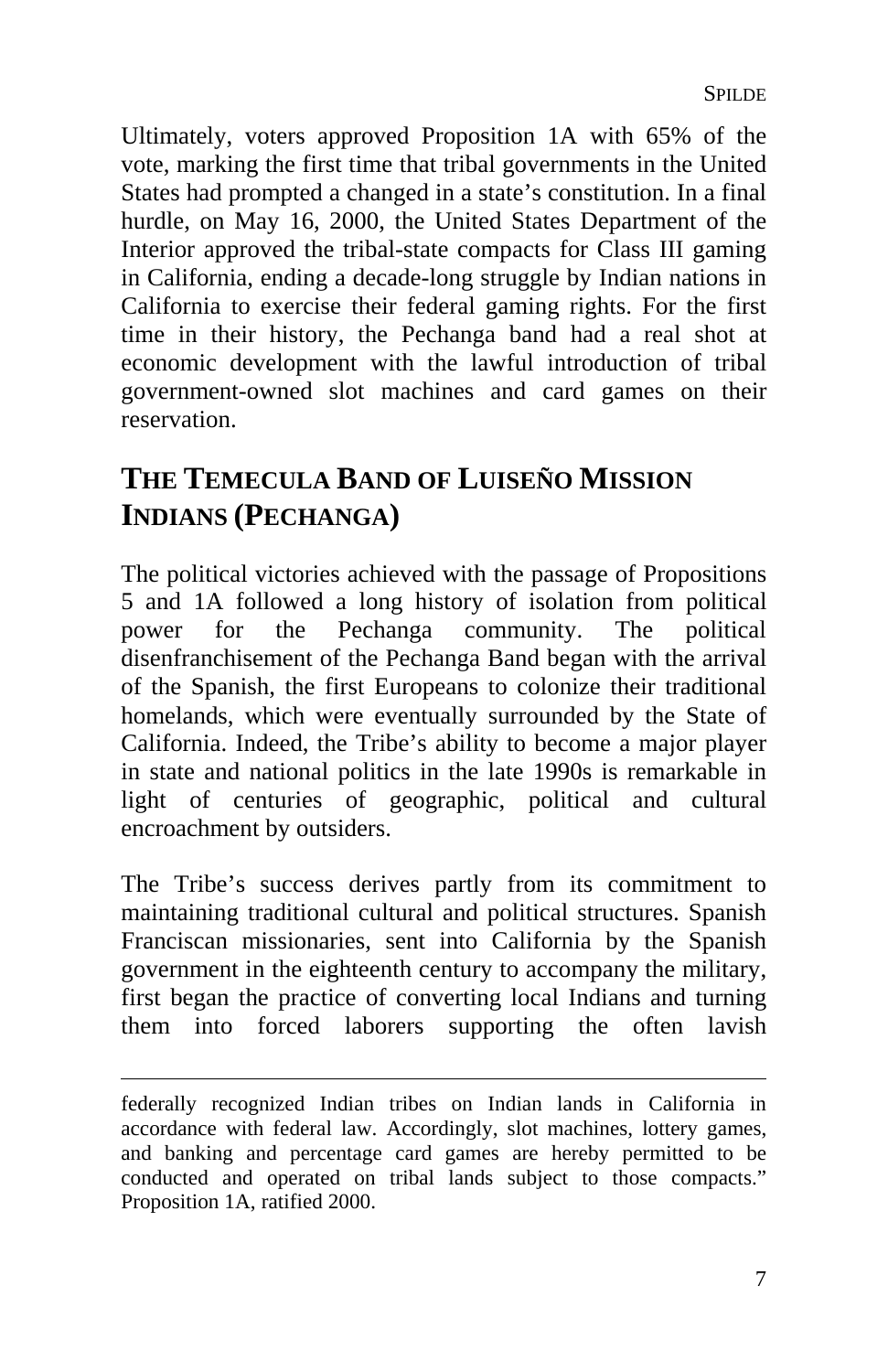consumption of the clerics. Indeed, the mission system was m[ore](#page-11-0) than a religious effort. It was a comprehensive system of social, cultural, and economic control. As described by anthropologist Florence Shipek,:

"The standard colonial mission policy was to bring entire villages into a mission and turn them into a selfsupporting and self-sufficient community by teaching them Catholicism and European-style agriculture, crafts and animal husbandry. The missions were expected to supply the army with food and to supply laborers for the settlers in the pueblos and for the private ranchos (landholdings) granted by the government to retired soldiers and settlers, thus taking land needed by the Indians for their own subsistence."<sup>6</sup>

In the case of the Luiseño, however, numerous cultural and demographic factors limited the reach of the mission system and contributed to their continued social, political and economic survival. The widely dispersed nature of Luiseño villages, for example, inhibited the ability of the Spanish to implement their standard colonial program. As a result, the Luiseño managed to avoid being uprooted from their traditional homelands. This, in turn, blocked the complete destruction of their traditional economy, even in the face of the introduction of new religion and crops, and decimation brought by drought and disease aside.<sup>7</sup>

The year 1826 marked the beginning of a new era for tribal nations in California. The Mexican Revolution resulted in Mexico's independence from Spain – and Mexico at the time included California. The Mexican government pledged to secularize the missions by transferring the responsibility for all missions from the Franciscans to clerics supported by parishioners. This process was completed in 1834. The clerics were replaced by secular *mayordomos*, whose extravagant

<span id="page-11-0"></span> 6 Shipek, Florence. *Pushed Into the Rocks.* Lincoln: University of Nebraska Press. 1987, pp. 19-20. 7

 $<sup>7</sup>$  Shipek, p. 23.</sup>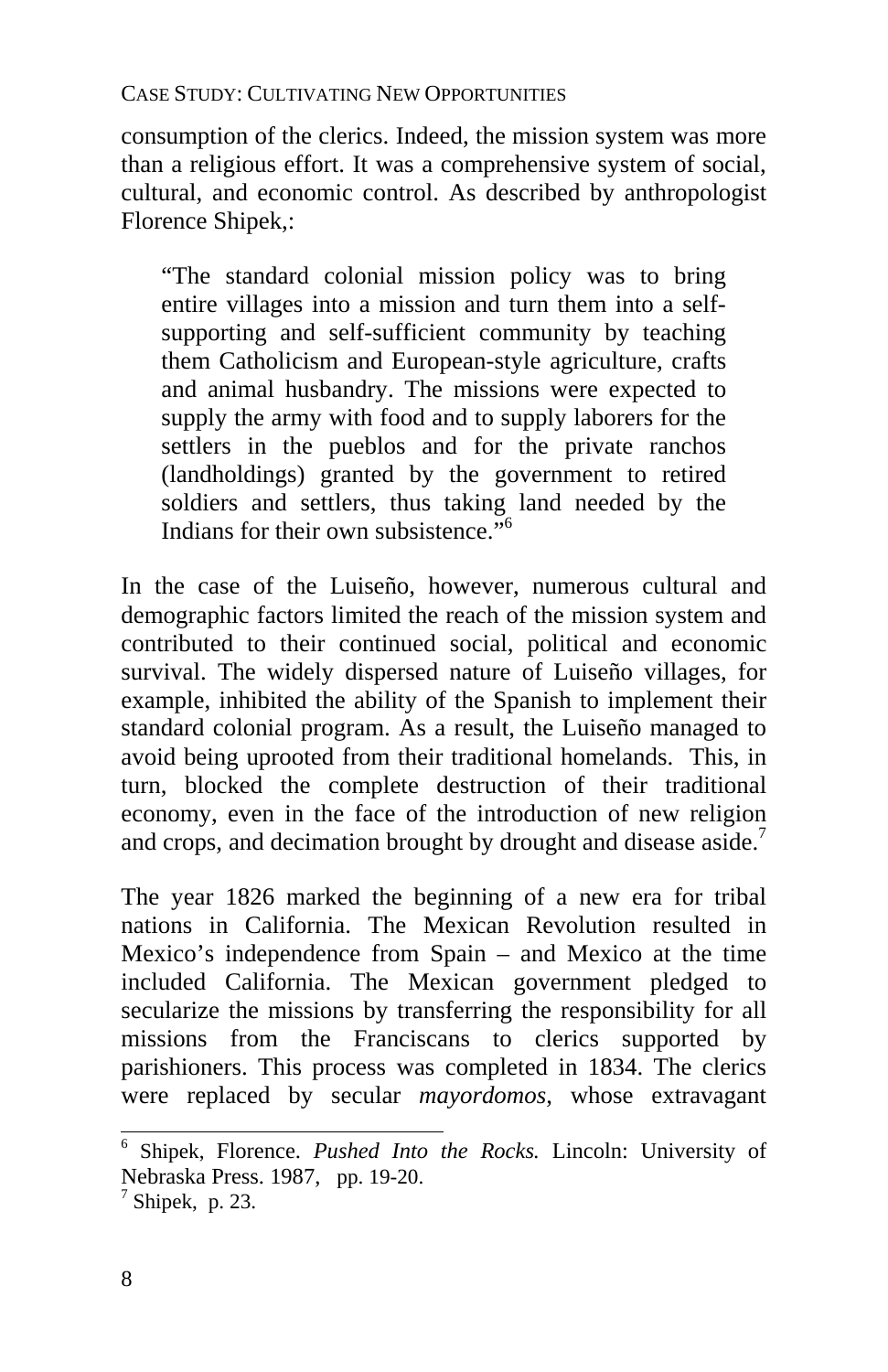lifestyles were supported by the forced labor of American Indians in much the same way the lifestyles of the clerics had been. Later, the Mexican governors granted the best mission farmlands to Mexican citizens in large tracts that often included entire Indian villages and fields. The residents of these villages were used as cheap labor by the grantees. During this period, several Indian pueblos were created, including one occupied by the Luiseño. $8<sup>8</sup>$ 

In 1848, the United States and Mexico signed the Tr[eaty](#page-12-0) of Guadalupe Hidalgo to settle the Mexican-American war. In California, the treaty had the abrupt effect of making Mexican citizens—including the Luiseño—Americans.<sup>9</sup> At that time, the majority of California's American Indians constituted the labor base for "agricultural and stock-raising activity as well as for whaling, fishing, stevedoring, and road and railroad industries in addition to the food production taking place on Indian lands."10

Following the establishment of U.S. Department of Interior in 1849, the U.S. federal government implemented a number of measures to determine who had land rights in California. Typically, appropriate evidence supporting recognition of Indian land tenure was ignored, and property was routinely ceded to private, non-Indian landholders.<sup>11</sup> In 1865, President Grant determined that the best approach to the land rights issue was to develop one single reservation at San Pasqual for all Indians in Southern California. Tribes were vehemently opposed to this idea: Not only was the land proposed for the reservation poor for farming and grazing, but a move to the reservation would also involve abandoning their homes and traditional lands, which many tribes still held in 1865. In 1871, President Grant was

 $8$  Shipek, pp. 25-26.

<sup>9</sup> Shipek, p. 28.

 $10$  Shipek, p. 33. Stevedoring involves the loading and unloading of cargo from ships in port.

<span id="page-12-0"></span> $\frac{11}{11}$  See Shipek, pp. 28-34 for further detail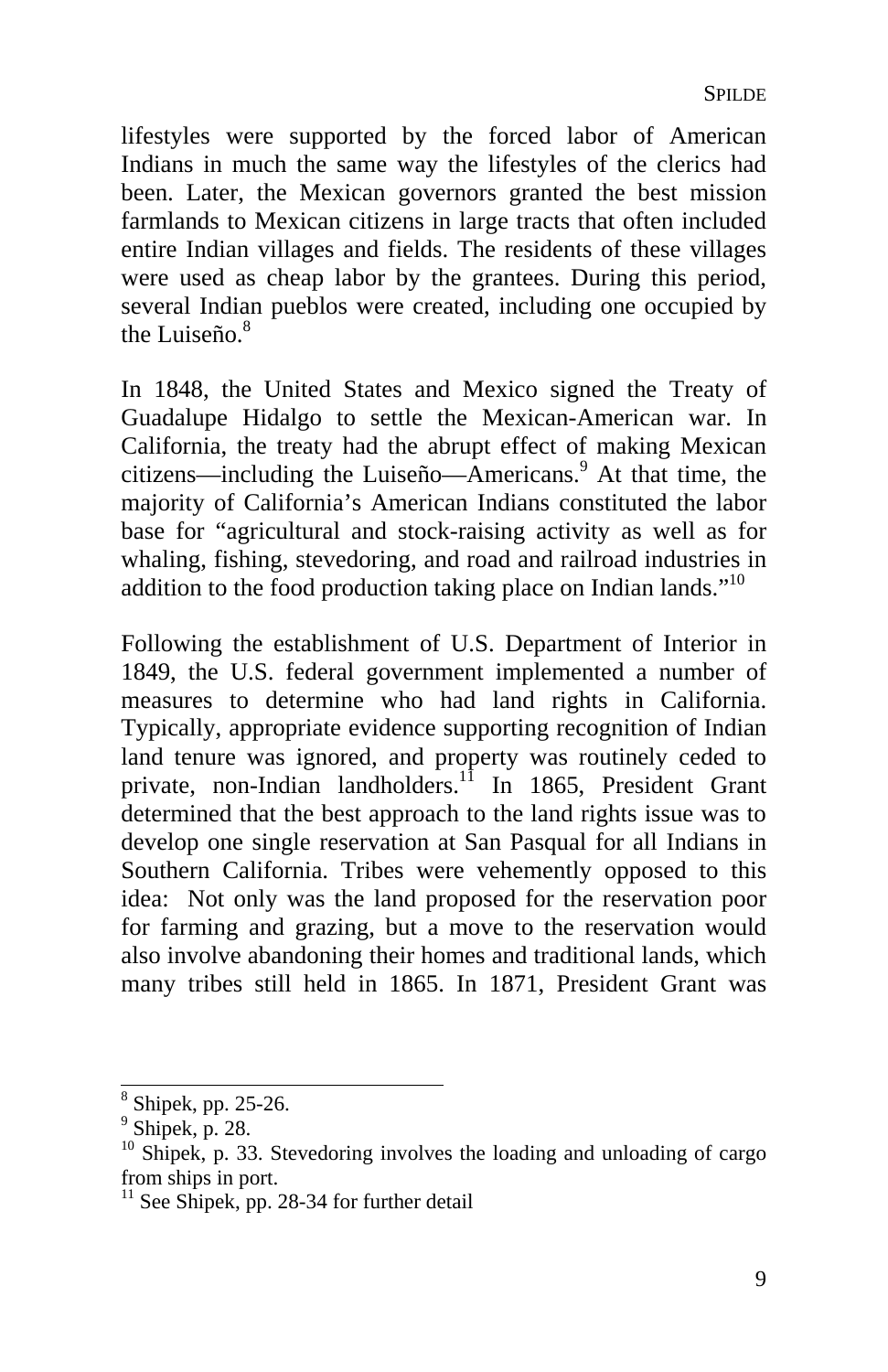swayed by newspapers and Eastern supporters of tribes and canceled the Executive Order establishing a single reservation.<sup>12</sup>

Eventually, multiple reservations were formed, their boundaries having been decided by the Smiley Commission, whose purpose was to locate tribal lands and boundaries in Southern California but whose work subsequently has been faulted for its inaccuracy. 13 Many Luiseño, whose lands were enclosed by the Warner Rancho, were moved to the Pala Reservation when the owners of the rancho refused to sell the land containing the Luiseño villages.<sup>14</sup> In 1892, the Pechanga Reservation was established nearby. At that time, many of its residents were "refugees" who had been evicted from Temecula area ranchos by the local sheriff.15

# **EARLY ECONOMIC DEVELOPMENT STRATEGIES AT PECHANGA**

From the time of the formation of the reservations until recently, farming constituted the most prevalent form of American Indian economic development throughout much of Southern California. Tribes across the region engaged not only in food production for themselves, but also in cash crop farming. Fruit and honey were popular products, and a number of tribes developed highly productive orchards. Some also raised cattle and poultry. After 1891, so-called "market garden" crops were added, including tomatoes, yams, onions, chili peppers, squash and watermelons. These crops eventually replaced wheat, beans, and corn as cash crops. The Pechanga reservation had limited water, but some

 $12$  Shipek, pp. 34-35.

 $\frac{13}{13}$  See, generally, Shipek.<br><sup>14</sup> Often, the land where Indian villages were situated possessed the richest sources of water, but was "owned" by non-Indian ranchos. Rancho owners commonly refused to sell just those portions occupied by Indian villages and, instead, asked outrageous prices for the entire rancho. The federal government, unwilling to pay those prices, often moved those Indians living on ranchos to reservations elsewhere. See Shipek, pp. 43-44. 15 Shipek, pp. 47-48.

<span id="page-13-0"></span>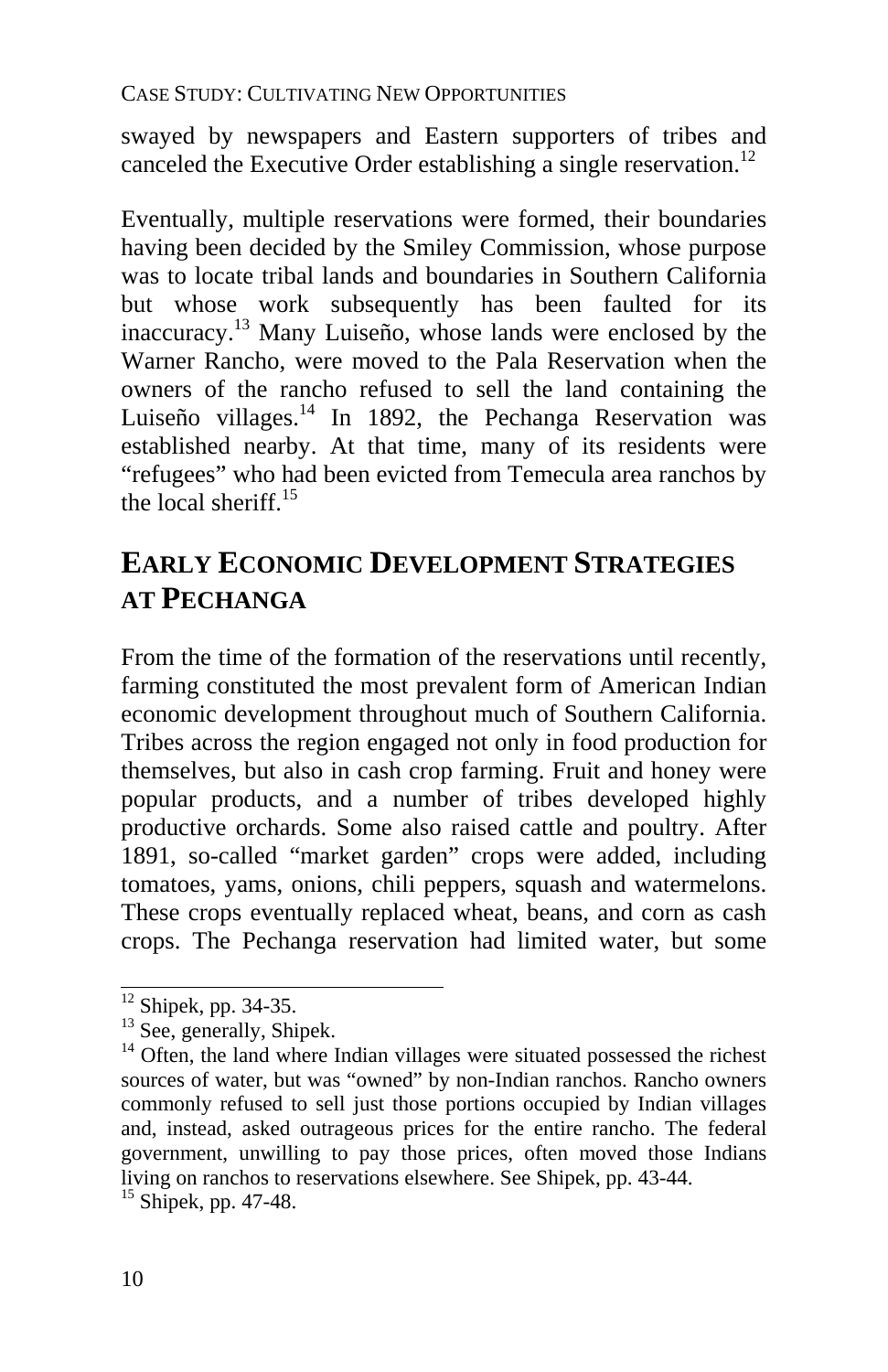tribal members nevertheless were able to use dry farming techniques to produce income during certain parts of the year.

Not until the mid-twentieth century did Southern California tribes such as Pechanga begin t[o](#page-14-0) engage in other economic development ventures. Outside companies, attracted to the reservations by their general a[bs](#page-14-1)ence of state and county zoning laws, sometimes approached the tribes about on-reservation ventures, but more often than not the businesses they proposed were deemed unsuitable or inappropriate by both tribal governments and their constituents. For example, at Pechanga, nearby Rancho California developers proposed a waste disposal project on the edge of the reservation which the Tribe had to fight for more than a year before prevailing[.16](#page-14-2) Alternatively, the Tribe consistently sought other economic development avenues considered more culturally appropriate. For years, Pechanga sold sand from a sand wash on the reservation, a venture that yielded approximately \$20,000 a year and supported one paid employee.<sup>17</sup> The Tribe also attempted to garner some revenue from a swap meet and a winery, both of which eventually failed  $^{18}$ 

By far the most successful economic development venture at Pechanga has been gaming. Gambling is not new to the Pechanga Band; early chroniclers of Luiseño culture recorded the existence of numerous games of chance. Two, called *tepanish* and *chehut*, were described in detail in a 1908 Bureau of Ethnology report.<sup>19</sup> The casino-style gambling that takes place today on the Pechanga Reservation, of course, bears little stylistic resemblance to the traditional games historically played by the Luiseño people, but the concept of gambling is culturally congruent for Luiseño. This has helped arm today's Tribe with

 $16$  Shipek, p. 126.

<span id="page-14-0"></span>

<span id="page-14-2"></span><span id="page-14-1"></span>

<sup>&</sup>lt;sup>17</sup> Amy Minnear, personal communication, Nov. 13, 2002.<br><sup>18</sup> Anthony Miranda, personal communication, Nov. 14, 2002.<br><sup>19</sup> Sparkman, Philip Stedman. *The Culture of the Luiseno Indians*. Berkeley: University of California Publications in American Archaeology and Ethnology. 1908, p. 212.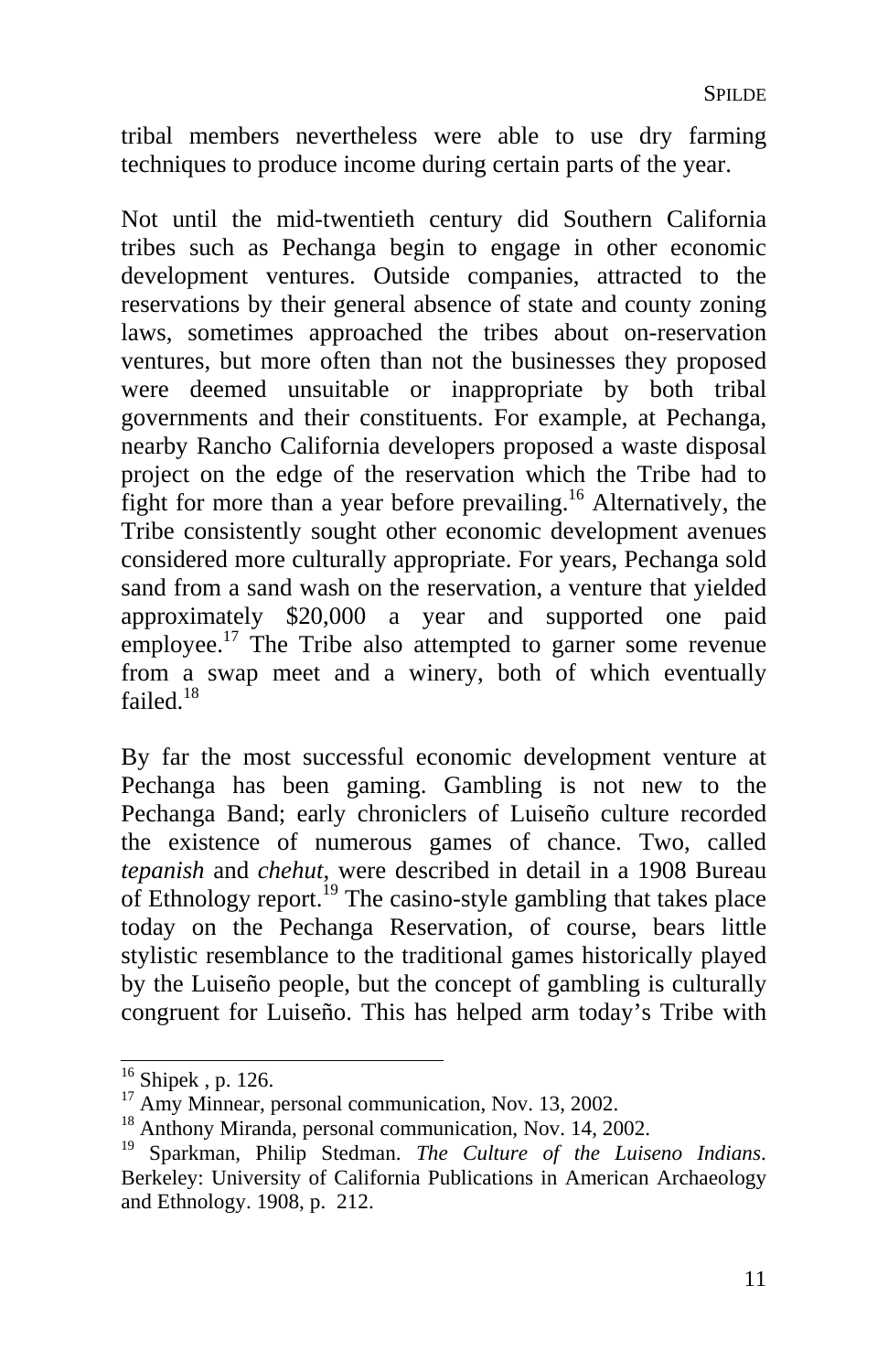the capacity to manage the political and cultural impacts of its gaming success.<sup>20</sup>

Once exclusively a cultural institution, gambling at Pechanga has been transformed into a principally economic one. The Pechanga Resort and Casino was built on land previously designated for tribal economic development. The casino site—called the Kelsey Tract after the Indian Office inspector who recommended that the Pechanga Band receive it—was retained by the Band in 1912 so that they might have some "small acreage of moderate farmland" with a better water supply than the rest of the Pechanga reservation.<sup>21</sup> The Kelsey tract remained in executive order status for decades, impeding the Tribe from fully developing the land according to its own design.<sup>22</sup> Finally, in August 1988, H.R. 2615 accorded the Kelsey tract trust status.<sup>23</sup> Today, a windmill still stands in the casino parking lot, signifying its agricultural origins. The Tribe has intentionally left the windmill in place as a sign of economic development and sustainability, a mission now left to the casino to fulfill.<sup>24</sup>

# **TRIBAL GOVERNMENT GAMING AT PECHANGA: THE PECHANGA RESORT AND CASINO**

After the opening of the Tribe's original Pechanga Entertainment Center in 1995, Indian gaming, owned and controlled by the government of the Temecula Band of Luiseño Mission Indians, developed rapidly at Pechanga. Early revenues were invested heavily in tribal infrastructure and institution-building in order to

 $\frac{20}{20}$  More generally, research indicates that historic prominence of games of chance in tribal communities increases the receptivity of tribes to contemporary gaming enterprises. See Miriam Jorgensen, *Bringing the Background Forward: Evidence from Indian Country on the Social and Cultural Determinants of Economic Development*, Doctoral Dissertation,

<sup>&</sup>lt;sup>21</sup> Shipek, p. 62.<br>
<sup>22</sup> Shipek, p. 62.<br>
<sup>22</sup> Shipek, p. 62.<br>
<sup>23</sup> H.R. 2615 From Lexis-Nexis "Public Papers of the Presidents."<br>
<sup>24</sup> Anthony Miranda, personal communication, Nov. 14, 2002.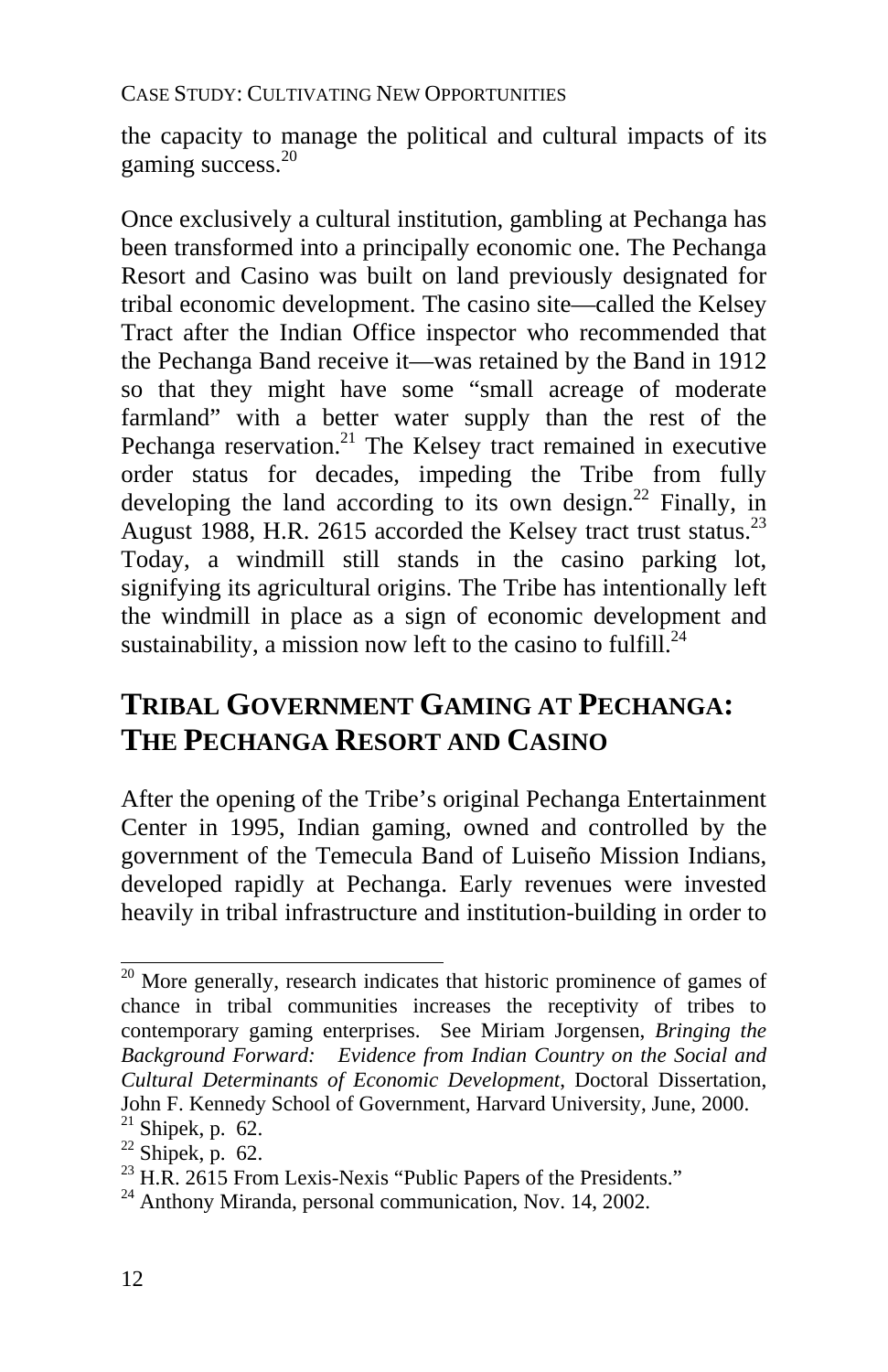prepare for the anticipated expansion of gaming. Revenues were also used to help finance the two statewide referenda that settled the question of Indian gaming's legality in California and facilitated the process of negotiating a tribal-state gaming compact. Once the legality issue was definitively settled by the California constitutional amendment permitting slot machines on Indian lands in California, Pechanga began construction on an expanded destination resort that eventually replaced its original facility.

In June of 2002, the Temecula Band of Luiseño Mission Indians celebrated the historic grand opening of the Pechanga Resort and Casino. The new resort includes a four-diamond hotel with 522 luxury rooms, pool and spa services, a 125-seat teleconferencing theater, 1,200-seat showroom and performance theater, a 24,000 square-foot ballroom, and seven restaurants ranging from a snack bar to an upscale steakhouse. The casino has a 600-seat Bingo Hall, 2,000 Vegas-style slo[t](#page-16-0) machines, and a player rewards club.

The Pechanga Resort and Casino is California's only "fourdiamond" resort and casino, one of only twelve such facilities in the nation. The four-diamond rating, a prestigious honor awarded by the American Automobile Association (AAA), was bestowed upon Pechanga in a record time of six weeks subsequent to its opening. Pechanga deliberately built the facility in order to achieve the four-diamond rating. In an effort to meet the strict standards for this designation, the Pechanga Development Corporation (PDC) decided to demolish the beginnings of an earlier expansion to accommodate the structural requirements set forth by AAA, whose standards for the award cover everything from room service to hair dryers to the type of ice buckets in the hotel rooms.<sup>25</sup> The PDC's commitment to long-term planning with the Pechanga Resort and Casino is consistent with its overall approach to gaming and has served to strengthen the Tribe's position within the region.

<span id="page-16-0"></span> $\frac{25}{25}$  Memo by Dual Cooper, Casino General Manager, Oct. 16, 2002.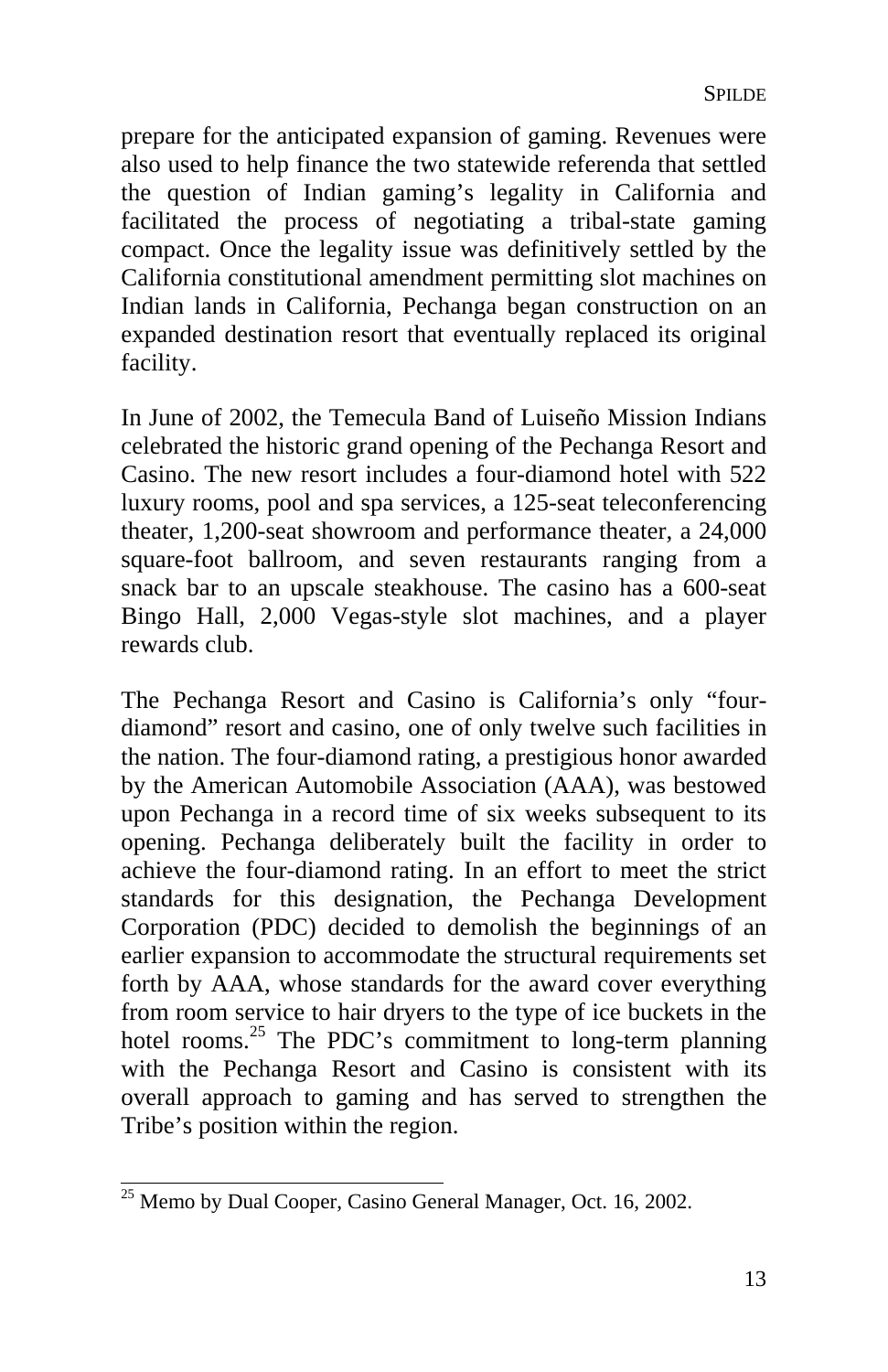The Pechanga Resort and Casino is a full-service destination resort as well as a casino, and gaming is just one of the many additions to the region that the resort provides. The state-of-theart showroom is the only theater in the area to house nationally renowned touring productions such as *Grease* and *Amadeus*. 26 Its convention facilities also are the largest in the region, $27$  and are used frequently by local businesses and organizations, including the Boys and Girls Club and the Temecula Valley Chamber of Commerce.<sup>28</sup> The arena has the capacity to host major sporting events; in January 2003, it hosted a major boxing event that was broadcast live on HBO.

The new casino employs visual touches of Luiseño culture that complement the facility's overall interior design and are likely to be noticed only by tribal members and others who are wellattuned to Luiseño imagery. For example, the tiles in the bathrooms and the wall hanging in the entrance to the conference center are inspired by petroglyph designs found in Temecula's surrounding mountains and echo the petroglyphs' motif of a red paint derived from iron oxide.<sup>29</sup> The mural above the hotel's front desk portrays a well-known eagle's nest located on the Pechanga Reservation, and the baskets in the Cabaret bar display the renowned basket-weaving skills of Luiseño women.<sup>30</sup>

The injections of Luiseño cultural motifs are subtle, and the decision to integrate, but not emphasize, tribal cultural elements derives from the Tribe's philosophy that the Pechanga Resort

<sup>&</sup>lt;sup>26</sup> Anthony Miranda, Personal Communication, Nov. 11, 2002.

 $27$  The nearest comparable facilities are in San Diego. Anthony Miranda, Personal Communication, Nov. 11, 2002.<br><sup>28</sup> Alice Sullivan, Personal Communication, Nov. 15, 2002.<br><sup>29</sup> Sparkman, p. 209.<br><sup>30</sup> A number of different historians have noted the skill of Luiseño basket-

<span id="page-17-0"></span>

weavers. Baskets were typically woven from a combination of long grass and splints from the aromatic sumac. Some were woven so tightly they were capable of holding water. Baskets were made in several shapes, for purposes ranging from storage to carrying children. For more information, see Horace Parker, *The Historic Valley of Temecula*, Balboa Island, CA: Paisano Press, 1965, p. 13; and Sparkman, 204.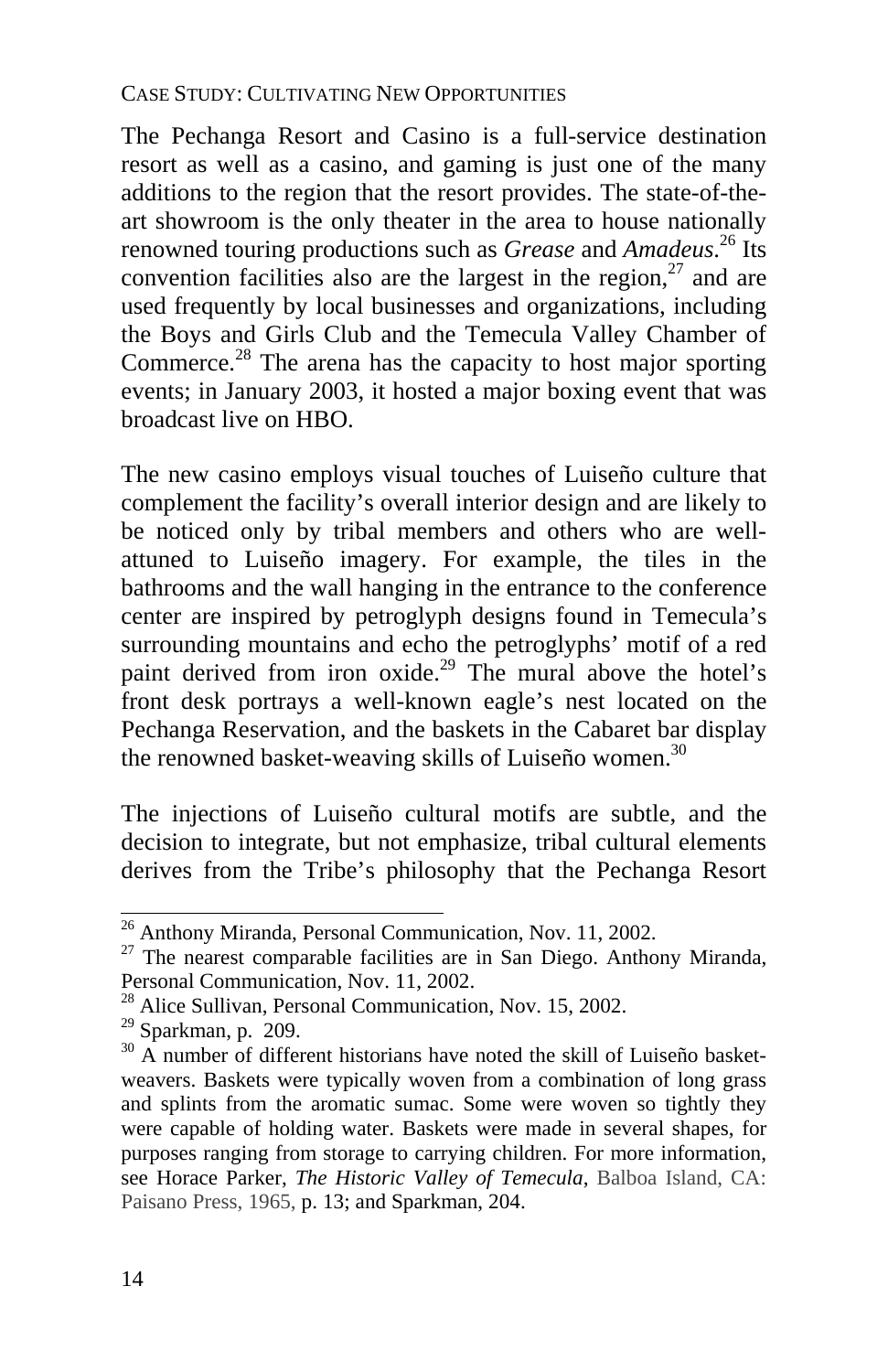and Casino is a tribal business and not a political statement. "We don't need to prove we're Indian," said Miranda. "We know who we are. If you know our culture, you know that the snake design [on the floor of the hotel lobby] was part of our traditional puberty ceremony. You will recognize that pattern and it will be meaningful. If you don't know that, it's just a cool looking  $design.^{531}$ 

# **INSTITUTION BUILDING: THE PECHANGA DEVELOPMENT CORPORATION**

Early on, Pechanga invested considerable human and capital resources in the development of strong institutions of selfgovernment as a means of exercising their sovereignty in multiple contexts, notably gaming. The Pechanga Resort and Casino is entirely owned and operated by the government of the Pechanga Band (through its Pechanga Development Corporation). This is somewhat unusual for facilities of its size in Indian Country, where large and very upscale facilities have often pushed tribes to rely on the experience of major outside operators. By the 1995 opening of its first gaming facility, the Pechanga Entertainment Center, and since, however, the Tribe has managed its own gaming facilities, developing as needed the governmental institutions and business management mechanisms required to do so. In this way, Pechanga is taking full advantage of the tribal governance and economic development opportunities ingrained in the Indian Gaming Regulatory Act of 1988. In embracing both goals simultaneously, Pechanga has crafted an approach to nation building that serves as a model for other tribes.

Research conducted by the Harvard Project on American Indian Economic Development finds that economic development is more likely to occur and be sustained when tribal governments make their own decisions about what approaches to take in

<sup>&</sup>lt;sup>31</sup> Anthony Miranda, personal communication, Nov. 11, 2002.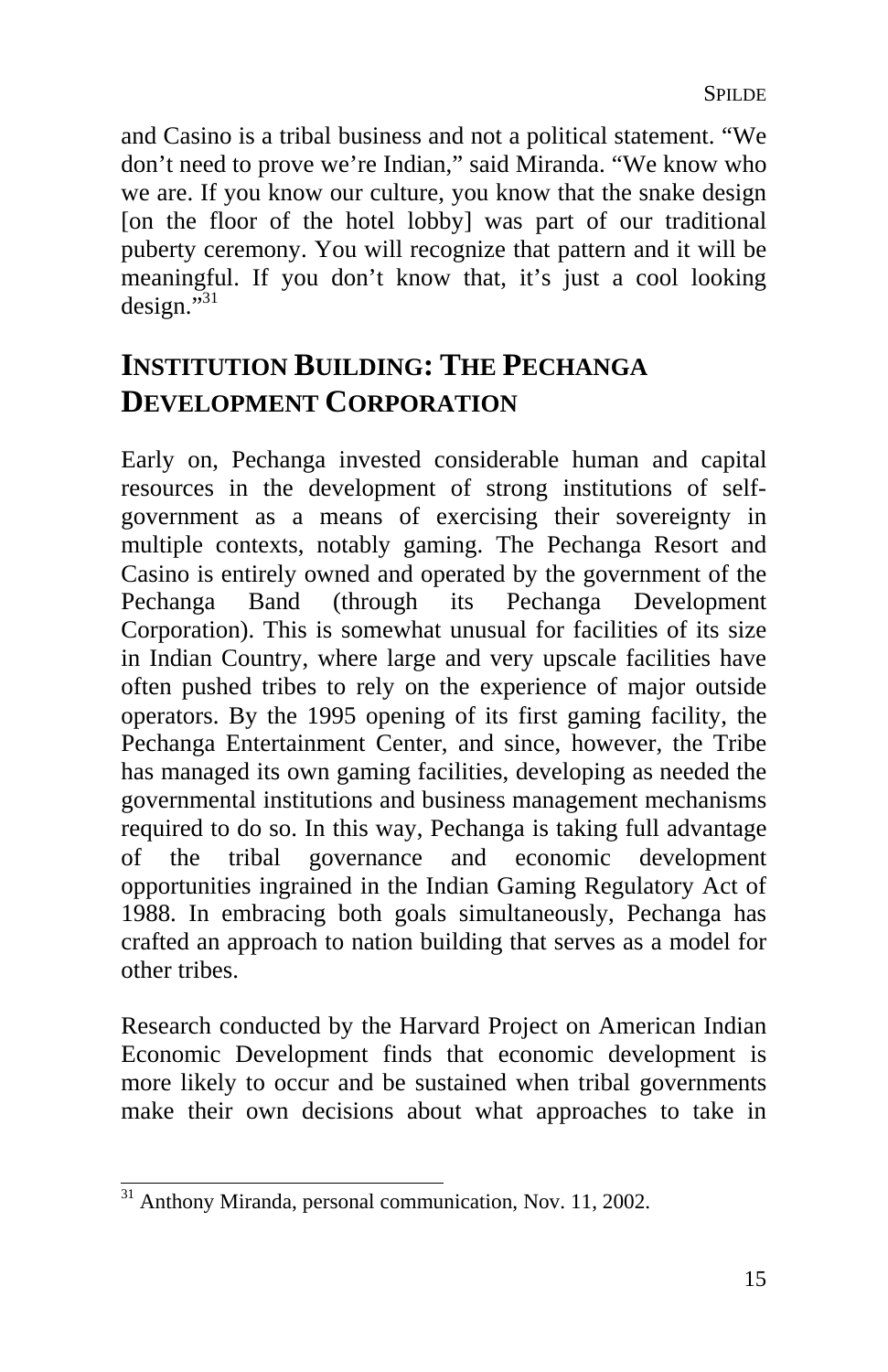development and what resources to utilize in that development.<sup>32</sup> Indeed, when tribes are able to exercise their sovereignty through self-determined economic development, as Pechanga has, they consistently outperform development efforts driven by non-tribal decision makers. The reasons lie in two areas. The first is accountability: Because tribal government decision makers are directly accountable to their citizens for the consequences of their government's decision-making—while federal agencies, non-tribal developers, state governments and other outsiders are not—those that craft and implement their own development agendas tend to fare better than those that don't.<sup>33</sup> The second source of improved performance is cultural: Tribal control of tribal programs and initiatives increases the chances of making choices, settling disputes, and getting all of the "little things" (from hours of operation to personnel grievance procedures to meeting protocols) "right" in the sense of fitting with the home community's cultural standards of "right" and "legitimate."<sup>34</sup>

Evidence from such diverse areas as forest management (under PL 93-638 contracting for tribal takeover of otherwise federal

 $32$  Cornell, Stephen and Kalt, Joseph. "Reloading the Dice: Improving the Chances of Economic Development on American Indian Reservations," in *What Can Tribes Do? Strategies and Institutions in American Indian Economic Development* American Indian Studies Center, UCLA, Los Angeles, California, 1995) and Cornell and Kalt, "Sovereignty and Nation-Building: The Development Challenge in Indian Country Today."<br>American Indian Culture and Research Journal 22, no. 4, November 1998. <sup>33</sup> For more on the issue of accountability, see Stephen Cornell, "Accountability, Legitimacy, and the Foundations of Native Self-Governance" (Harvard Project on American Indian Economic Development, Project Report Series 93-1, Harvard University, Cambridge,

MA, January 1993).<br><sup>34</sup> Jorgensen, op cit., for example, finds that program performance improves as indicators of Native cultural distinctness increase. That is, there is not a contradiction between strong and distinct native culture, on the one hand, and outstanding management and operations, on the other. On the importance of cultural congruence, see Stephen Cornell and Joseph P. Kalt, "Where Does Economic Development Really Come From? Constitutional Rule Among the Contemporary Sioux and Apache." *Economic Inquiry*, Vol. 33, 1995, 402-426.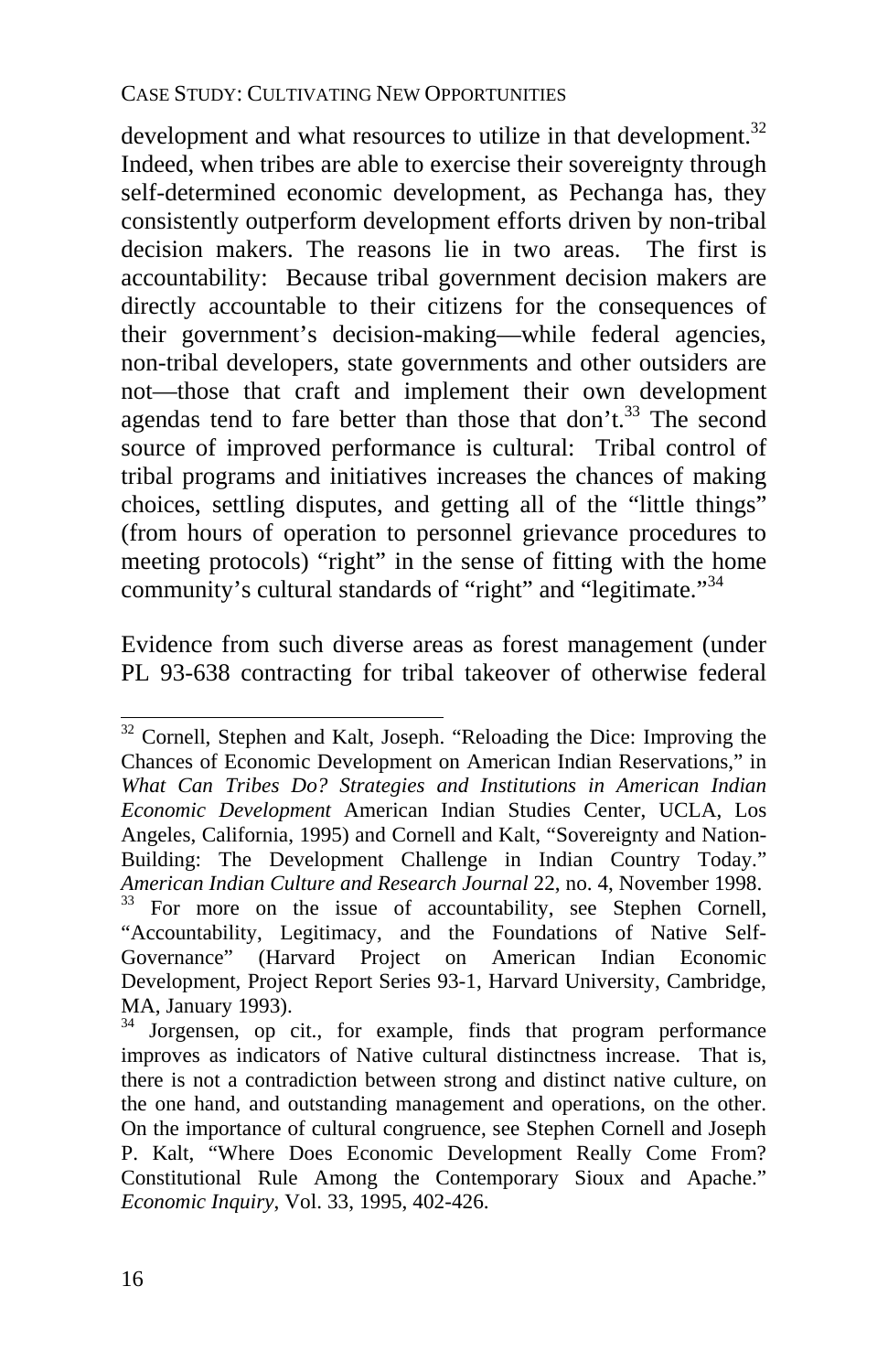functions) to health care and housing programs (under selfgovernance compacts), emphatically demonstrate the potency of self-determined and self-governed local control by tribes.<sup>35</sup> What is particularly impressive at Pechanga is the speed with which and extent to which tribal control has yielded positive results in both nation building and economic development.

In the early 1990s, the existing Pechanga Business Committee began to look toward gaming as a potential economic development option, having witnessed its success on nearby reservations. In a conscious effort to insure that the tribe's development arm would be capable of making quick business decisions and insulate its decision-making process from political interference, Pechanga created a new entity, the Pechanga Development Corporation (PDC) as a distinct corporate arm of the Tribe. Rather than running businesses enterprises from the tribal council chambers, PDC would operate with its own board and corporate status. In taking this step, the Tribe's decision to separate day-to-day business management from politics quickly became one of the cornerstones of Pechanga's impressive success in both governance and economic development. Pechanga joins a growing number of tribes in Indian Country whose successful tribal governments who have clearly divided functions between tribal elected officials and tribal enterprise management. This separation of functions enables tribal councils to play the indispensable roles of formulating and authorizing policies that advance their tribes' long-term strategic goals, while allowing enterprise managers to keep day-to-day management decisions depoliticized and focused on solid and efficient operational performance.

Pechanga illustrates the lesson that to empower the Tribe as a self-determined sovereign, legitimize the tribal council as truly a

 $\overline{a}$ 

<sup>35</sup> See, e.g., Krepps, Matthew B. "Can Tribes Manage Their Own Resources? The 638 Program and American Indian Forestry." In *What Can Tribes Do? Strategies and Institutions in American Indian Economic Development*, American Indian Studies Center, UCLA, Los Angeles, 1995, 179-203; and Jorgensen, op cit.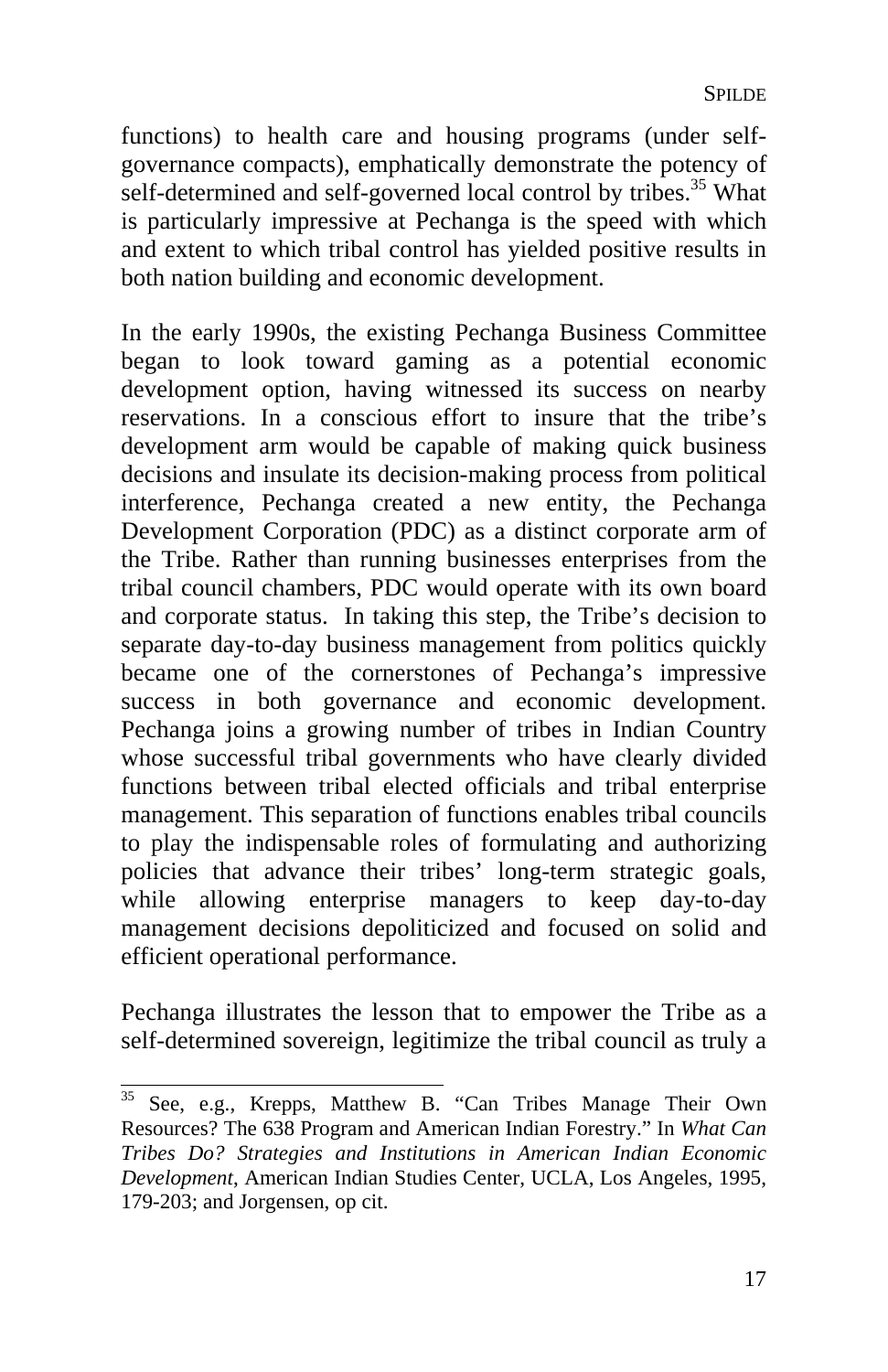governing body, and avoid cycles of failed enterprises and programs, the tribal council must give up certain power – the power to micromanage day-to-day business operations. Decades of federal intervention and program oversight practically demanded that tribal councils micromanage reservation economic and social programs, since tribal councils were the gobetweens linking federal authorities and dollars to reservation communities. This has left a legacy across Indian Country in which tribal elected officials at the highest level, ostensibly charged with making law and charting the strategic course of their respective nations, spend their time chasing federal grants or worrying about day-to-day operations for tribal programs.

Pechanga breaks this mold. It makes obvious the results of extensive research on tribal economic development corporations, which finds that the politicization of day-to-day business decisions is the primary obstacle to sustainable tribal economic development. It endangers business profitability and efficiency and creates an unstable investment environment for tribal members and potential outside investors alike.<sup>36</sup> According to Michael Cameron.

The structure of many tribal governments allows elected officials access to the daily operations of tribally owned businesses. In addition, the short terms of elective office prescribed by most tribal constitutions politicize nearly all official decision making, including business decisions… This frequently makes business planning difficult, leads to instability in business management, and places extraordinary burdens on tribal enterprises… The close association of tribal politics and tribal business, combined with the unique legal status of American Indian tribes, raises the risks to outside

<sup>&</sup>lt;sup>36</sup> See, for example, Stephen Cornell and Joseph Kalt, "Reloading the Dice: Improving the Chances of Economic Development on American Indian Reservations," in *What Can Tribes Do? Strategies and Institutions in American Indian Economic Development*, 1995, pp. 1-59.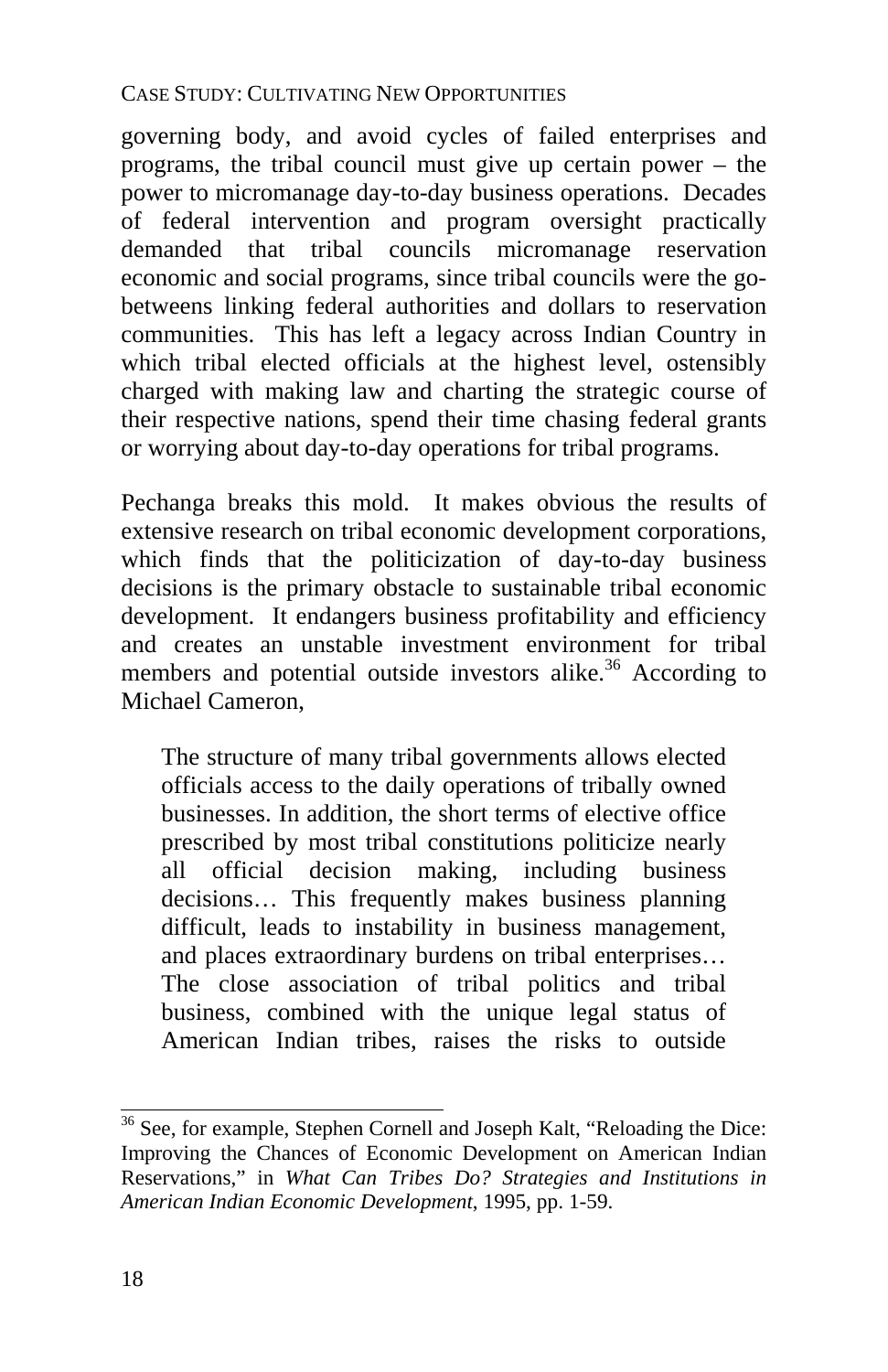investors…placing the tribe at a disadvantage in the competition for capital and expertise.<sup>37</sup>

The PDC as it was designed in 1993 possessed a very simple structure, consisting of five positions: President, First Vice President, Second Vice President, Treasurer and Secretary. Elected by a majority vote of the tribal membership, these representatives are collectively known as the General Council. In many tribal development corpo[rat](#page-22-0)ions, officers or directors report to legislative branches, or tribal councils, of their tribes. The PDC, however, answers directly to its share[hol](#page-22-1)ders – the tribal membership, which both elects the PDC Council and dictates the scope of its powers. Pechanga's tribal government, because it, too, possesses a General Council structure, remains very much an inclusive and participatory democracy. "Everyone who has something to say can say it" is the general consensus, and most citizens of the Pechanga Band are both involved in and informed about the workings of their government. According to Pechanga attorney John Macarro, general membership meetings can be a harrowing experience for those seeking the approval of tribal members: "[Tribal citizens] take a contract and just shred it to bits. They're sophisticated and confident enough to take on an attorney."<sup>38</sup> The sophistication of the Pechanga citizenry, according to PDC member Anthony Miranda, has grown along with the Tribe's enterprises. $39$ 

The five PDC positions had yet to be elected in 1993, when the PDC signed a joint management agreement with Grand Casinos. At that time, the members of the now-defunct Business Committee were working on a volunteer basis on behalf of the PDC. Soon, however, the Tribe appointed an interim PDC that consisted of just two members: Anthony Miranda, who later became President of the PDC; and Jennie Miranda, at that time

<sup>37</sup> 37 Cameron, Michael W. "A Prototypical Economic Development Corporation", in *What Can Tribes Do? Strategies and Institutions in*

<span id="page-22-0"></span><sup>&</sup>lt;sup>38</sup> John Macarro, personal communication, Nov. 14, 2002.<br><sup>39</sup> Anthony Miranda, personal communication, Nov. 13, 2002.

<span id="page-22-1"></span>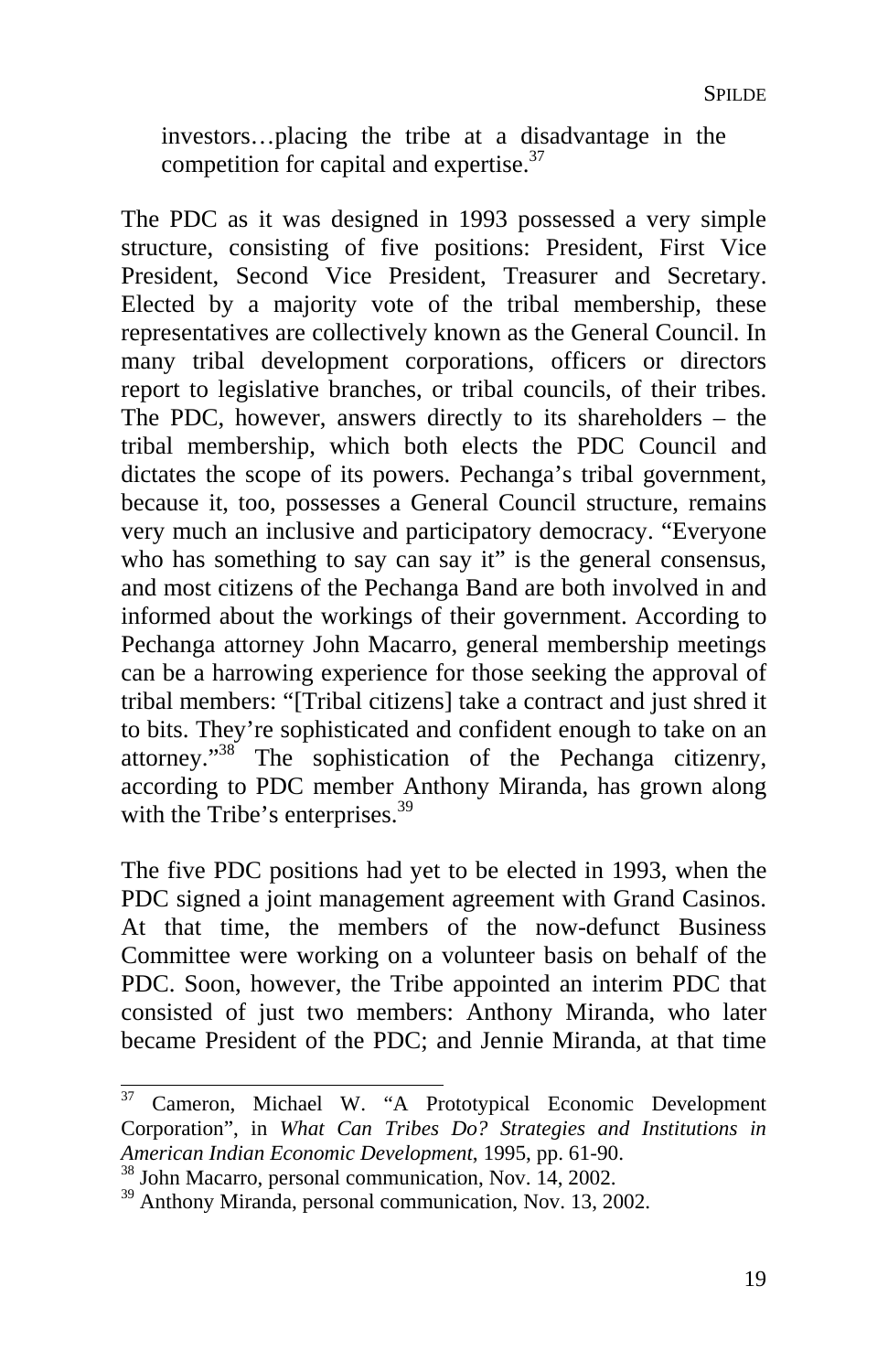also Chairperson of the Pechanga Band. Both were paid an hourly consulting fee and concentrated their efforts on explaining the potential impacts of a tribal gaming facility to members of the local community in order to generate local support for the Tribe's larger economic development plans.

In April 1994, the PDC held its first election, in which tribal members elected Anthony Miranda, Patricia Maldonado, Andrew Masiel, Larry Miranda and Butch Murphy to the PDC. Originally designated by the Pechanga Tribal Council as lifetime appointments, the five PDC positions were reconfigured to twoyear terms after one of the members resigned. In addition, the Tribe decided to reduce the number of PDC members from five to four. The decision to limit the PDC to four members was culturally driven, as the Tribe believed that an even number better facilitated Pechanga's traditional, consensus-based approach to decision making and specifically economic development. Rather than having an odd number of [P](#page-23-0)DC members—where the vote of one could break a tie—having four members reflects the Tribe's commitment to consensus-building and the democratic process. The PDC's Anthony Miranda described its function this way:

We run the development corporation very simply and that's on a consensus basis…we very rarely take things to vote. We will sit there, and argue and fight but come to a consensus to where everybody feels comfortable in moving forward….So we always have a shifting of allies within the corporation because you can't really have...a power block within the corporation itself. It is ingrained within the Tribe…because we're all, in a sense, still a family running the operations.<sup>40</sup>

By January 1995, the PDC was working on plans for the temporary facility and aggressively building a workforce. PDC began interviewing people for positions with the new gaming facility and held a job fair for tribal members. The Tribe broke

<span id="page-23-0"></span> 40 Anthony Miranda, presentation at Harvard University, Jan. 7, 2003.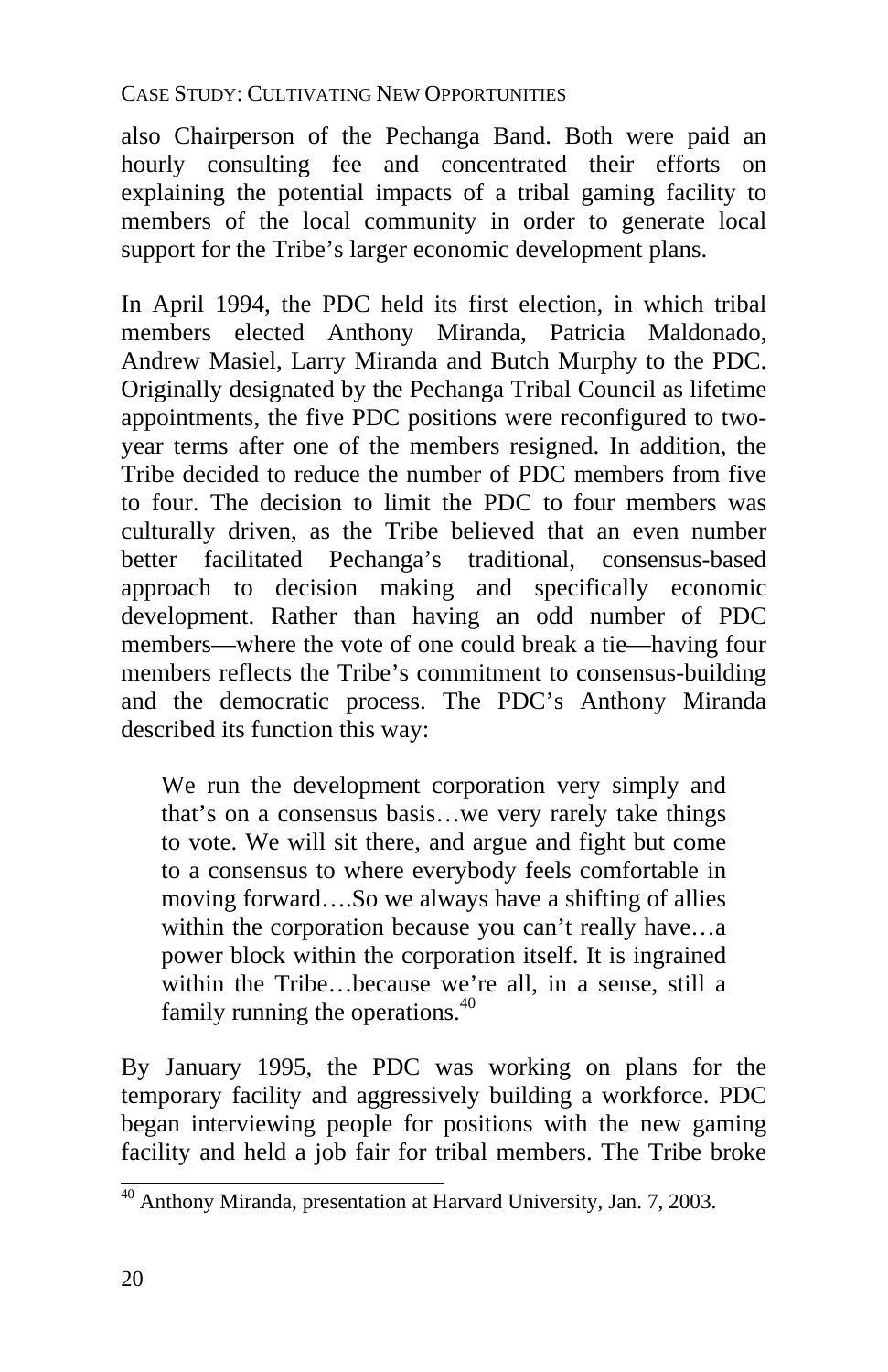ground on the temporary facility in April 1995. During the construction phase, the construction manager brought in by Stan Dru developed a strong relationship with tribal members, and eventually left Dru to work for the Tribe. Also at this point, the PDC opened up a school to train tribal members to become poker and blackjack dealers.

Miranda described the construction phase of the Tribe's first facility as "a homespun deal." The Tribe had very little money or credit. Armed only with the promise of future revenues once the gaming facility opened, a construction crew of four men worked for 45 straight days installing trailers, carpet, patios, and steps for the new facility. As the scheduled opening date moved closer, members of the PDC divided up duties amongst themselves in spite of the fact that none of t[hem](#page-24-0) had any previous gaming experience. Butch Murphy handled security, surveillance and maintenance. Larry Miranda took charge of cards and card tables. Pat Maldonado handled human resources. Anthony Miranda, utilizing his banking experience, handled accounting and finance, as well as construction. At the outset, the gaming facility had no general manager and no comptroller.

The first facility, the Pechanga Entertainment Center, opened during the July 4<sup>th</sup> weekend in 1995. It employed 135 people and its first payroll was \$25,000. The facility became so "swamped" with patrons on opening night that PDC members had to open the gaming machines to get smaller bills to be used for change. Members of the PDC worked 36 straight hours after the opening of the entertainment center.<sup>41</sup> The first facility had gravel parking lots and no sewage system aside from an old diesel tank buried beneath the trailers. The only refreshments served were soft drinks. At one point, Miranda noticed people leaving after a half hour of play to go to a restaurant because the facility didn't serve any food. To solve the problem, he "went to the nearest convenience store, bought all of the trail mix, snacks, and candy they had, and gave it away in little plastic cups." It was this

<span id="page-24-0"></span> $41$  Ibid.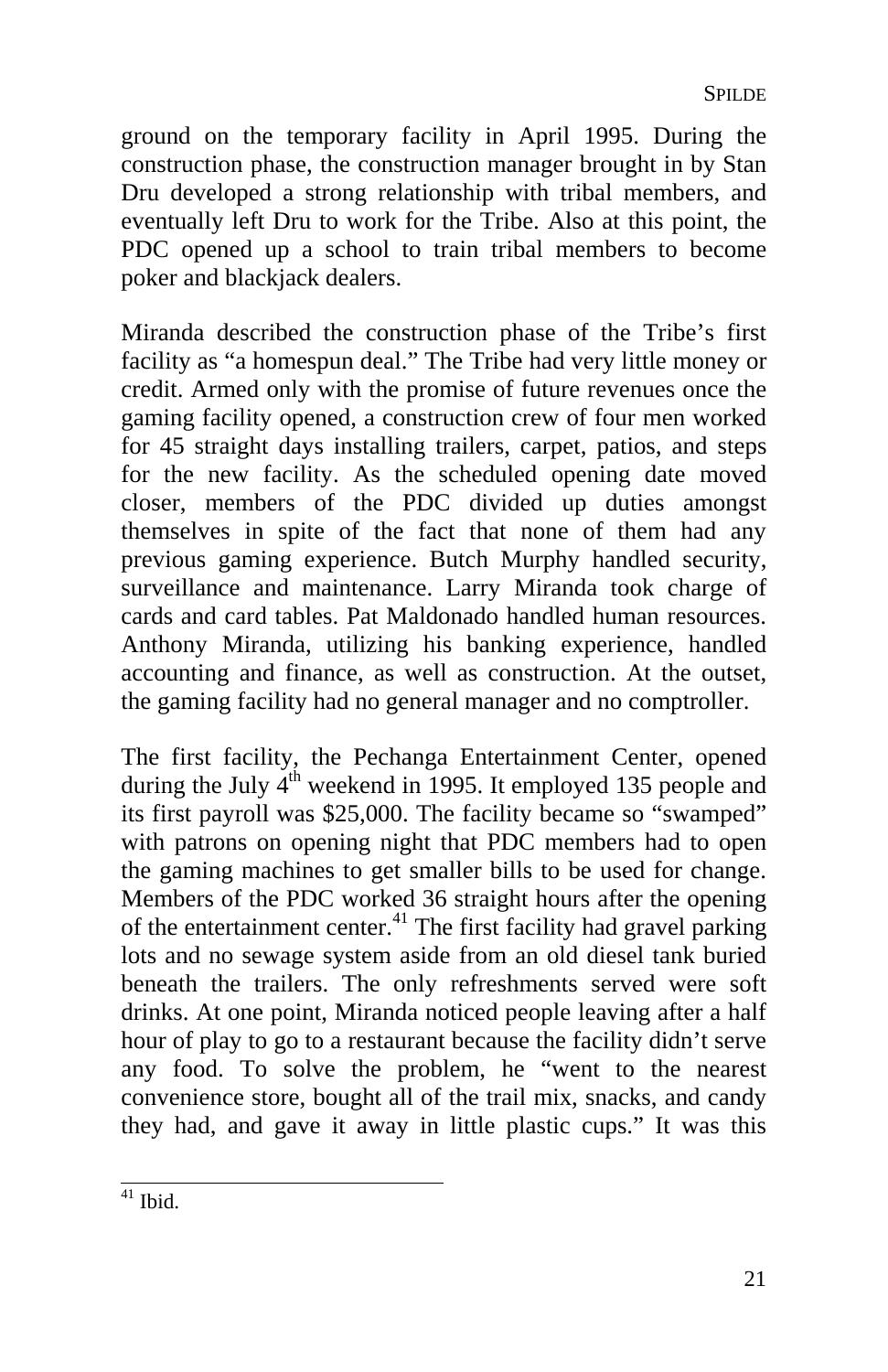practice that led many to dub the Pechanga Entertainment Center as "the casino where you get a cookie."<sup>42</sup>

The Pechanga Entertainment Center proved so successful that by late October 1995, the PDC had already engineered its first expansion; they subsequently expanded the facility several more times prior to the construction of the Pechanga Resort and Casino in order to keep pace with patron demand. Pechanga's original facility operated for the first two years without a general manager primarily through the innovation and quick learning of the PDC members. "Gaming is not inherently different than any other business," said Miranda. "We just did what we had to do, and it worked."

# **THE PECHANGA GAMING COMMISSION**

Prior to opening the Pechanga Entertainment Center, Pechanga created a regulatory body to protect the Tribe's assets and enforce applicable tribal and federal laws of the federal Indian Gaming Regulatory Act (IGRA). IGRA, however, does not mandate that tribes adopt any particular structure for their commissions, (though NIGC bulletins suggest that tribal gaming commissions be formed as independent bodies). Therefore, most tribes have had to determine for themselves how to create a gaming commission that simultaneously fits with their existing governmental structure and fulfills its prescribed functions of regulatory oversight and compliance.

The Pechanga Gaming Commission (PGC) has an organizational structure that complements and supports both the Pechanga Tribal Council and the PDC. According to Anthony Miranda, the three entities "create a triangle and a natural tension between the entities…and I think that's good because you don't have one entity running away from the other…there's no outside people serving in those positions, they're all from within the Tribe. So essentially, every person is still connected to the community

 $42$  Ibid.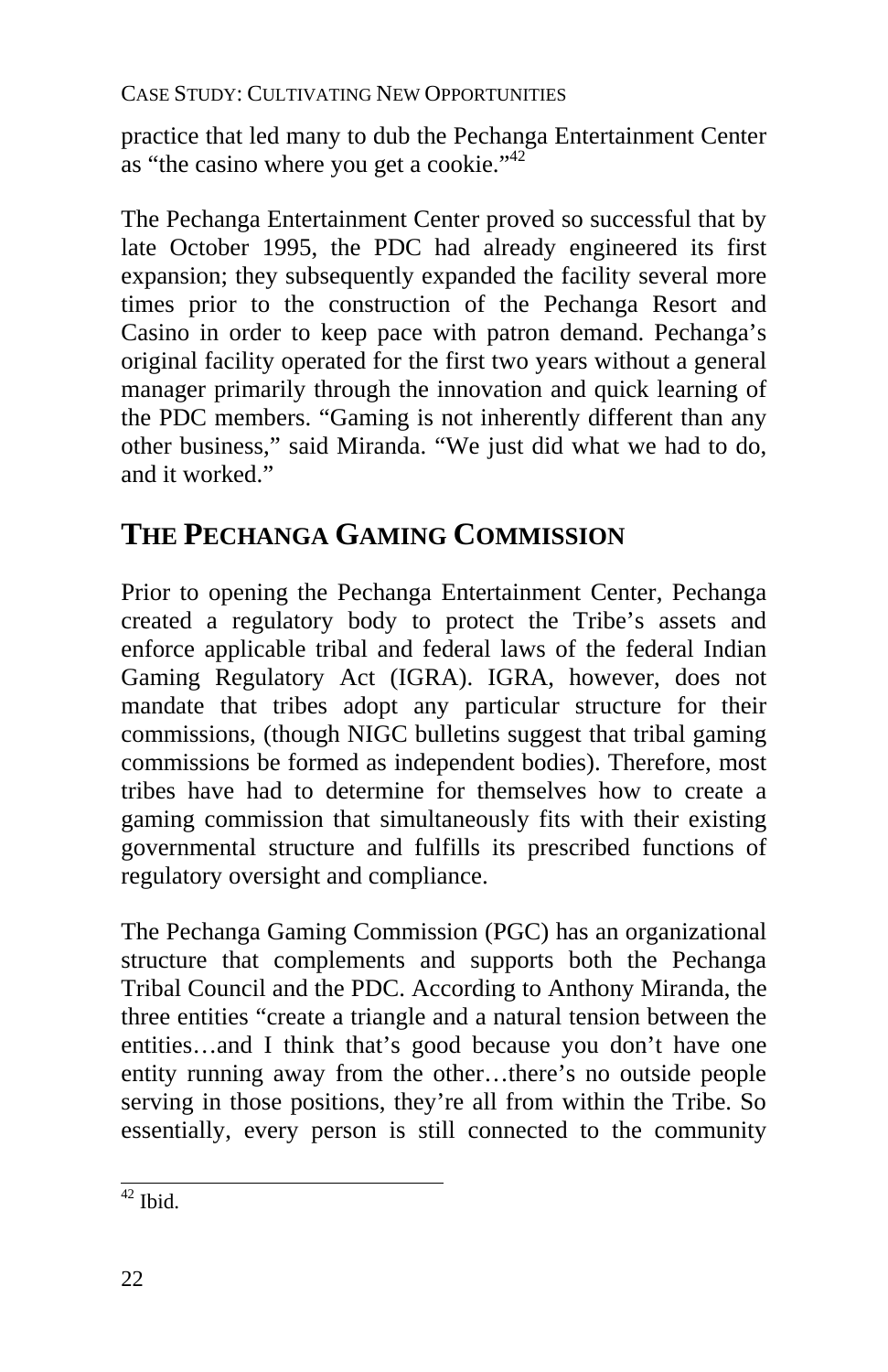itself and each portion of that triangle plays a different role."<sup>43</sup> Pechanga built its own system of checks and balances to control and manage its most important business asset.

The PGC derives it authority and responsibilities from the Temecula Band of Luiseño Mission Indians' Tribal Gaming Ordinance Act**.** The PGC is composed of five tribal members elected by their fellow citizens.<sup>44</sup> Position terms for these gaming commissioners last five years in order to accommodate "a lengthy educational process." The [co](#page-26-0)mmissioners' terms are staggered to "allow for consistency" within the Band's regulatory institution.45 The first PGC election, held in 1994, established Frances Miranda, Norman Pico, Edith Greenheck, Bill Salinas and Albert Flores as founding commissioners.

Under the Tribal Gaming Ordinance Act, it is the duty and responsibility of the Gaming Commission to investigate wrongdoing, inspect and monitor gaming activities, hold hearings, and license and investigate personnel connected with the gaming activities. The Commission not only licenses and investigates employees, but also inspects and licenses the gaming facility. In addition, it investigates and licenses vendors, suppliers, and others who do business with the Pechanga Resort and Casino.46 PGC's vigilance in regulating and licensing gaming activities derives from the fact that all commissioners are tribal members who have a vested interest in protecting tribal assets. They link their sense of responsibility to their connection to the community: "It is of utmost concern to us that our homes and businesses remain free from dishonesty and criminal

<sup>&</sup>lt;sup>43</sup> Anthony Miranda, presentation at Harvard University, Jan. 7, 2003.

<sup>&</sup>lt;sup>44</sup> External auditing services are contracted with an experienced firm from Las Vegas and legal support is supplied by a national law firm.

<sup>&</sup>lt;sup>45</sup> "Pechanga Gaming Commission." Materials provided to the National Gambling Impact Study Commission (NGISC). Las Vegas, NV. November, 1998.<br><sup>46</sup> Ibid.

<span id="page-26-0"></span>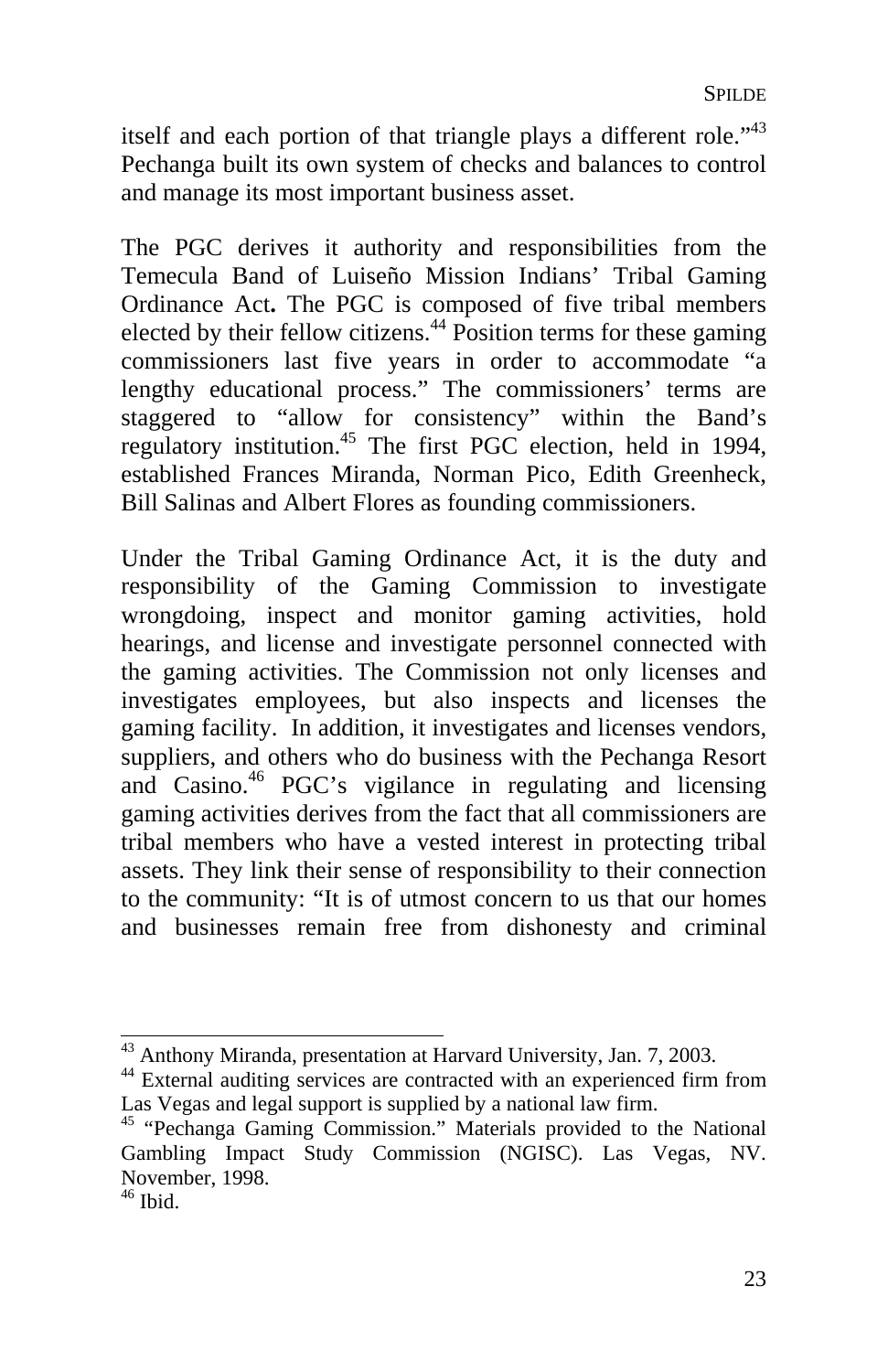activities. After all, our Reservation is the place where we live, work, and raise our families."<sup>47</sup>

### **BUILDING RELATIONSHIPS**

In its position as the business arm of the Tribe, the PDC takes the lead in the Tribe's dealings with external entities regarding economic development ventures. This became particularly relevant when it came to the subject of gaming, a controversial topic in southern California by the early 1990s. Temecula, the town bordering the Pechanga Reservation, maintained few meaningful relations with the Tribe prior to gaming. Local residents were accustomed to the Tribe being "very quiet," especially in the economic development arena.<sup>48</sup>

A number of Temecula residents initially voiced their disapproval of the Tribe's decision to build its first gaming facility, including many who lived in Red Hawk, a housing development abutting the land upon which the casino was to be constructed. In response, the PDC hosted small community gatherings where its members explained the likely impacts of gaming to those in attendance. The PDC also hired a public relations firm to promote Indian gaming in the surrounding region. In response to community concerns and in support of the PDC's efforts, the tribal government agreed to build a noisereduction wall between the local housing development and the casino grounds.

The PDC also serves as the Tribe's representative in the business community in Temecula, a community that has experienced rapid and remarkable growth in recent years. According to a report by economist John Hsing, taxable sales in Temecula went up 23.8% in 1999, compared to 11.6% in Riverside County as a whole. Between 1990 and 2001, Temecula's population grew from 27,099 to 62,100, an increase of 129.2%. The median

 $47$  Ibid.

Alice Sullivan, Temecula Chamber of Commerce, personal communication, Nov. 15, 2002.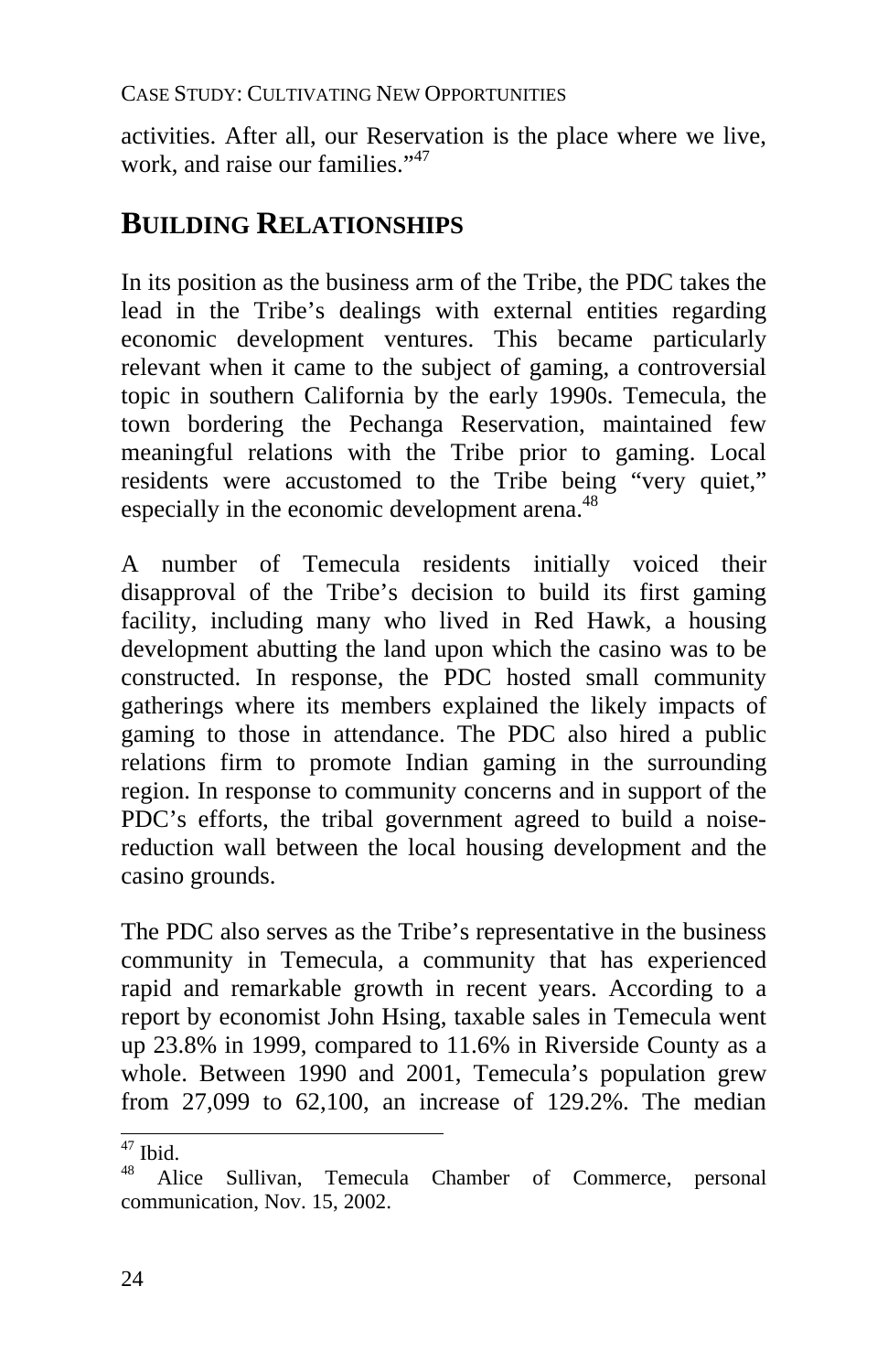income in the city of Temecula registered at \$61,755 in 2001, making it one of the highest in southern California's off-coast "Inland Empire." Hsing has concluded that: "Temecula is emerging as one of the most prosperous new communities in the region…The city's average income levels are higher than the surrounding region, the educational performance of its young people is above state average[s,](#page-28-0) and it is one of Southern California's safest cities."49

A considerable amount of anecdotal evidence suggests a strong connection between the remarkable growth of gaming at Pechanga and Temecula's rapidly expanding economy and population, although research has yet to conclusively link the two. For example, members of the Temecula Valley Chamber of Commerce (TVCC) noted that the Pechanga Resort and Casino has a "trickle down" effect on other businesses, and is responsible for a marked increase in the number of tourists in the area. The Pechanga Resort's banquet facilities, in particular, are viewed as revenue generators for the entire community, with many other Temecula businesses benefiting from convention spillover.<sup>50</sup>

Tribal attorney and tribal member John Macarro observes that the Tribe and City have "grown up together."<sup>51</sup> Indeed, the Tribe makes a conscious effort to insure that the whole community of Temecula benefits from the prosperity of Pechanga's casino and resort facility. For example, the PDC has pledged to try "whenever possible" to use local vendors. A representative of the Tribe serves as a member of the TVCC's 50-member Tourism Council, which explores ways in which the City and its local businesses can maximize tourism opportunities. Their work has become increasingly relevant with the large numbers of tourists streaming into the area to visit Pechanga's new facility. Through the TVCC's Tourism Council, partnerships involving Pechanga

<sup>&</sup>lt;sup>49</sup> Husing, John E. "City of Temecula: Demographic, Economic and Quality of Life Data." Economics & Politics, Inc. 2000.<br><sup>50</sup> Alice Sullivan, personal communication, Nov. 15, 2002.<br><sup>51</sup> John Macarro, personal communication, Nov. 15, 2002.

<span id="page-28-0"></span>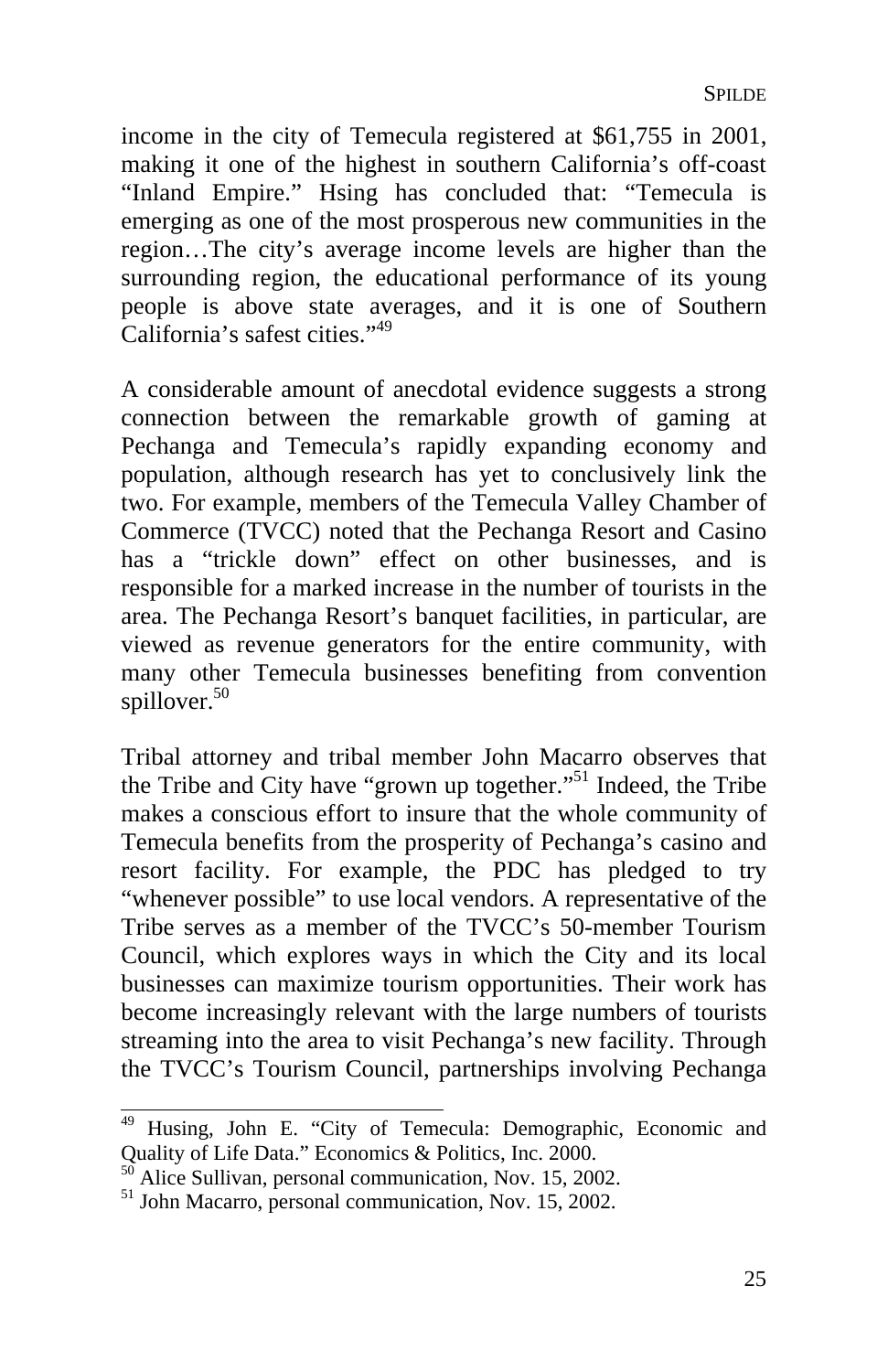have been formed with local wineries and bus lines, among others.

# **LOCAL COMMUNITY REINVESTMENT**

Pechanga's gaming facility has twice been awarded the "Business of the Year" award by the Temecula Valley Chamber of Commerce, in 1997 and 2000; and was nominated twice for the award prior to 1997. The mission of the TVCC, which has more than  $1,375$  members,<sup>52</sup> is to "promote the economic environment of all member businesses and to support the programs that preserve and improve the quality of life."53 In order to win TVCC's "Business of the Year" award, a company must be nominated by another Chamber of Commerce member. Upon being nominated, it must submit information do[cum](#page-29-0)enting its community involvement and various business practices, including its participation in Temecula Valley community service events; its encouragement or recognition of employees who volunteer within the community; its record of monetary support or in-kind contributions benefiting the community; its staff's memberships in professional organizations and contributions to the business's respective industry; its participation in issues or legislation that impact the Temecula Valley; its efforts to further staff growth through training programs; its employee benefits and incentives; and its commitment to workplace or product safety, equitable employeremployee relationships and a clean and healthful environment. This documentation is reviewed by past award winners, who then vote on the year's winner. 54

As a two-time winner of the award, the Pechanga Resort and Casino has been active, as well as innovative, in all of the above

<sup>&</sup>lt;sup>52</sup> Alice Sullivan, personal communication, Nov. 15, 2002.

<sup>&</sup>lt;sup>53</sup> "Business Resource Guide." Southwest Riverside County, p. 9.<br><sup>54</sup> Alice Sullivan, personal communication, Nov. 15, 2002; and Temecula

<span id="page-29-0"></span>Valley Chamber of Commerce 2001 Platinum Business of the Year Nominee Form.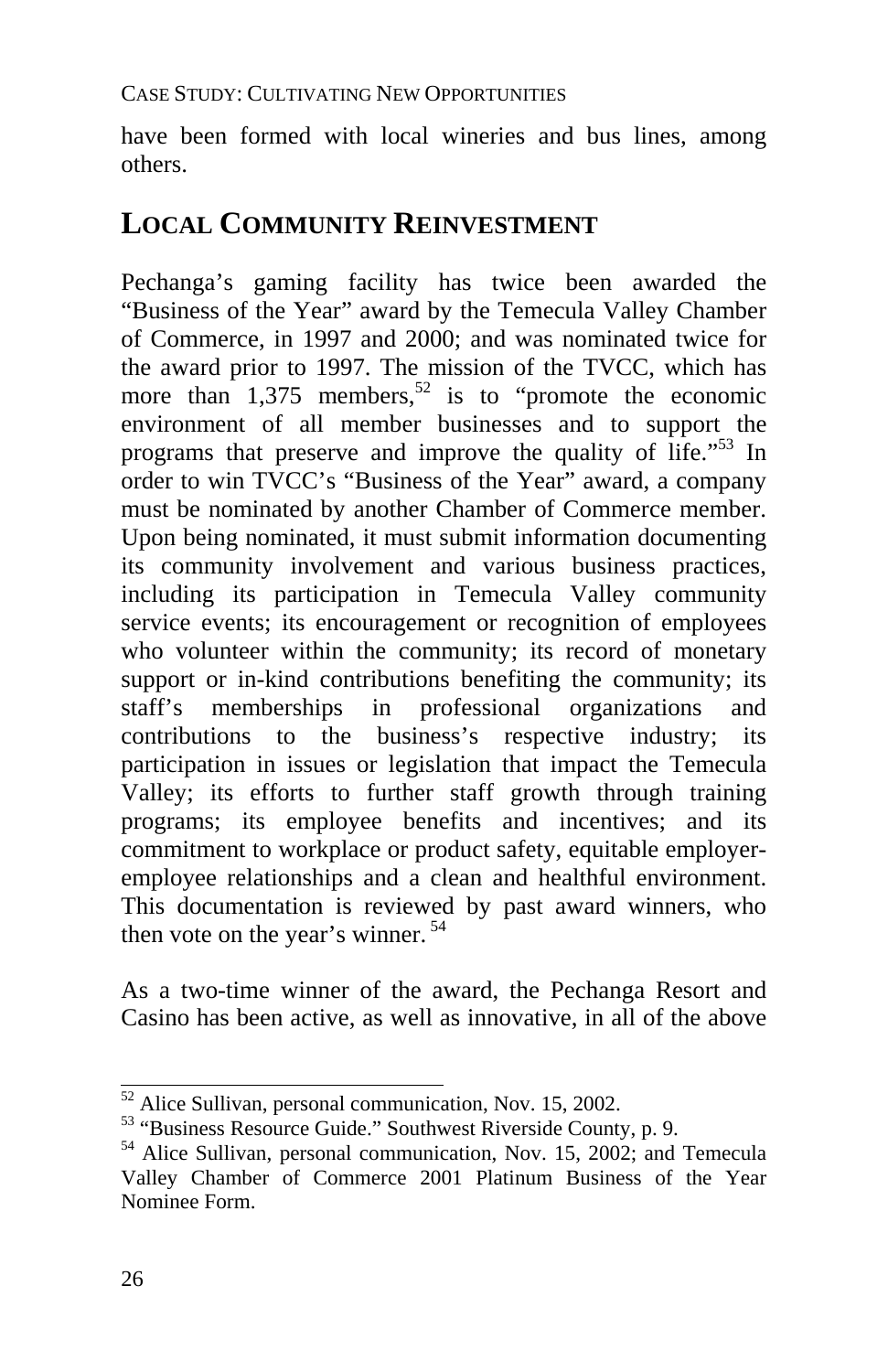areas. With 2,745 employees,<sup>55</sup> Pechanga is one of the largest employers in the area. It is also contributes significantly to the local community. The Tribe sponsors a number of local Little League and soccer teams and donates the use of its conference facility to the Chamber of Commerce at no cost for their annual dinner. When the Boys and Girls Club Auction was held at Pechanga's facility, the Tribe covered half of the cost of the food. The auction raised \$200,000 for the organization.

# **EXERCISING TRIBAL SOVEREIGNTY: SHARING WEALTH AND POWER**

As the Pechanga Band strengthens its governing institutions and economic development e[nde](#page-30-0)avors, it is also becoming increasingly active in political issues affecting not just the Tribe but the surrounding local area as well. The most recent and compelling example is the tribal government's involvement in blocking the San Diego Gas & Electric's (SDG&E) plan to run a high-voltage electric power line through the increasingly tourism-oriented Temecula area.

In August 2000, SDG&E announced its plans to build a 500,000 volt electric transmission line, called the Valley Rainbow Interconnect, to link the SDG&E and Southern California Edison power grids. SDG&E's preferred route cut through a section of the Pechanga Indian Reservation. This proved problematic since SDG&E could not exert eminent domain over federal trust land.<sup>56</sup> The secondary route proposed by SDG&E crossed the Great Oak Ranch, a historic site located on property once owned by Earl Stanley Gardner, author of the Perry Mason novels. The 724-acre Great Oak Ranch was a part of the Pechanga Reservation until 1851, when the State legislature passed a law that vacated property rights from those who could not prove the existence of documented title. It was also the site of the 1847 Temecula Massacre, in which as many as 100 Luiseño Indians<br>
<sup>55</sup> Lucy Allen, personal communication, Jan. 9, 2003.

<span id="page-30-0"></span><sup>&</sup>lt;sup>56</sup> Stokes, Sandy. "From Grass-Roots to Political Beast," in *The Press Enterprise*, Dec 22, 2002. A01.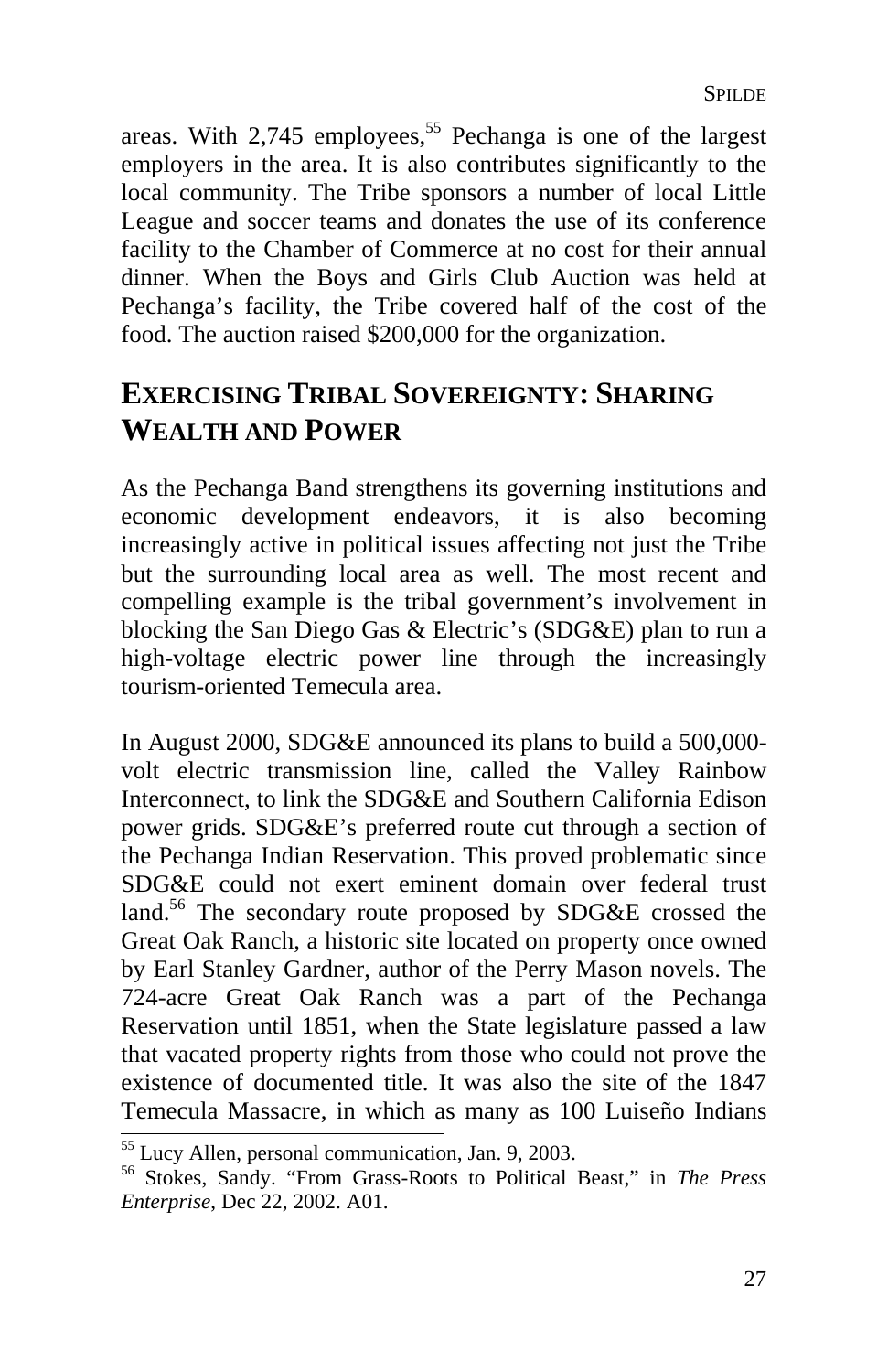were killed by Californian and Agua Caliente soldiers.<sup>57</sup> Notwithstanding the underhanded way the property was taken from the Tribe, the Tribe bought the land back in May of 2001 – to the presumed dissatisfaction of SDG&E.

Non-Indian members of the Temecula Valley community, too, were deeply concerned about SDG&E's plans. In September 2000, they formed Save Southwest Riverside County (SSRC) to try to counter the energy company's plans. The Tribe and SSRC suddenly found themselves working together for the same cause.

The Tribe applied to the U.S. Department of In[ter](#page-31-0)ior to put the Great Oak Ranch into trust, which would have effectively prevented SDG&E from using eminent domain to locate the power line there. SDG&E's parent company, Sempra, took up the fight against the Tribe in Washington, D.C., declaring that the company was not against the land being taken into trust, but that it simply wanted an easement allowing the power line to cross the land. However, the Tribe found an ally in SSRC, which organized a letter-writing campaign on the Tribe's behalf. This resulted in the sending of more than 5,000 letters and e-mails to the U.S. Department of the Interior's Bureau of Indian Affairs (BIA) in support of the Tribe's trust application for the land in question. The SSRC also raised \$300,000 in donations, which joined with the \$190,000 contributed by neighboring towns and community associations.<sup>58</sup> SDG&E was defeated in December of 2002, when a bill was signed into law making the Great Oak Ranch "untouchable" to the company and, just days later, the California Public Utilities Commission denied permission for the power line. For the towns, the law and subsequent decision represented a victory they may not have achieved without the Tribe. For the Tribe, the result was reacquisition of land with great meaning to the community, new learning about how it

 $57$  Temecula Valley historian Horace Parker classifies the Temecula Massacre as the "bloodiest battle of the Mexican War in California." Estimates of those killed range from thirty-eight to over a hundred. See Parker, Horace. *The Temecula Massacre*. Paisano Press, 1971. 58 Stokes, A01.

<span id="page-31-0"></span>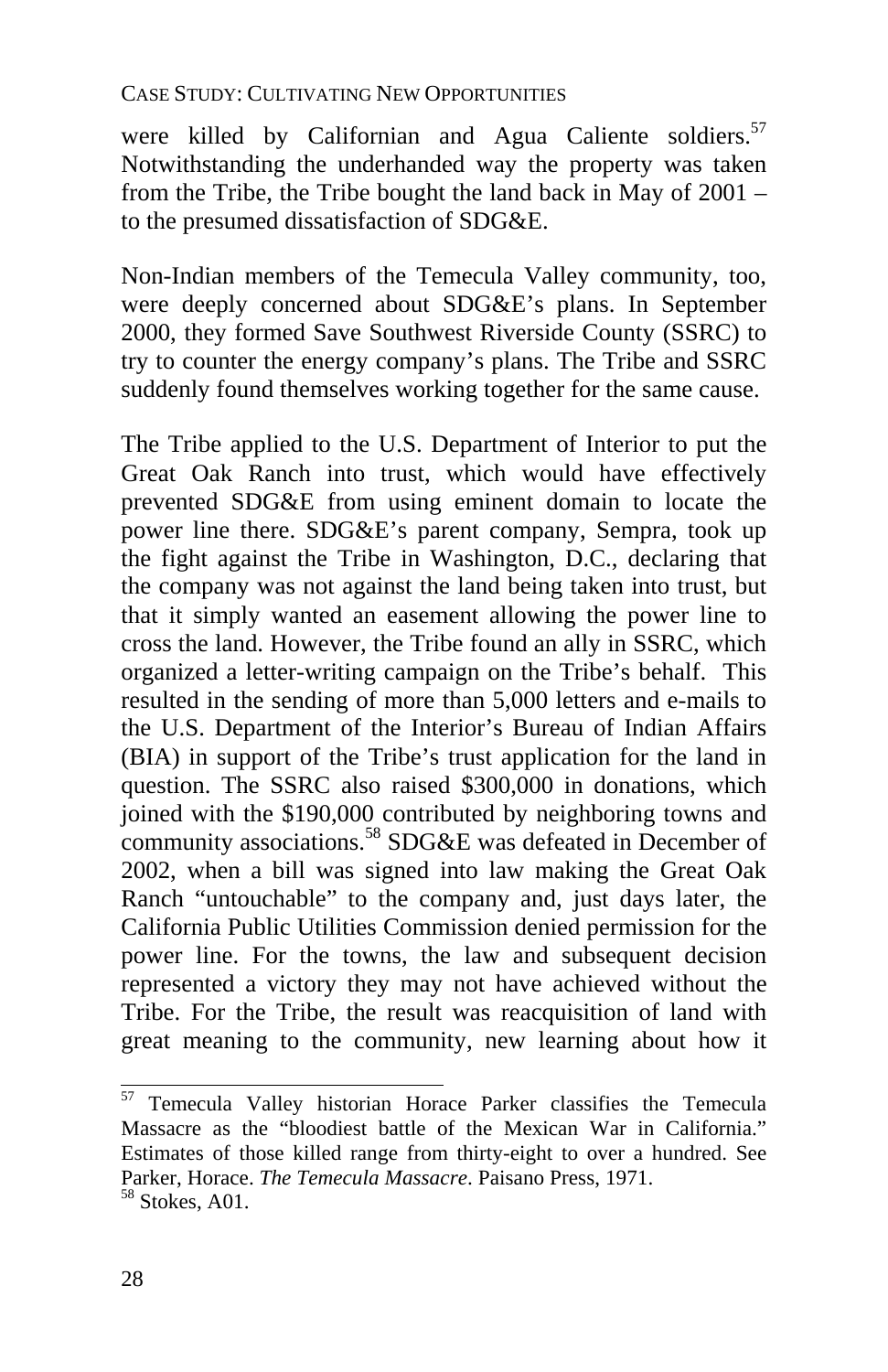could relate to and work with neighboring governments that had long been alien, and experience in the state and federal arenas. The outcome for the Tribe was not only a victory over a powerful utility company, but a lesson in how the exercise of tribal sovereignty has the potential to benefit both tribal interests and the interests of the larger community.

Pechanga legal analyst Karl Fuller emphasizes that the Tribe is now more aggressive when it comes to participating in the political process, actively defending its rights rather than sitting idly by as companies like SDG&E attempt to infringe upon them. According to Fuller, "It was good to know that the Tribe was no longer invisible."59 The triumph over SDG&E also validated Pechanga's decision to create institutions that complement one another. The prior educational campaigns related to gaming that the PDC had undertaken helped to forge relationships that Pechanga could later call upon to promote the Tribe's land-into-trust application. Taken as a whole, Pechanga's multiple points of engagement with other governments and the local community have facilitated the Tribe's emergence as a major political actor in the region and beyond.

In her study of California gaming, Eve Darian-Smith emphasized that, through gaming, tribes are beginning to see themselves and act—as political and legal actors in their own right:

The economic opportunities granted by tribal gaming is [sic] opening up new forms of legal imagination for<br>Native Americans that challenge long-standing Native Americans that challenge long-standing precedents which have spatially and temporally fixed Native Americans in Anglo-American understandings of their culture …By channeling their long endured historical grievances into a formal political/legal challenge…Indians are to a certain degree successfully

 $\frac{59}{59}$  John Macarro, personal communication, Nov. 15, 2002.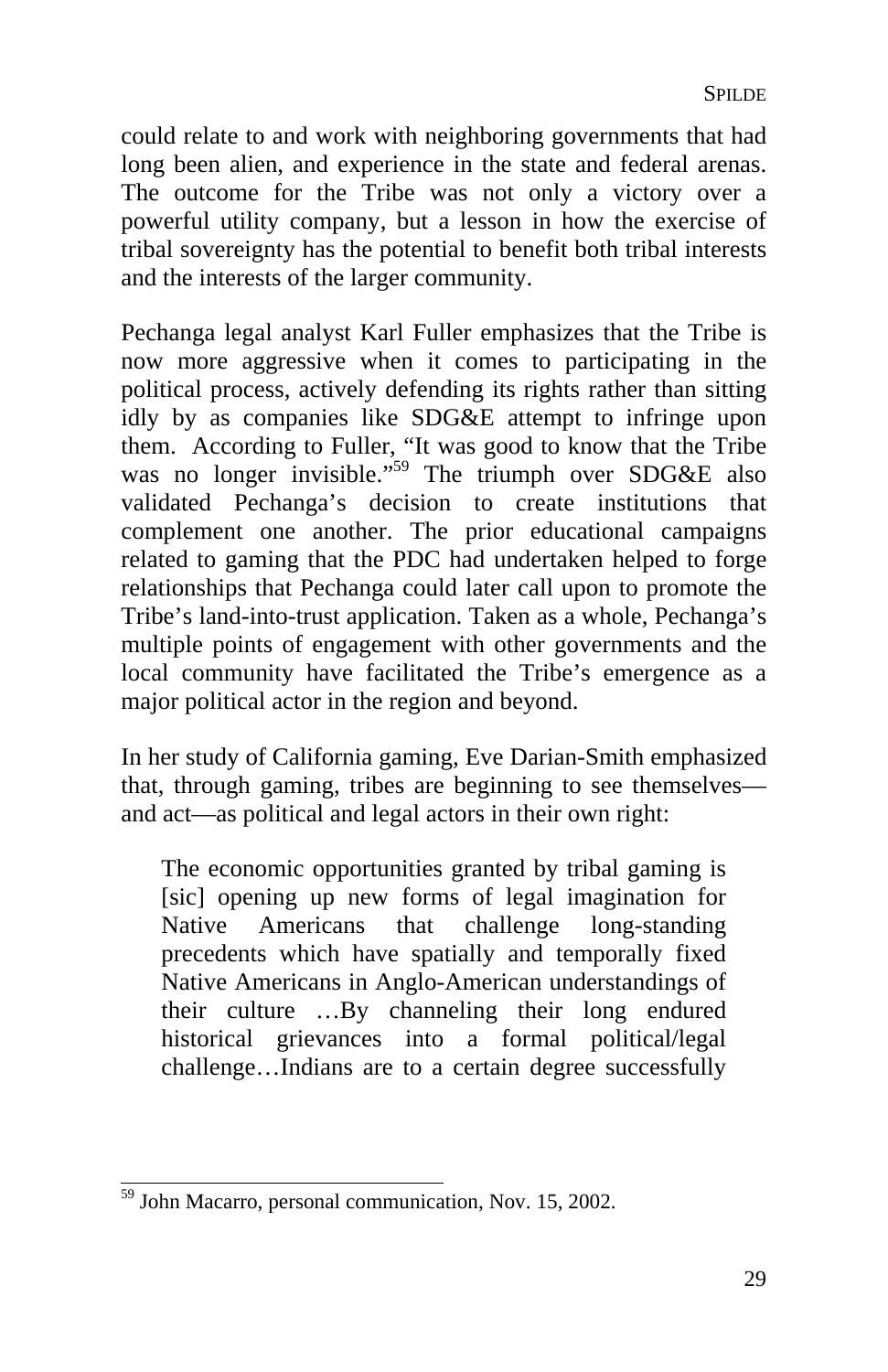participating in what we officially recognize as 'the' legal arena $\overline{60}$ 

Darian-Smith's observations capture the trend in which tribes like Pechanga are increasingly able to equitably participate—and even prevail—in legal, regulatory and political disputes with outside interests. She notes, "The wealthier and more powerful tribes are demanding a role in California's governmental procedures."61 At Pechanga, economic success has translated directly into political power, but money alone does not itself guarantee political participation. Rather, it is the Tribe's investment in institution-building and relationship-building, and its insistence on tribal control that together provide the critical underpinnings for the creation of sustained political, and legal momentum.

# **INSTITUTION BUILDING: THE PECHANGA LEGAL DEPARTMENT**

In keeping with its desire to maintain effective tribal control over both government and business, Pechanga has developed an inhouse legal department, becoming one of only a handful of tribes in California to do so. While the Tribe still regularly works with outside counsel, there is a commitment to include Pechanga's legal department in all decisions that impact the Tribe. Its role is more than symbolic; even veteran attorneys from national law firms are questioned regularly by the Tribe's legal staff. According to Fuller, "When one of the attorneys from [our outside counsel] sends a finished product to us, now we can say 'no.' We want to be involved in the process. We are cultivating our own talent and developing our own expertise." Developing in-house expertise also has instilled confidence in the Tribe's ability to exercise its sovereign rights more often and more forcefully.

 $\frac{60}{60}$  Darian-Smith, Eve. "Indian Gaming and Sovereignty." American Anthropological Association, 2000.<br><sup>61</sup> Ibid.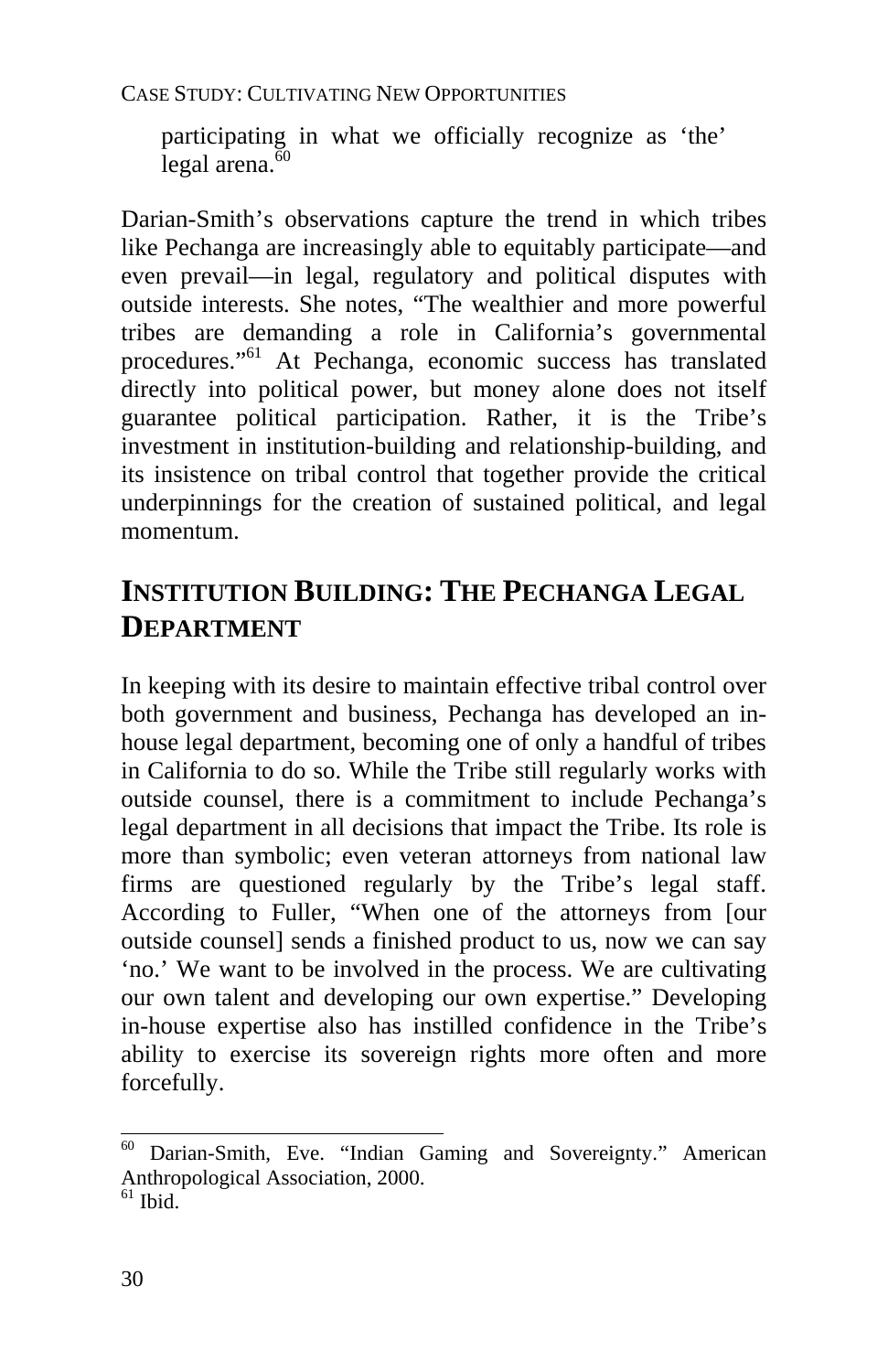Increased contact with other governments precipitated by Indian gaming has provided ample opportunities for the Pechanga Tribe to exercise its sovereignty. On Octo[be](#page-34-0)r 28, 2002, for example, Pechanga filed a joint lawsuit with the neighboring San Manuel Band of Serrano Mission Indians against the State of California for breach of the tribal-state gaming compact. According to the tribes' brief, certain actions and threatened actions by the State violated the tribes' reserved rights as sovereigns, while also contradicting the bilateral and mutual consent provisions of the compact. The suit alleged multiple compact violations by the State, including a major infraction involving the State's distribution of the Revenue Sharing Trust Fund (RSTF) fees to tribes that have limited or no gaming.<sup>62</sup> According to the plaintiff bands, the State has failed to manage and distribute the millions of dollars set aside by successful gaming tribes, including Pechanga and San Manuel, to the poorest tribes as required by the compact.<sup>63</sup> In the view of Pechanga Tribal Chairman Mark Macarro,

What the State has continued to do regardless of what we say is unilaterally redefine its role under the compacts. Our tribes have faithfully followed all negotiating mechanisms prior to pursuing litigation. In some instances the State has simply and flatly refused to meet with us as required by the compact; therefore we have no choice but to seek relief from the courts. $64$ 

Prior to the filing of the lawsuit, the Pechanga Band tried to work with the State to address their concerns. Multiple requests for meetings with the Governor were denied, prompting the

 <sup>62</sup> *Pechanga Band of Luiseño Mission Indians and San Manuel Band of Serrano Mission Indians vs. State of California*, California Gambling Control Commission.<br><sup>63</sup> "Tribes File Suit Against State for Breach of Gaming Compacts." Press

<span id="page-34-0"></span>Release, Highland, California. October 28, 2002.<br><sup>64</sup> James P. Sweeney, "Two Tribes Sue State over Casino Gaming

Compact." *San Diego Union Tribune*. October 29, 2002. Edward Sifuentes, "Two Tribes File Suit Against the State Over Gambling Regulation." *North County Times*. October 29, 2002.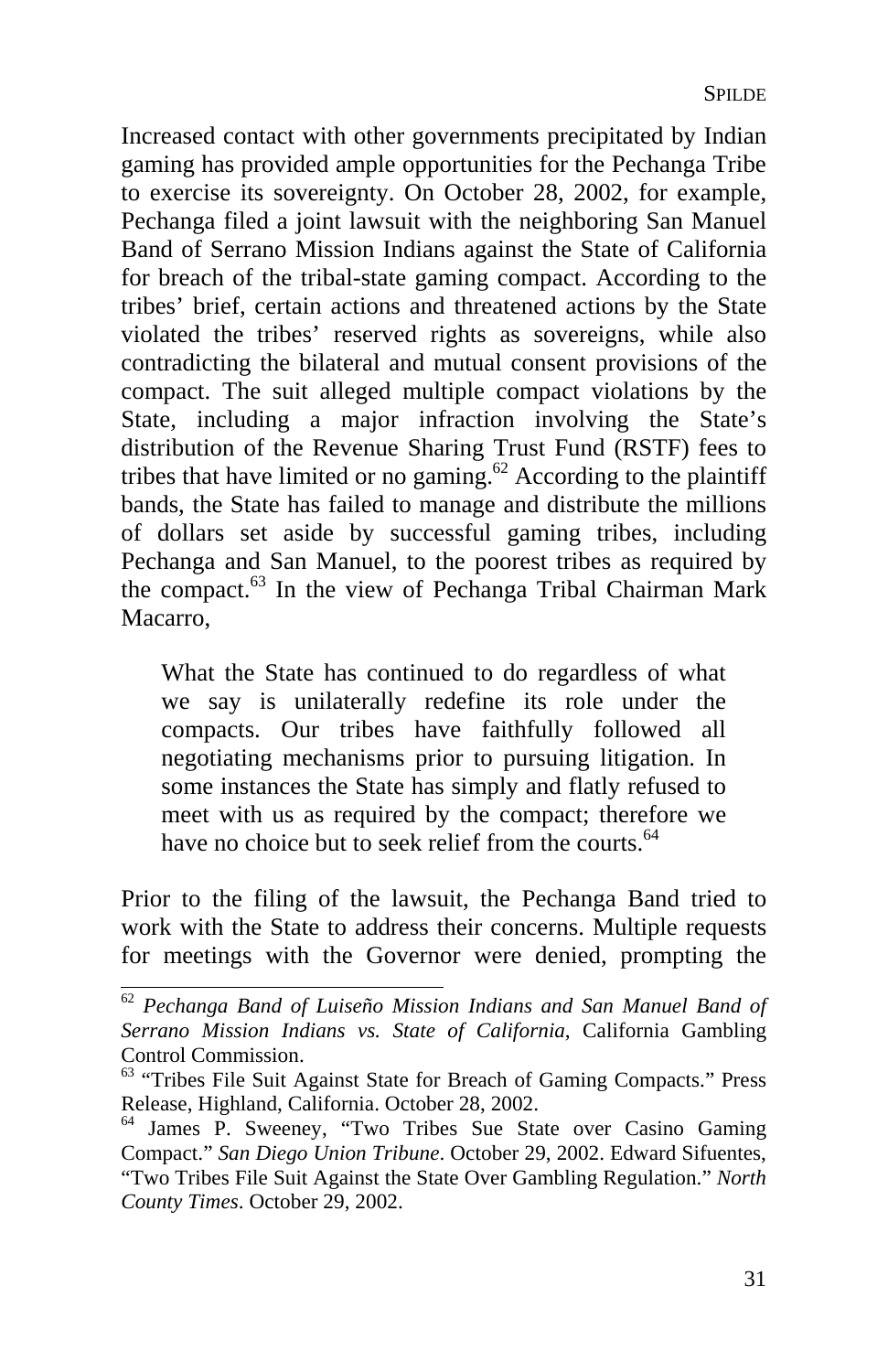Tribe to comment publicly on their treatment by the State. "The State has put a lot of bureaucrats in between the tribes and the Governor who act as if Indians are still wards of the State," said Butch Murphy, Communications Director for Pechanga. Murphy continued, "instead of giving us a chance to continue to show how we regulate gaming on our reservations, a major responsibility the Compact gives to the tribes, the State frustrates our every effort."<sup>65</sup>

The lawsuit also addresses the always contentious subject of jurisdiction and the role of each government in deciding where the lines will be drawn. Pechanga and San Manuel have asserted generally that the State was not following the compact's terms and in so doing was overstepping its authority. Unlike in the past, however, the tribes now have the resources to fight to maintain their jurisdiction and hold the State to its word. Fuller credited the combination of tribal education and economic development for the Tribe's commitment to political activism and self-determination: "It is great having the savvy to deal with issues like Section 9 [of the tribal-state gaming compact] now. We didn't have the resources to protect the Tribe before."<sup>66</sup>

# **STRENGTHENING INTERGOVERNMENTAL RELATIONSHIPS**

Just as Pechanga partnered with its neighbors to stop SDG&E and with San Manuel to sue the State, it also has formed partnerships to facilitate infrastructural improvements closer to home. The Tribe provided \$4.4 million to the City of Temecula for the widening of Pechanga Parkway, the main thoroughfare between Highway 79 and the Pechanga Resort and Casino.<sup>67</sup> It also was "instrumental" in securing federal funding for the construction of a much-needed bridge on that same road,

<sup>&</sup>lt;sup>65</sup>California Tribes Compel States to the Table, Press Release, July 2, 2001. <sup>66</sup> John Macarro, personal communication, Nov. 17, 2002.<br><sup>67</sup> Pechanga Parkway was formerly called Pala Road; the town agreed to

change the name after the tribe contributed to the widening project. John Macarro, personal communication, Nov. 15, 2002.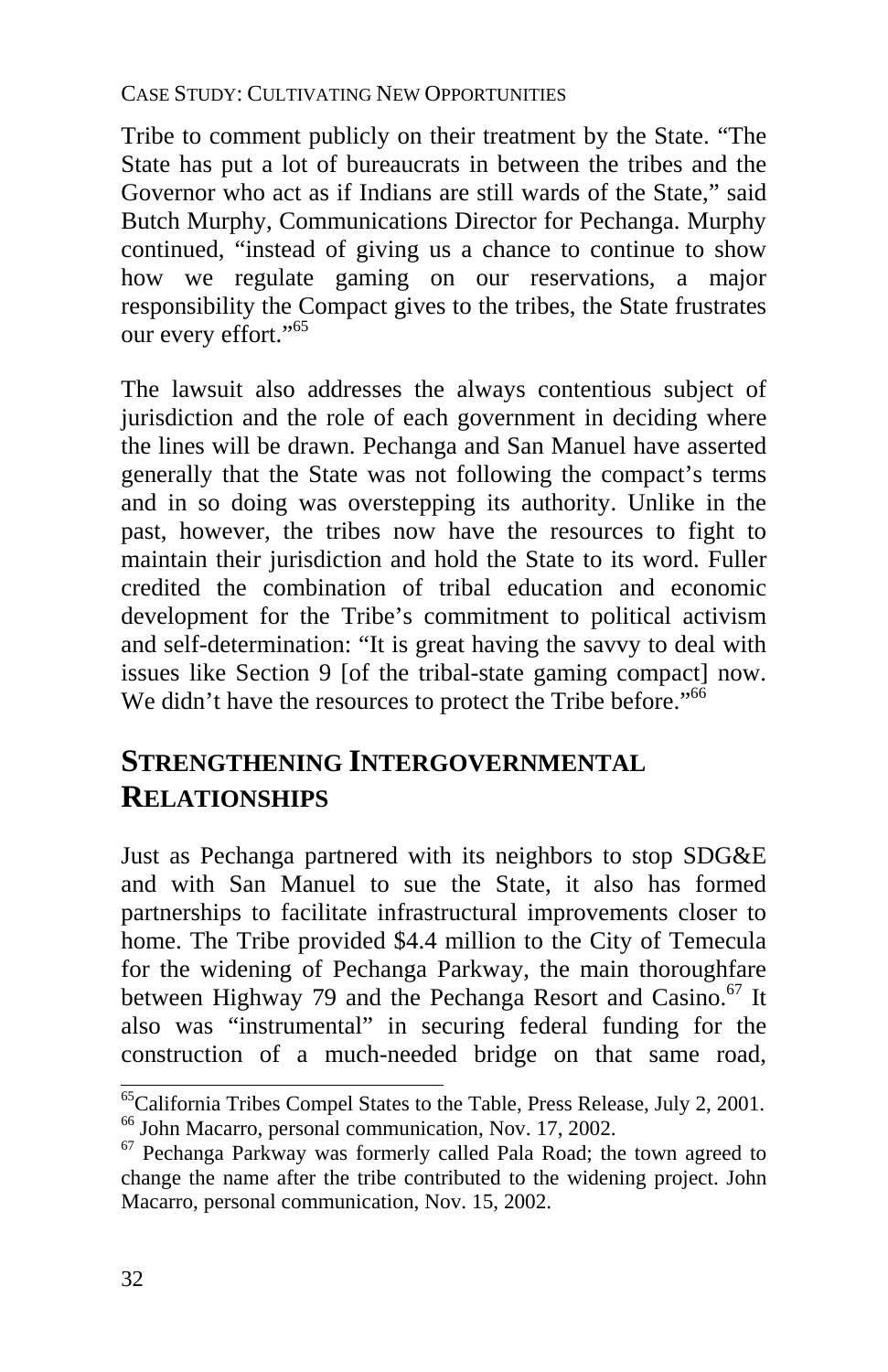according to former Temecula mayor, Ron Parks.<sup>68</sup> And in addition to constructing a noise-reduction wall around the Red Hawk housing development near the casino in response to complaints by the community, the Pechanga Band also fully funded traffic signals along Pechanga Parkway. The Tribe "tries to be a good neighbor," said John Macarro, an attorney for the Pechanga Band.<sup>69</sup>

Keeping the local community apprised of tribal developments has resulted in tangible political payoffs for the Pechanga Band. During the Proposition 5 and Proposition 1A campaigns, the TVCC organized a letter-writing movement in support of the Tribe. After the passage of Proposition 1A, the Tribe hosted an event for the entire community as a way of acknowledging that support.

During the construction of the Tribe's current gaming facility, the PDC took members of the bu[sin](#page-36-0)ess community on tours of the construction site. Keeping a constant flow of information between the PDC and the local community has been a key factor in maintaining a good relationship between the two. "They've done a lot of things right," said Alice Sullivan, President and CEO of the Temecula Valley Chamber of Commerce. "We really have a lot of respect for them." After centuries of little interaction, the communities in the Valley now appreciate one another, creating shared objectives and an environment of interdependence. From the Tribe's perspective, the collaborative efforts and the Tribe's increasing presence in local affairs have led more and more people to understand that the Tribe is a sovereign. According to Parks, "People in the area have learned that tribes govern themselves and you're visitors on their property." 70

<sup>&</sup>lt;sup>68</sup> Ron Parks, personal communication, Nov. 15, 2002.

<sup>&</sup>lt;sup>69</sup> John Macarro, personal communication, Nov. 15, 2002.<br><sup>70</sup> Ron Parks, personal communication, Nov. 16, 2002.

<span id="page-36-0"></span>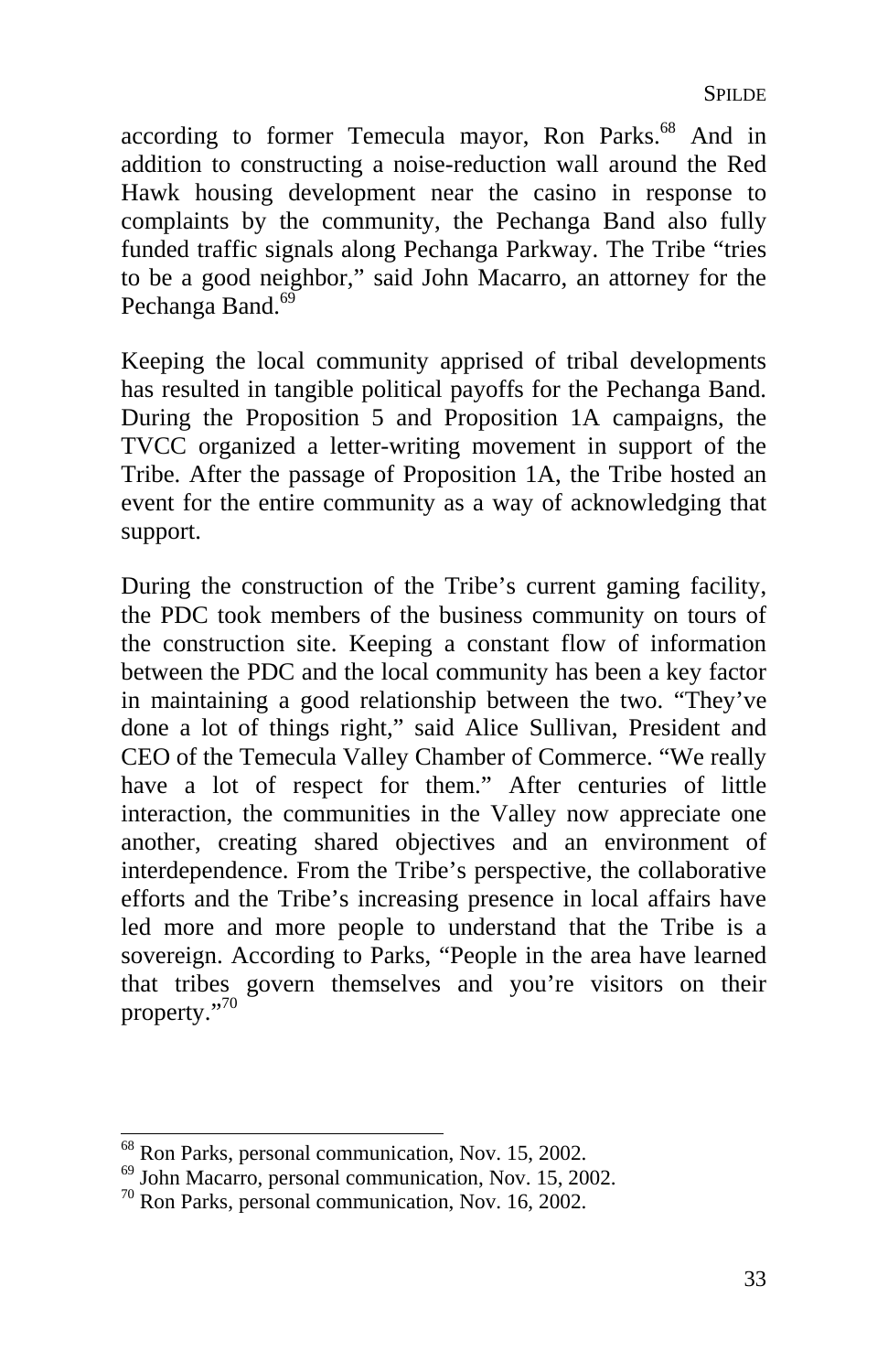# **STRENGTHENING TRIBAL CULTURE**

Gaming's economic benefits could not have been contemplated when the Pechanga Reservation originally was established. It is impossible to miss the profound local impacts of the Tribe's economic development ventures. However, the value of gaming to the Tribe and the neighboring City of Temecula is more than financial. According to local residents, the casino has become an invaluable addition to the social and entertainment options of the once-rural Inland Empire community, and it has greatly expanded the number of tourists coming into the region.<sup>71</sup> The facility also vividly reflects Luiseño culture, making it as much a source of pride for the 1,468 members of the Pechanga Band as it is an economic development tool.<sup>72</sup>

In order to foster the community's feeling of ownership in the Pechanga Resort and Casino, there were two grand openings of the new facility in 2002—one for the general public and another, held the night before, exclusively for tribal members. Pechanga tribal elder Patricia Winbury described a proud "sense of ownership" and pride in the Pechanga Resort and Casino among tribal members. She has witnessed this firsthand, stating that when Pechanga tribal members travel to other hotels, "there are now frequent comments about 'our' hotel being better."<sup>73</sup>

# **THE TAKIC LANGUAGE REVITALIZATION PROJECT**

But the connection between the Pechanga community and the gaming facility runs deeper than a sense of pride. The Pechanga Resort and Casino was developed by the Tribe's institutions and continues to be operated in ways reflective of cultural principles rooted in family relationships. Using the revenues the casino has

 $71$  Alice Sullivan, Personal Communication, Nov. 15, 2002.

 $72$  Pechanga promotional materials. Figure represents 2001 enrolled membership.<br> $73$  Personal Communication, Nov. 12, 2002.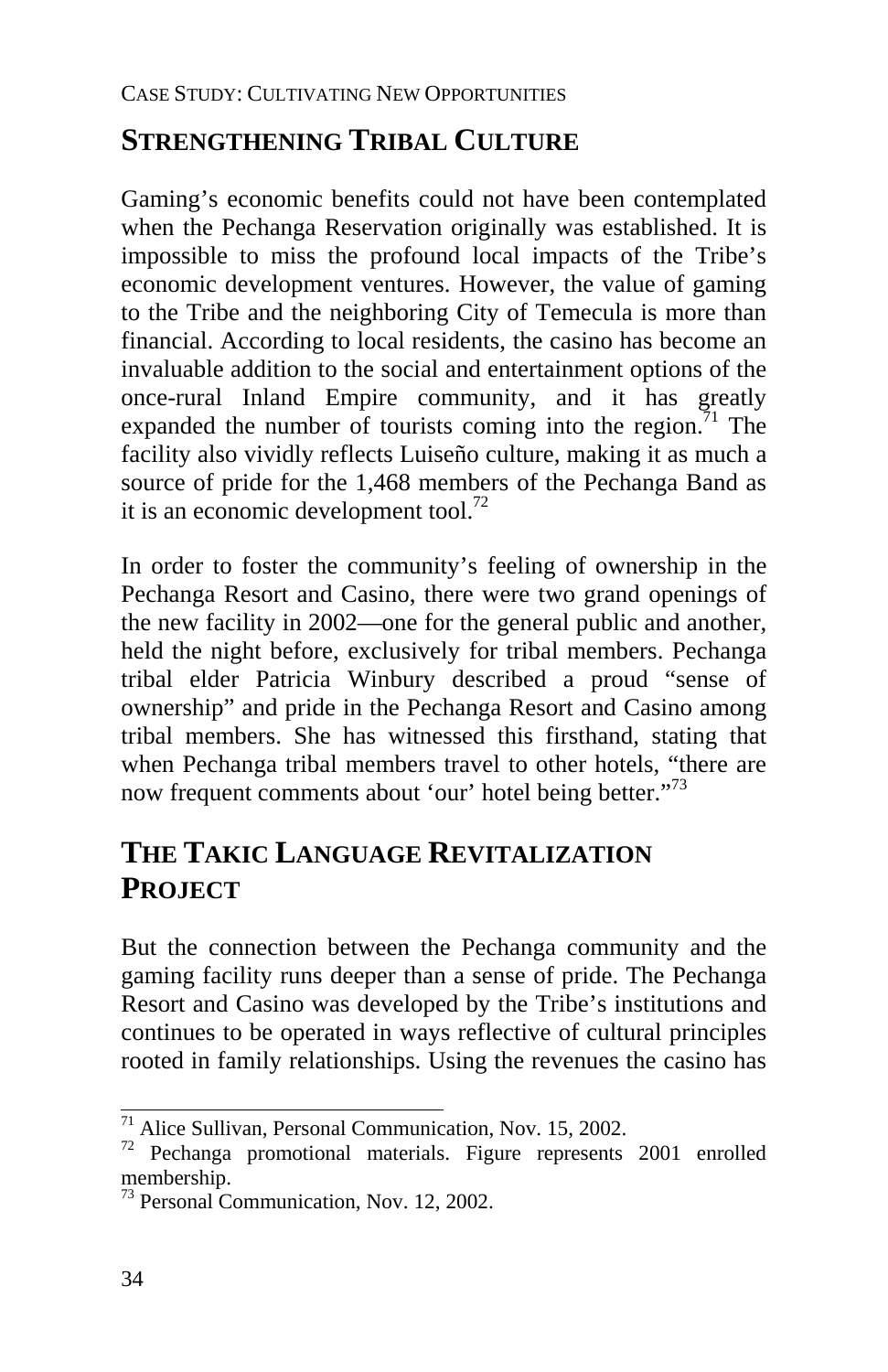generated, the Tribe has been able to facilitate the preservation and study of the Pechanga Band's traditional culture. The Band has instituted a language program called The Takic Language Revitalization Project.<sup>74</sup> The program is the result of a unique partnership between the Tribe and nearby University of California-Riverside (UCR). According to researchers at UCR, about half of the 100 surviving California Indian languages are close to extinction, and few children are learning their tribal languages in their own homes. Pechanga leaders estimate that only about 25 of the Tribe's members are fluent in Luiseño.<sup>75</sup> In order to reverse this disturbing language loss among their people, the Pechanga Tribe hired a full-time linguist, Eric Elliott, to teach the Luiseño language on the Reservation. Under a fiveyear agreement with UCR, the Tribe pays the University, the official employer of Elliott.

Those involved with the language program at Pechanga understand that investing tribal gaming revenues into a language program may not receive universal support from tribal members, who may be more interested in projects with a more concrete and immediate payoff. Gary DuBois, Director of Pechanga Cultural Resources Department, acknowledged that this project is a longterm investment: "We have to keep the motivation going if the kids don't speak Luiseño fluently within a year. It is impressive that Pechanga is investing in something that doesn't have a tangible value."

While the value of language fluency or building a language community is not easily quantifiable, most Pechanga tribal members understand its importance to maintaining their cultural integrity. As Elliott noted, "Learning the language makes the community that much more vibrant. It is powerful to have a

 74 Takic languages are Luiseño, Cupeaño**,** Cahuilla, Serrano, and Gabrielino.

 $75$  Michelle Dearmond and Tim O'Leary. "Tribe moves to save tongue: UCR agrees to assist the Pechanga effort to rescue their vanishing language." *The Press Enterprise,* June 12, 2002.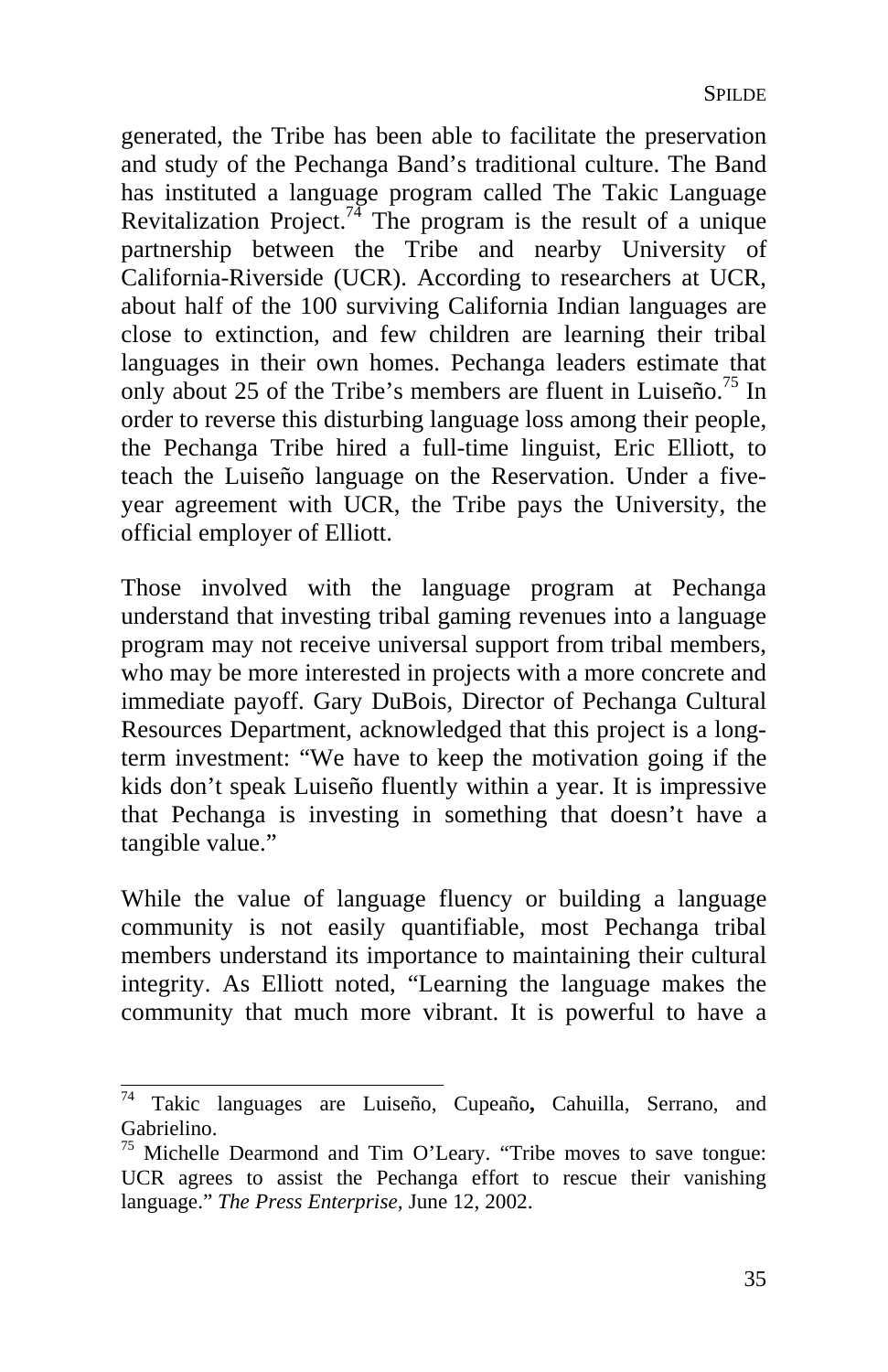speech community that can instill a sense of identity back into the indigenous community." 76

The Takic Language Revitalization Project is an important program of the larger Pechanga Cultural C[ent](#page-39-0)er. The Cultural Center began as a site-monitoring program intended to protect sacred and other historically significant sites from destruction or damage by area development. One of the few providers of tribal jobs prior to gaming, the program operated through a team of monitors who visited planned construction sites t[o m](#page-39-1)ake certain that construction projects would not damage or disturb artifacts, human remains, or sites deemed sacred by the Tribe. According to Gary DuBois, the program's director, gaming revenue has brought a new respect to the Tribe and, hence, to the program. That respect, says DuBois, emanates from the Tribe's ability to file suit against potential transgressors, which is directly linked to the pool of gaming revenues made available for the Tribe's creation of an in-house legal department and for the paying of outside counsel fees.<sup>77</sup> Within the site-monitoring program is a unique accredited training program for monitors that awards participants six university-level credits. According to DuBois, approximately two hundred people, many from other tribes in the region, have completed the training, which is held on-site at the Pechanga Cultural Center.<sup>78</sup>

A related project involves the translation and use of wax cylinder recordings made in the Luiseño language nearly a century ago. In these recordings, translated by Elliott, a man named José Macarro ironically states that he is recording his thoughts because "his people are going to want to know this some day." While currently one of the only people who can understand and translate these recordings, Elliott is keenly aware that achieving success means eventually putting himself out of business. According to Elliott,

<sup>&</sup>lt;sup>76</sup> Eric Elliott, personal communication, Nov. 13, 2002.

<span id="page-39-1"></span><span id="page-39-0"></span>

 $\frac{77}{71}$  Gary DuBois, personal communication, Nov. 13, 2002.<br><sup>78</sup> Gary DuBois and Amy Minniear, personal communication, Nov. 13, 2002.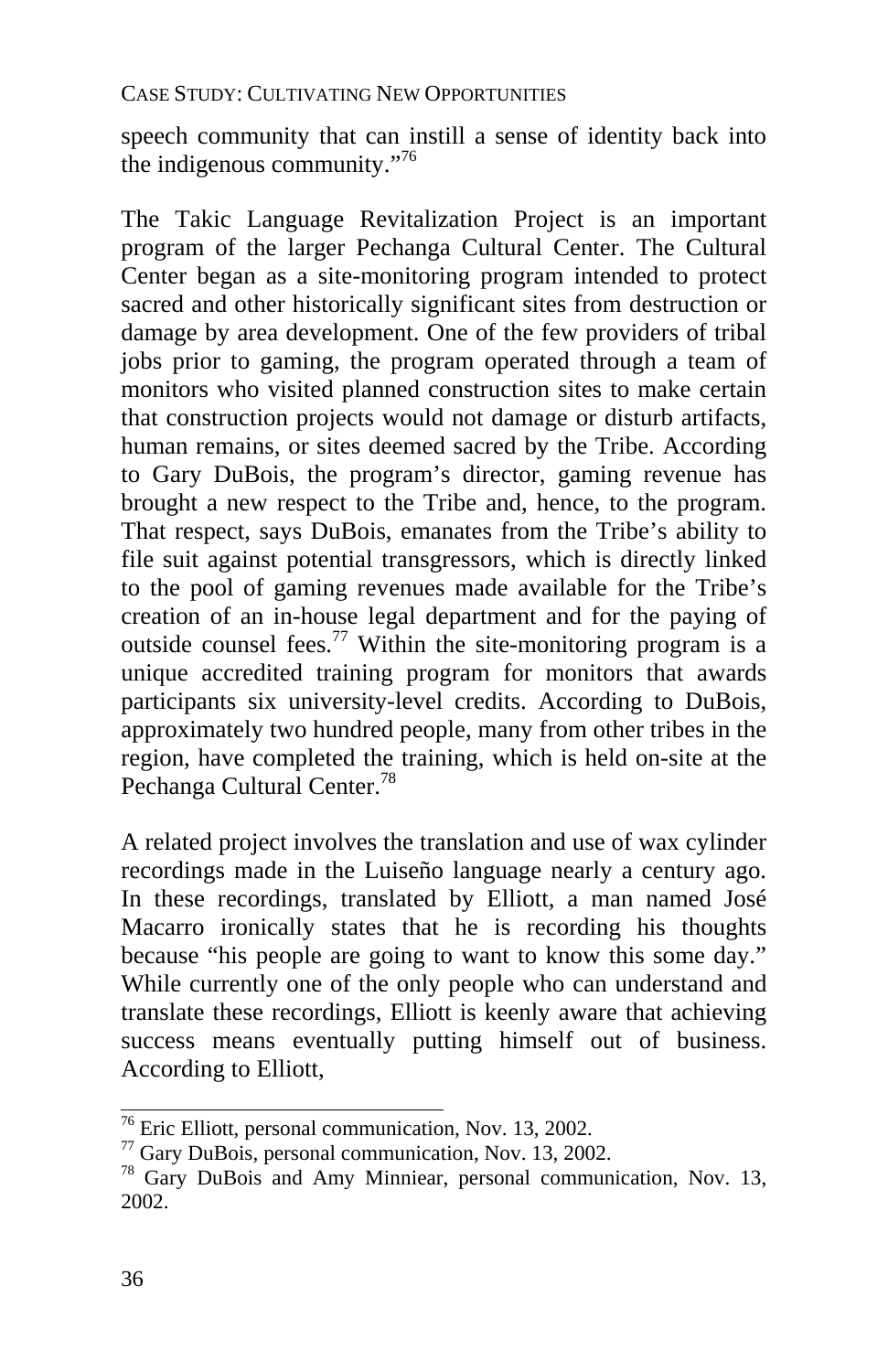If I do my job right, I'll talk my way out of a job. That would be ideal. If we can produce a generation of kids that can understand the depth of the songs—and there are hundreds still intact—if they can get the full sense of the songs in these reels, we will have developed a new generation of speakers.<sup>79</sup>

Ultimately, the Pechanga Band hopes to produce a working model of their language program that can be adopted by other tribes. UCR is working on a grant proposal to develop materials to facilitate that process. According to Elliott, Pechanga is an ideal role model for the ways they have balanced its economic development and growth with a commitment to and intensification of cultural integrity. "The Pechanga people have brought themselves into the middle class but haven't lost that sense of community. We need to copy this on a bigger scale," he said.

To this end, the Pechanga Band has instituted a bilingual preschool in which students from three to five years old are taught both the English and Luiseño languages. In the classroom, Elliot speaks only Luiseño, using songs and stories as primary teaching tools. The stories are often European fairy tales like "Hansel and Gretel" translated into Luiseño. "It's a way of meeting the kids halfway," said Elliot of using stories already familiar to the children to teach them their tribal language.<sup>80</sup> The songs, however, are a mixture of traditional and contemporary. The staff of the Tribe's cultural program is deeply committed to preserving and protecting those songs that have survived. According to Gary DuBois,

After all, these songs are our life lessons. They teach us how to interact with the environment and the elders, how to hunt and then to give it away. They represent a

 $79$  Eric Elliott, personal communication, Nov. 13, 2002.

<sup>&</sup>lt;sup>80</sup> Eric Elliot, personal communication, Nov. 13, 2002.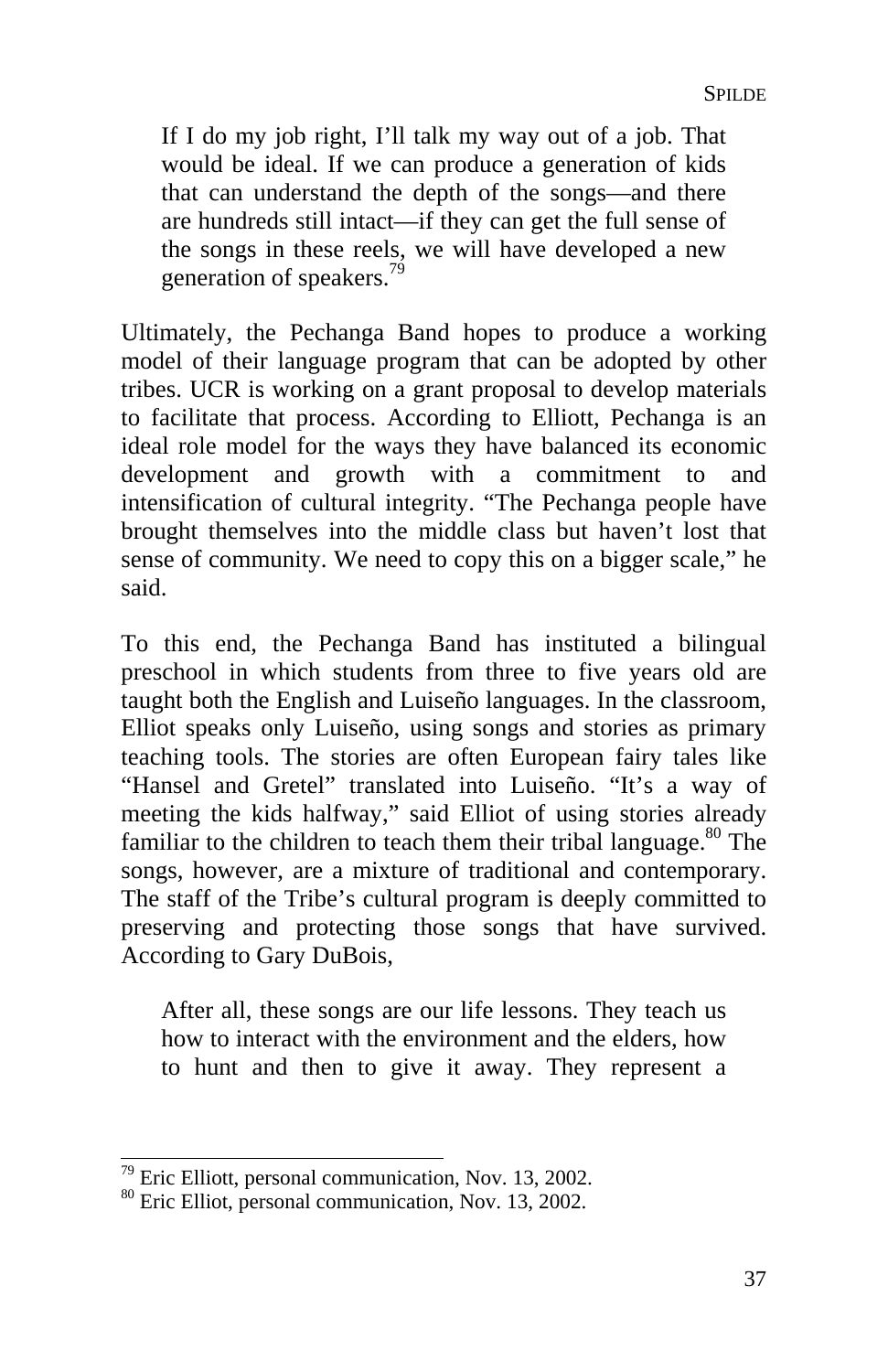paradigm shift where we can't go back but we can instill and adopt some of these values in our preschoolers. $81$ 

The preschool program is designed to expand as its first class grows older. A kindergarten will be next, followed by a primary school program. Eventually, the goal of DuBois, Elliot and the other program organizers is to use Luiseño as the only language of instruction in the tribal school. According to Elliot, the program reflects the philosophy that, "the language of instruction becomes the de facto mother tongue."<sup>82</sup> Until that goal can be achieved, the Tribe has hired Bridgett Barcello Maxwell to teach the English portion of the preschool. Maxwell is a tribal member and a unique example of some of the other ways in which gaming revenue has impacted the Pechanga Band. Not only does she now participate in the preschool language program as a fulltime teacher, she graduated from college with support from the Tribe's scholarship program.

### **SCHOLARSHIPS**

In addition to its investment in preschool and language programs, the Pechanga tribal government also provides full college scholarships for tribal members. The full scholarships cover all expenses, including tuition, books, room, board and transportation. Students attend a range of institutions, from law school to vocational-technical colleges to culinary school. There are typically at least 80 students in college at any given time.<sup>83</sup> According to the scholarship program director, Joann Lucker, nearly all students complete their program.

It's working because students must re-pay the Tribe the money they were given if they fail to achieve or maintain a 2.0 GPA. If they go to school for a year and

<sup>&</sup>lt;sup>81</sup> Gary DuBois, personal communication, Nov. 13, 2002.

<sup>&</sup>lt;sup>82</sup> Eric Elliot, personal communication, Nov. 13, 2002.<br><sup>83</sup> Joann Lucker, Director of Education/Programs, Pechanga Tribe, personal communication, Nov. 12, 2002.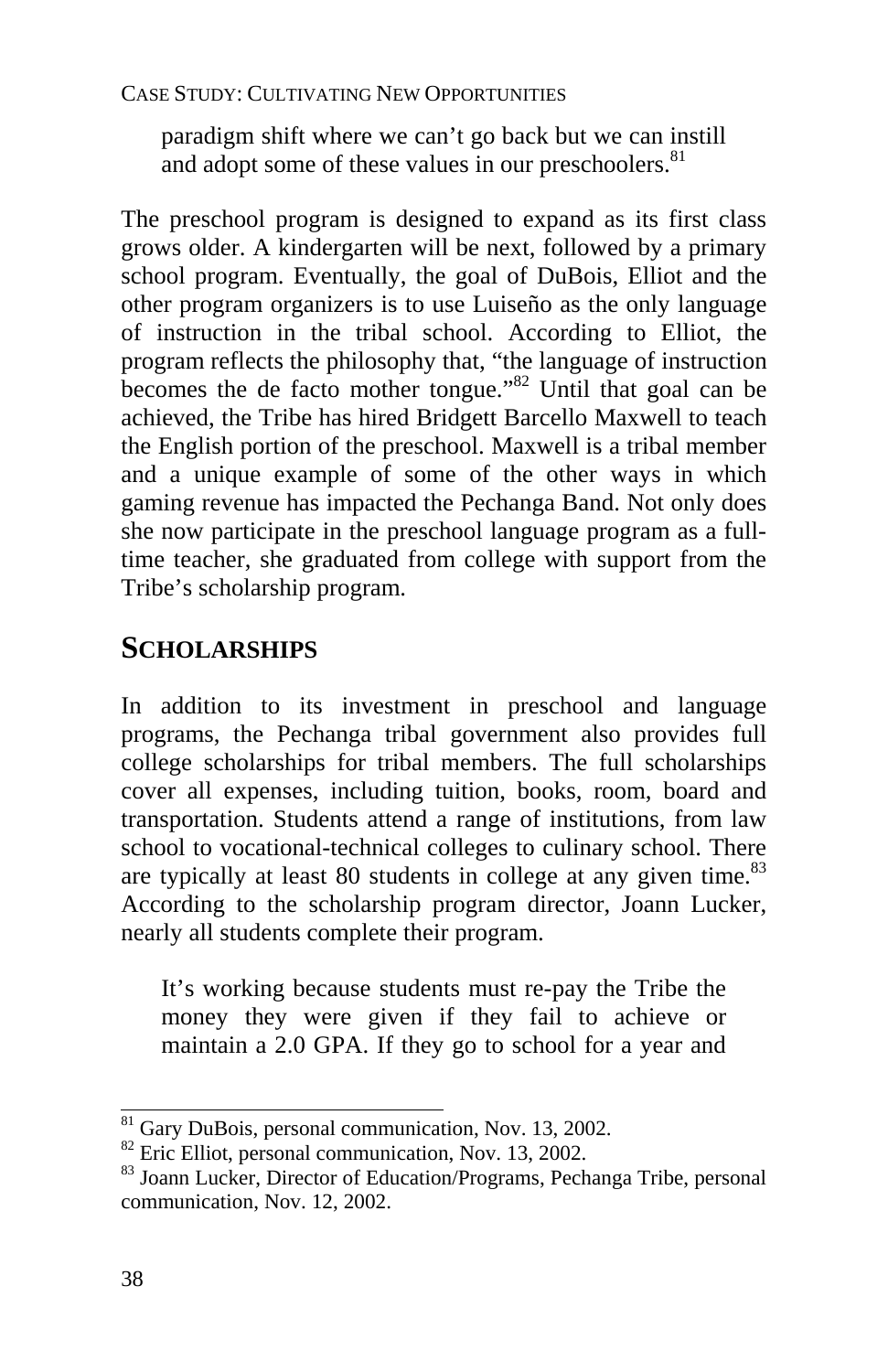didn't pass their classes, they must pay the Tribe back for that year.<sup>84</sup>

This requirement acts as a filter to screen out students who may not be serious about pursuing an education, she said. The education covered by the scholarship program is not limited to the United States. Students who are interested in study-abroad programs may maintain their level of funding and pay only the difference between domestic and international study. The level of need for any student is individually calculated, but relies upon the federal standards outlined in t[he](#page-42-0) Free Application for Student Aid (FAFSA).

The Tribal Council is responsible for making decisions regarding requirements and funding. Each scholarship recipient must be a tribal member, must graduate from an accredited institution within either two years (Associate's degree) or four years (Bachelor's degree), and must maintain a 2.0 grade-point average. According to Lucker,

A student cannot jump around from school to school or program to program. They are funded one time, straight through. Of course, this means they can go all the way from pre-school through a Ph.D. and we will support them.<sup>85</sup>

### **EMPLOYEE SCHOLARSHIPS**

In addition to working with local governments and committing to buy from local vendors, the casino also encourages its employees, many of whom are non-Indian community residents, to pursue professional development opportunities. Bill Salinas, the Pechanga Resort and Casino's Human Resources Director, stated that the Tribe will pay the tuition of any employee who wishes to pursue further education and training related to their job. This scholarship program has an open budget; students must

<span id="page-42-0"></span>

 $84$  Joann Lucker, personal communication. Nov. 12, 2002.<br> $85$  Joann Lucker, personal communication, Nov. 15, 2002.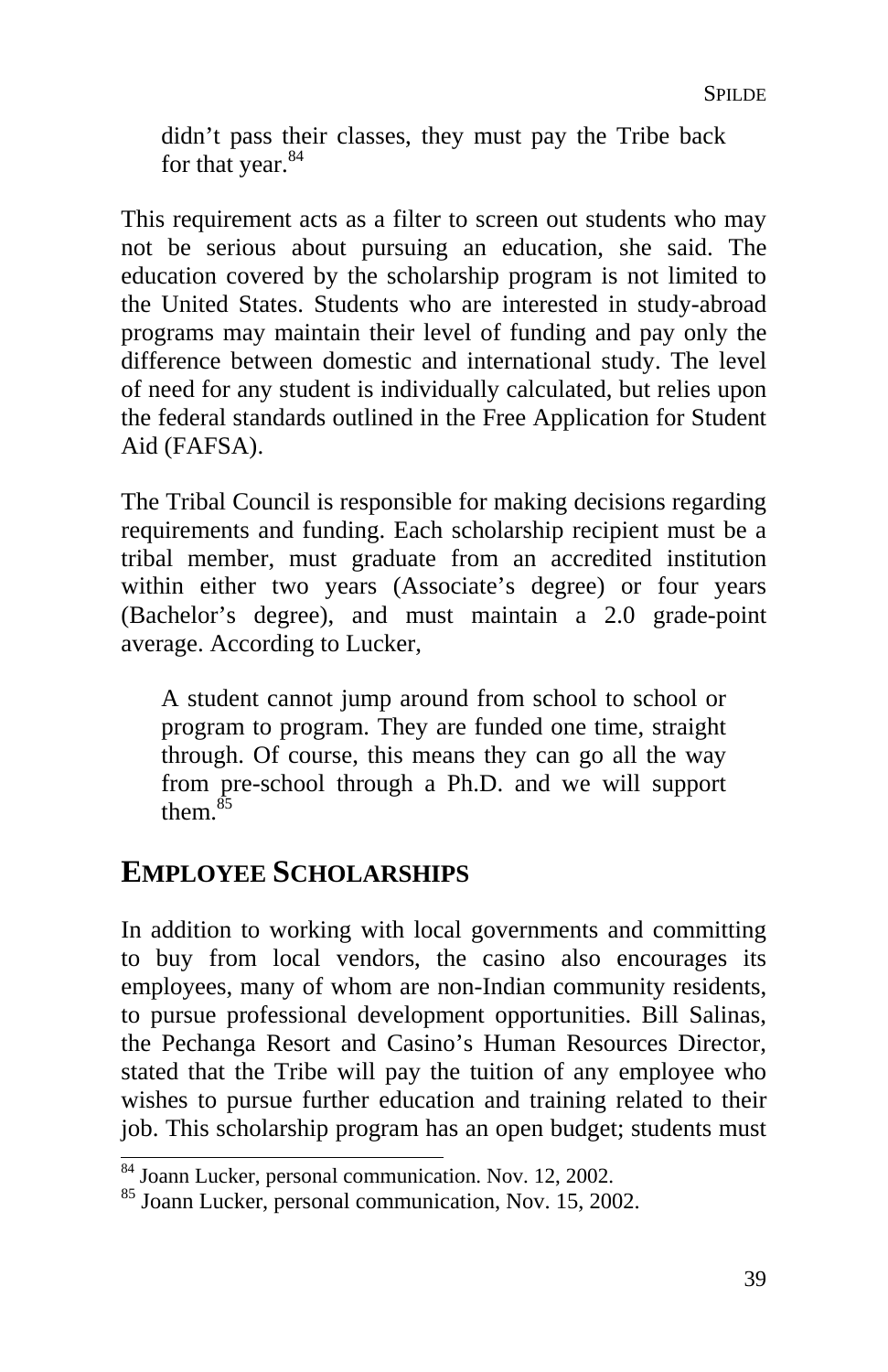simply pass with a 'B' to maintain their scholarship. Books and conferences are also covered.<sup>86</sup>

The casino also provides in-house training in casino management, tribal culture, and sexual harassment to all new employees and is in the process of developing an English-as-asecond-language program for employees who are not yet proficient in English. The Human Resources Department also has established several award programs for outstanding service, including the "Caught You Caring" award. Under this program, managers enter the names of five employees for recognition and five names are drawn every month for prizes. Names also are drawn for a bigger annual award. Other benefits offered to employees include full medical [an](#page-43-0)d dental coverage, annual bonuses of up to \$1,500, and \$50 gift certificates and turkey certificates at Christmas.

### **SILVER FEATHERS ELDERS PROGRAM**

The casino revenues also support the elder members of the Pechanga Band, providing the entire budget for the Silver Feathers Elders Program. This program has changed dramatically as a result of gaming. In the 1960s and 1970s, the program and its elders raised money through bake sales and other projects to fund elder activities. Today, they receive funding from the Tribal Council, which receives the funds from the casino. By the end of 2002, Silver Feathers had 161 members.<sup>87</sup> Approximately 30-50 elders attend the monthly meetings on the reservation. Some events, such as a group excursion to Alaska, attract upwards of 80 members.

According to Silver Feathers board members, one of the advantages of an active elders' group is that elders who have moved off of the Reservation are beginning to move home or at least attend functions with reservation residents, thereby

<sup>&</sup>lt;sup>86</sup> Bill Salinas, personal communication, Nov. 15, 2002.

<span id="page-43-0"></span><sup>&</sup>lt;sup>86</sup> Bill Salinas, personal communication, Nov. 15, 2002.<br><sup>87</sup> Patricia Winbury, Board member, Silver Feathers, personal communication. Nov. 12, 2002.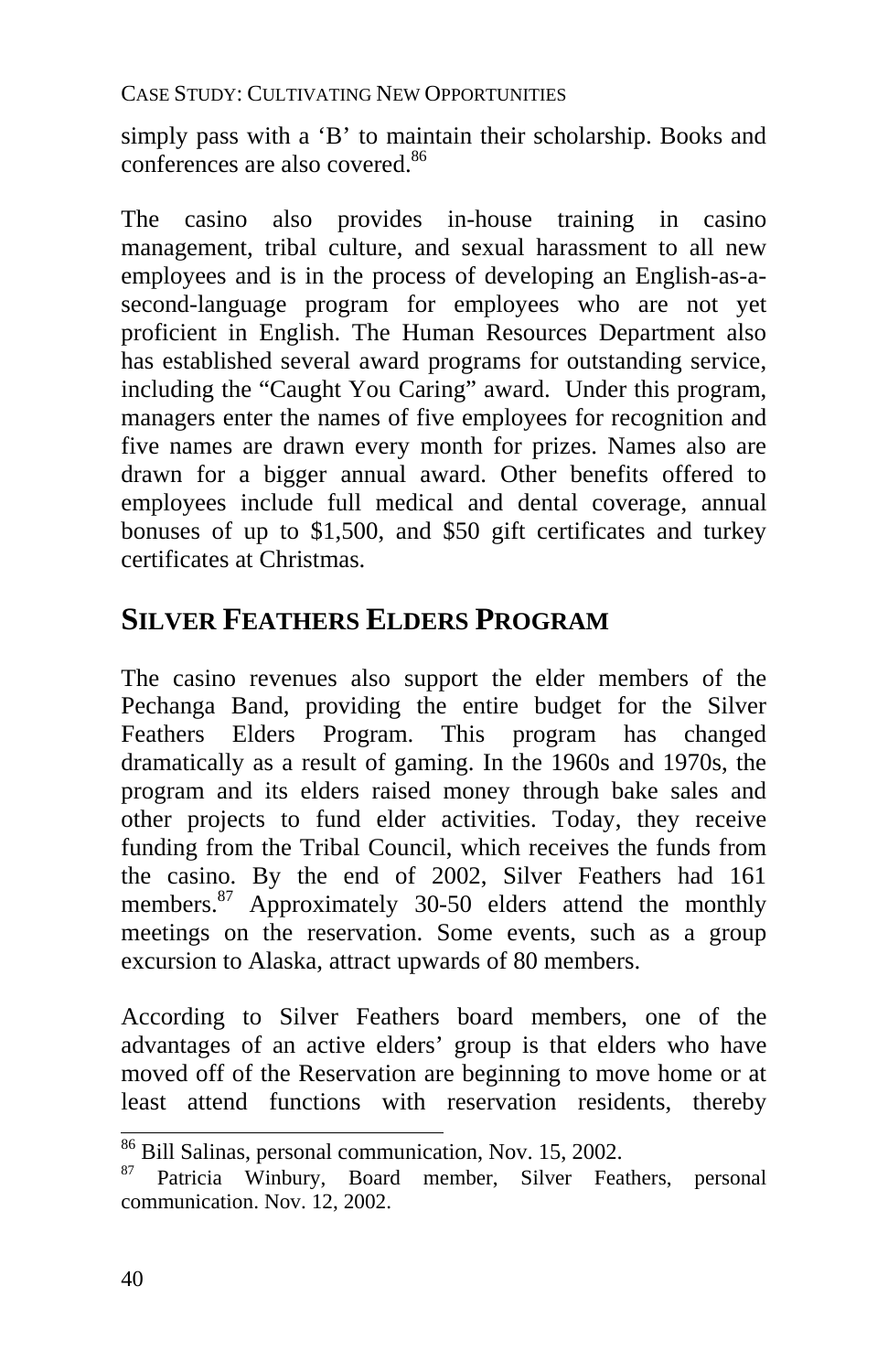expanding the geographic reach of tribal elder community. For example, one tribal member living in Texas and another living in Massachusetts join all of the group's field trips, strengthening their ties with their Tribe. Additionally, many elders who had left the area for other parts of California are moving back to the Reservation to be closer to the elders' group as well as their families, allowing them access to language classes and the opportunity to interact with tribal youth.

Youth are invited to participate in certain events with the elders and are invited to decorate the elders' ce[nter](#page-44-0) for the holidays or serve meals at elder social functions. Some of the functions of the elders' center are practical, but nonetheless they all are integrated within the tribal community. For example, firefighters from Pechanga's new fire department recently presented each Silver Feather member with a fire extinguisher and taught them how to use it. The department has also offered CPR classes.

Silver Feathers has cultivated increasing political participation among elders living on the reservation. They played a critical role in lobbying the Tribal Council for health insurance for all tribal members. The growing strength of the Silver Feathers program is due in large part to gaming revenues. "Having a budget has really brought [the elders] together as a group," said Anthony Miranda.<sup>88</sup>

The casino has played an important direct role in improving the quality of life and expanding the range of services and activities for Silver Feathers members. The casino provides a shuttle bus for the elders to get around the Reservation and for travel to and from the casino, where they are entitled to two free meals every day at any of the casino's seven restaurants. The Pechanga Development Corporation sponsors cookouts and parties for the elders in the park on the Reservation. Elders receive free tickets for every performance at the casino's theater.

<span id="page-44-0"></span><sup>88&</sup>lt;br>Anthony Miranda, personal communication, Nov. 13, 2002.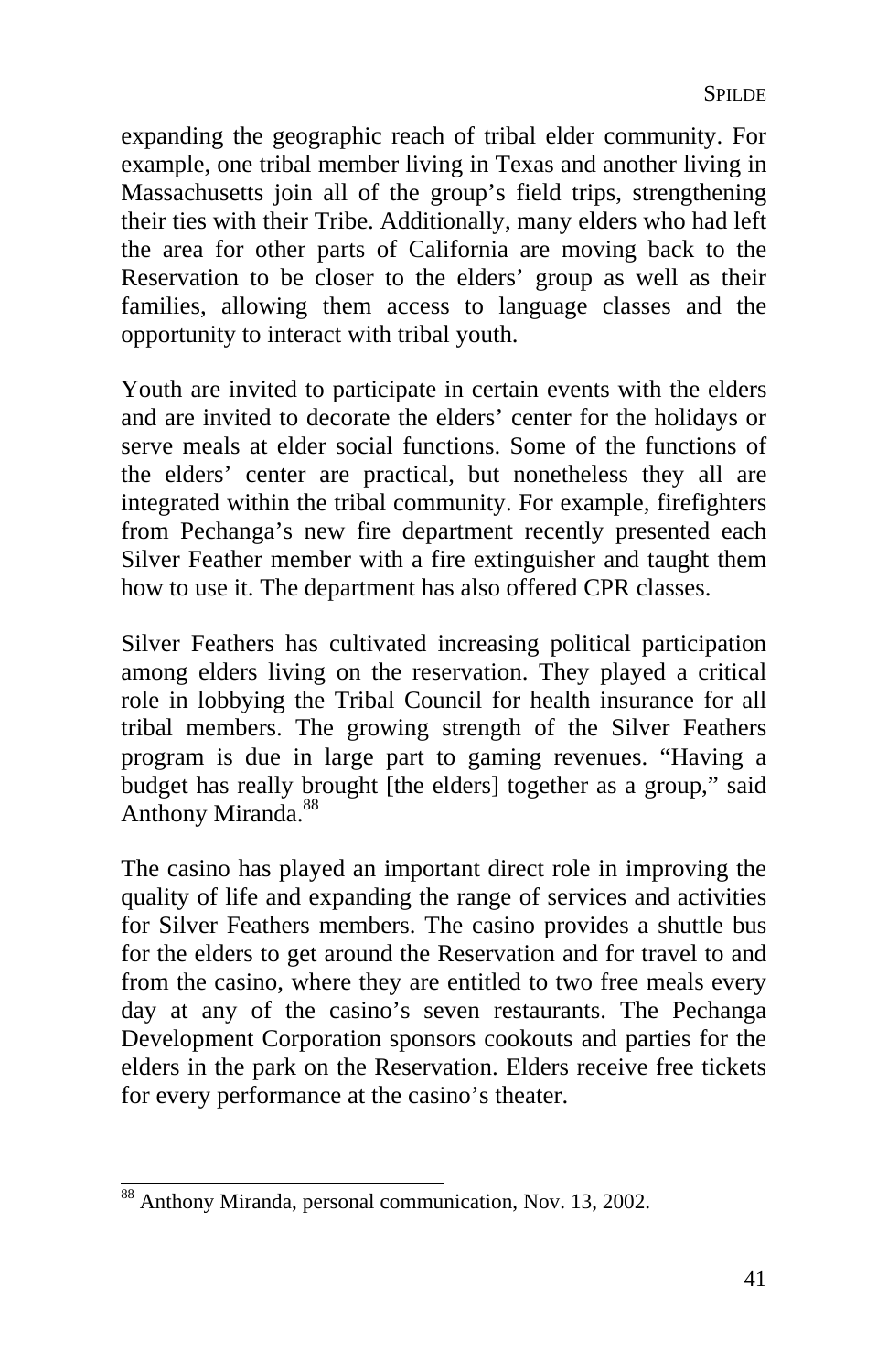# **CONCLUSION: NATION BUILDING AT PECHANGA**

The Pechanga Band has proven extremely successful on a number of fronts: its enterprises have prospered financially; its cultural institutions are thriving; and it has reclaimed its place in the political structure of the region, the state, and the country, forming government-to-government alliances as a sovereign nation. As is the case with many success stories, it is difficult if not impossible to pinpoint a single cause. The Pechanga Resort and Casino clearly benefits from the location of the Pechanga Reservation, which is situated near a major thoroughfare within a two-hour drive of both San Diego and Los Angeles. The Tribe's ability to participate effectively in the political process at both the state and national levels and to form partnerships with other governments is clearly aided by casino revenues. However, explaining the fact that a tribe that was once considered "invisible" by the local community i[s n](#page-45-0)ow a prominent member and partner and the fact that what was an empty field a handful of years ago is now a four-diamond resort facility is far more complex than just location, chance and money.

Research on nation building in Indian Country points to a number of strategies that help explain Pechanga's success. The Pechanga Band has for many years exhibited a fierce desire for independence and self-determination, illustrated in one instance by its refusal to allow the government to build a highway across the reservation. The Band has also refused to pave the roads on the Reservation in spite of access to federal transportation funds to do so. According to one tribal member, "the Tribe was afraid that accepting federal money would lead to accepting federal jurisdiction."<sup>89</sup> That same desire for self-rule has influenced the Pechanga membership's decision to create a strong PDC in order to own and operate its own casino from the start.

But the PDC is only one piece of the overall governing structure at Pechanga. The Pechanga Band's relatively small size, along with the participatory nature of the tribal government, allows

<span id="page-45-0"></span> $\frac{89}{89}$  John Macarro, personal communication, Nov. 17, 2002.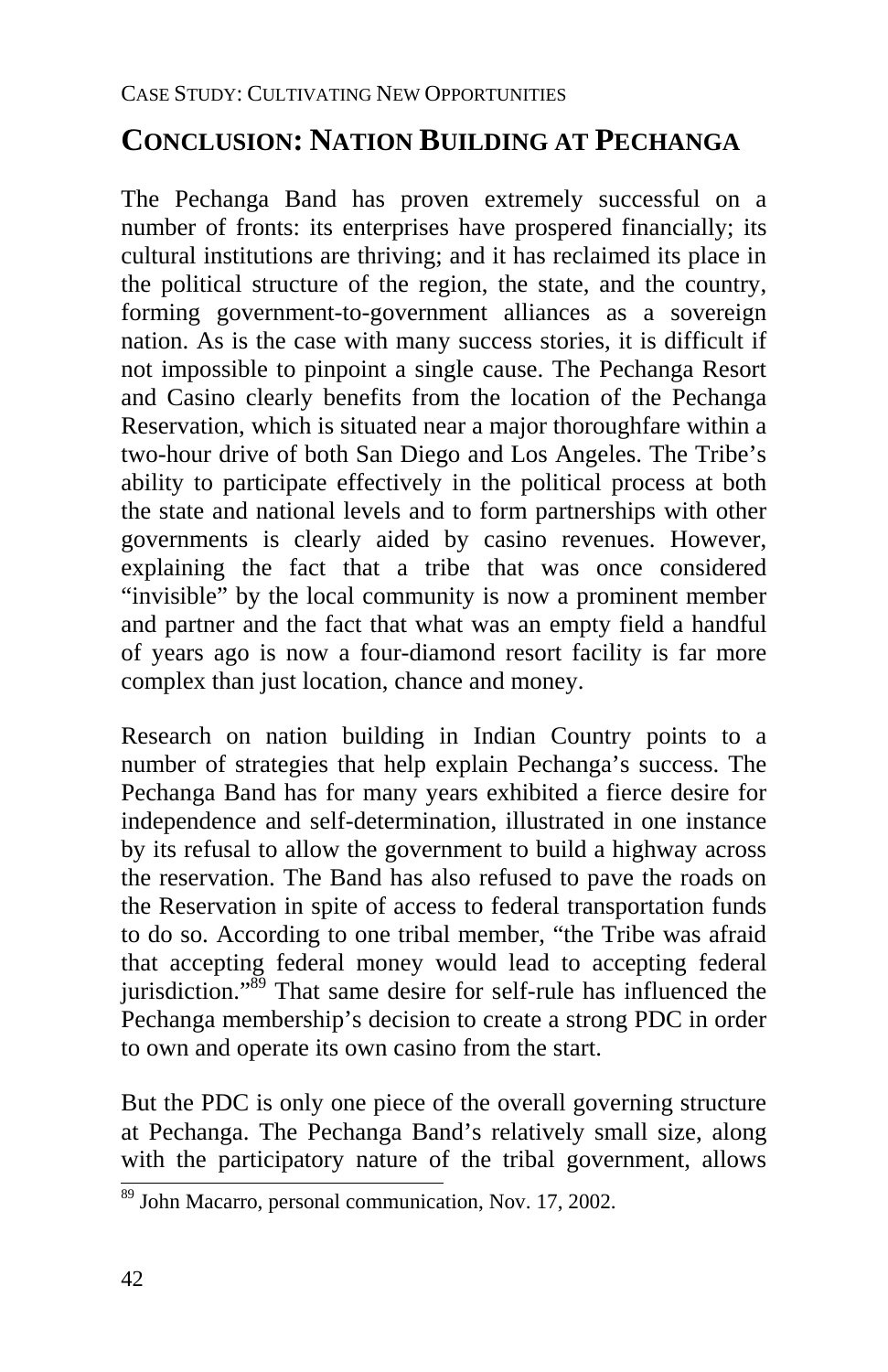tribal members to exert considerable influence over the course of the community. While the PDC develops the Tribe's economic foundations through business investments and partnerships, the revenues generated by their activities are transferred to the Tribal Council, which invests in tribal social programs and intergovernmental partnerships. Taken together, the activities of the PDC and Tribal Council are m[utu](#page-46-0)ally reinforcing, allowing for flexibility and efficiency in government and business while retaining accountability to the tribal membership.

The dynamic structure of the Pechanga Band's society and government adds an additional layer of accountability to the PDC, making it not only responsible to the membership financially, but personally as well. Pechanga has tailored its economic development institutions to the community governance structures and familial relationships already in place. According to Miranda, "we can do that at Pechanga because we're all, in a sense, still a family running the operations no matter if we're on the council, on the development corporation or on the commission. We're not outside people, so we can still argue with each other $\cdot$ <sup>90</sup>

At Pechanga, this sense of family is cultivated among non-Pechanga employees as well. The casino has deliberately created a familial atmosphere in its work environment, adapting standard business practices to incorporate Pechanga culture rather than adapting the culture to accommodate the business. "That's our focus, that's our culture and outsiders are incorporated into our structure, not the other way around," said Human Resources Director Bill Salinas. In the early days, managers hired from outside the Tribe, particularly casino general managers hired from Las Vegas, arrived with a business plan that was unworkable for the Tribe. Rather than accepting the business practices from outsiders, Salinas emphasizes that new employees, even managers, are taught to work in a way that the Tribe finds suitable. When non-Indians first arrive, it can be challenging for them to internalize the Tribe's model of a

<span id="page-46-0"></span> $\overline{^{90}}$  Ibid.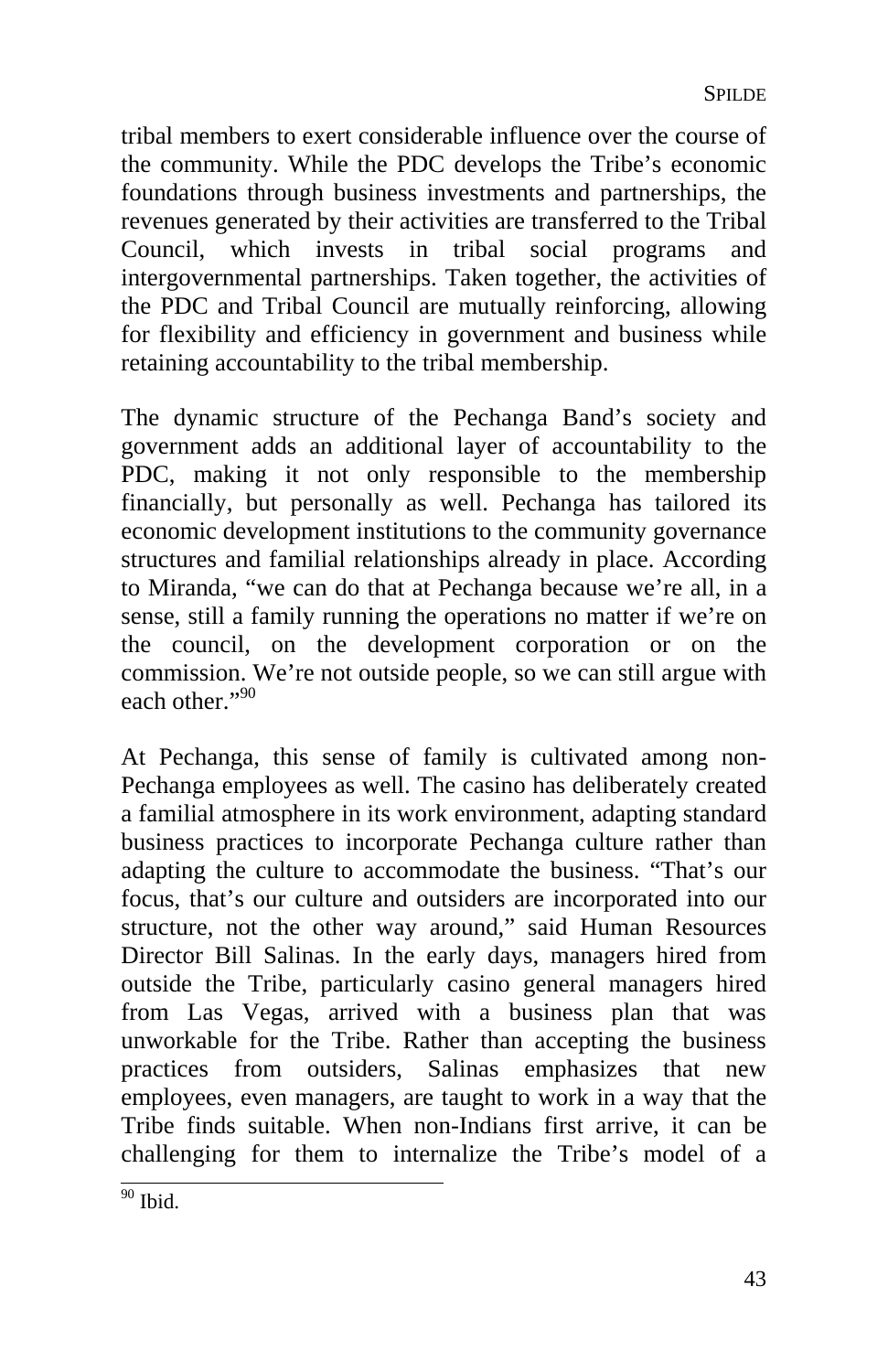familial enterprise. According to Salinas, "It's hard to change that corporate mentality."91

One of the many common criticisms of Indian gaming centers on the possible harmful effects of the mainstream corporate world on tribal cultural life. However, the Pechanga Band is an example of a tribe that has altered the patterns of corporate governance to fit its existing culture, ultimately strengthening that culture. The Tribe has an ability to adapt without losing the strong sense of identity that the Luiseño people and the Pechanga Tribe have maintained for centuries. Circumstances may have changed, but at Pechanga there is an understanding that adapting is not the same as surrendering cultural beliefs. Rather, adaptation is a feature of a healthy culture that responds to shifting conditions and embraces new opportunities.

Rather than undermining the cultural patterns of the Pechanga Band, elaborate economic and governmental endeavors have been altered to fit cultural priorities, and the revenues have been used to strengthen and revitalize cultural practices that have endured despite centuries of outside pressure. Far from diminishing tribal culture and identity, gaming at Pechanga has allowed a more full exercise of the characteristics that define Pechanga identity. Ultimately, Indian gaming at Pechanga has allowed the Tribe to successfully blend the traditions of the past with both the opportunities of the present and the dreams of the future.

 $\frac{91}{12}$  Bill Salinas, personal communication, Nov. 15, 2002.